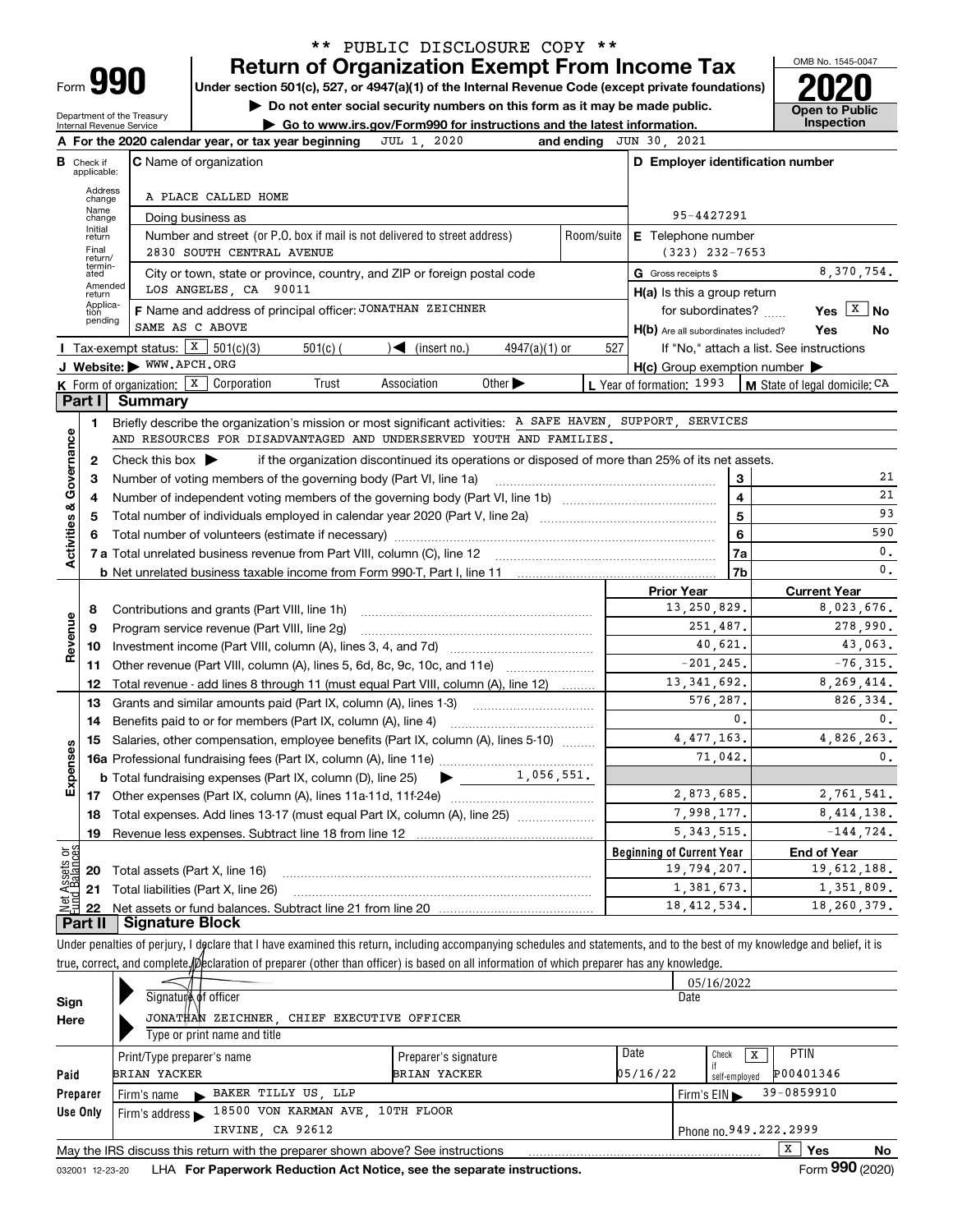|    | 95-4427291<br>A PLACE CALLED HOME<br>Page 2<br>Form 990 (2020)<br>Part III   Statement of Program Service Accomplishments                                                                                                                                                                                                                                                                               |
|----|---------------------------------------------------------------------------------------------------------------------------------------------------------------------------------------------------------------------------------------------------------------------------------------------------------------------------------------------------------------------------------------------------------|
|    | $\overline{X}$<br>Check if Schedule O contains a response or note to any line in this Part III <i>manumano content in contention</i> contains and the content of the content of the content of the content of the content of the content of the conte                                                                                                                                                   |
| 1  | Briefly describe the organization's mission:                                                                                                                                                                                                                                                                                                                                                            |
|    | A SAFE HAVEN, SUPPORT, SERVICES AND RESOURCES FOR DISADVANTAGED AND                                                                                                                                                                                                                                                                                                                                     |
|    | UNDERSERVED YOUTH AND FAMILIES.                                                                                                                                                                                                                                                                                                                                                                         |
|    |                                                                                                                                                                                                                                                                                                                                                                                                         |
|    | Did the organization undertake any significant program services during the year which were not listed on the                                                                                                                                                                                                                                                                                            |
|    | $\sqrt{Y}$ es $\sqrt{X}$ No                                                                                                                                                                                                                                                                                                                                                                             |
|    | If "Yes," describe these new services on Schedule O.                                                                                                                                                                                                                                                                                                                                                    |
|    | ∣Yes │ <sup>X</sup> │No<br>If "Yes," describe these changes on Schedule O.                                                                                                                                                                                                                                                                                                                              |
|    | Describe the organization's program service accomplishments for each of its three largest program services, as measured by expenses.                                                                                                                                                                                                                                                                    |
|    | Section 501(c)(3) and 501(c)(4) organizations are required to report the amount of grants and allocations to others, the total expenses, and<br>revenue, if any, for each program service reported.                                                                                                                                                                                                     |
| 4a | $(\text{Code:})$ $(\text{Expenses $})$ $(\text{Expenses $})$ $(\text{Expenses $})$ $(\text{Expenves $})$ $(\text{A11}, \text{A2}, \text{C11})$ $(\text{A2}, \text{C11})$ $(\text{A3}, \text{A4})$ $(\text{A4})$ $(\text{A5}, \text{A6})$ $(\text{A6})$ $(\text{A7}, \text{A8})$ $(\text{A8})$ $(\text{A9})$ $(\text{A11}, \text{A4})$ $(\text{A12}, \text{A2})$ $(\text{A2})$ $(\text{A3})$<br>278,990. |
|    | THE APCH BRIDGE TO THE FUTURE PROGRAM HELPS TEEN-AGE YOUTH PREPARE FOR                                                                                                                                                                                                                                                                                                                                  |
|    | ADULTHOOD THROUGH TUTORING AND SAT PREPARATION INTERNSHIPS COLLEGE                                                                                                                                                                                                                                                                                                                                      |
|    | COUNSELING, COLLEGE SCHOLARSHIPS, AND MENTORING. APCH HAS SERVED MORE                                                                                                                                                                                                                                                                                                                                   |
|    | THAN 20,000 YOUTH AND PROVIDED COLLEGE SCHOLARSHIPS FOR 345 STUDENTS, A                                                                                                                                                                                                                                                                                                                                 |
|    | MAJORITY OF WHOM ARE FIRST-GENERATION COLLEGE ATTENDEES.                                                                                                                                                                                                                                                                                                                                                |
|    |                                                                                                                                                                                                                                                                                                                                                                                                         |
|    |                                                                                                                                                                                                                                                                                                                                                                                                         |
|    |                                                                                                                                                                                                                                                                                                                                                                                                         |
|    |                                                                                                                                                                                                                                                                                                                                                                                                         |
|    |                                                                                                                                                                                                                                                                                                                                                                                                         |
|    |                                                                                                                                                                                                                                                                                                                                                                                                         |
|    | (Code: (Contermity) (Expenses \$1,634,958. including grants of \$1,000 mm > (Revenue \$)                                                                                                                                                                                                                                                                                                                |
| 4b | THE APCH HEALTH  NUTRITION AND WELL-BEING PROGRAM PROVIDES DAILY ACCESS                                                                                                                                                                                                                                                                                                                                 |
|    | TO NUTRITION, GARDENING, PHYSICAL FITNESS ACTIVITIES, AND COUNSELING                                                                                                                                                                                                                                                                                                                                    |
|    | WITH ANNUAL ACCESS TO DENTAL, OPTOMETRIC, AND HEALTH SCREENINGS AND                                                                                                                                                                                                                                                                                                                                     |
|    | SERVICES. APCH ADMINISTERS AND DELIVERS ATHLETICS AND RECREATION                                                                                                                                                                                                                                                                                                                                        |
|    | PROGRAMS, OVERSEES THE SOUTH CENTRAL SPORTS LEAGUE, AND HOSTS                                                                                                                                                                                                                                                                                                                                           |
|    | CHAMPIONSHIP CELEBRATION. APCH PROVIDED 6,000 FRESH MEALS EACH MONTH,                                                                                                                                                                                                                                                                                                                                   |
|    | AND THOUSANDS OF POUNDS OF GROCERIES TO HUNDREDS OF FAMILIES. APCH                                                                                                                                                                                                                                                                                                                                      |
|    | PROVIDED MORE THAN 3,200 HOURS OF MENTAL HEALTH COUNSELING.                                                                                                                                                                                                                                                                                                                                             |
|    |                                                                                                                                                                                                                                                                                                                                                                                                         |
|    |                                                                                                                                                                                                                                                                                                                                                                                                         |
| 4c | 406,740. ) (Revenue \$<br>(Code: (Code: ) (Expenses \$ 943, 779. including grants of \$                                                                                                                                                                                                                                                                                                                 |
|    | CREATIVE EXPRESSIONS PROGRAM THROUGH DANCE MUSIC FINE ARTS DIGITAL                                                                                                                                                                                                                                                                                                                                      |
|    | MEDIA AND THEATER, WE SUPPORT THE DEVELOPMENT OF YOUNG PEOPLE'S                                                                                                                                                                                                                                                                                                                                         |
|    | CREATIVE VOICES AND HEALTHY MODES OF EXPRESSION. APCH SERVED AN AVERAGE                                                                                                                                                                                                                                                                                                                                 |
|    | OF 350-450 YOUNG PEOPLE AND THEIR FAMILIES EACH DAY AND THOUSANDS MORE                                                                                                                                                                                                                                                                                                                                  |
|    | COMMUNITY MEMBERS WITH OUR LARGE COMMUNITY EVENTS. APCH HOSTED MORE                                                                                                                                                                                                                                                                                                                                     |
|    | THAN 1,500 VOLUNTEERS WHO COLLECTIVELY CONTRIBUTED 20,000 HOURS OF                                                                                                                                                                                                                                                                                                                                      |
|    | SERVICE.                                                                                                                                                                                                                                                                                                                                                                                                |
|    |                                                                                                                                                                                                                                                                                                                                                                                                         |
|    |                                                                                                                                                                                                                                                                                                                                                                                                         |
|    |                                                                                                                                                                                                                                                                                                                                                                                                         |
|    |                                                                                                                                                                                                                                                                                                                                                                                                         |
|    |                                                                                                                                                                                                                                                                                                                                                                                                         |
|    | 4d Other program services (Describe on Schedule O.)                                                                                                                                                                                                                                                                                                                                                     |
|    | 1,649,496. including grants of \$<br>Expenses \$<br>(Revenue \$                                                                                                                                                                                                                                                                                                                                         |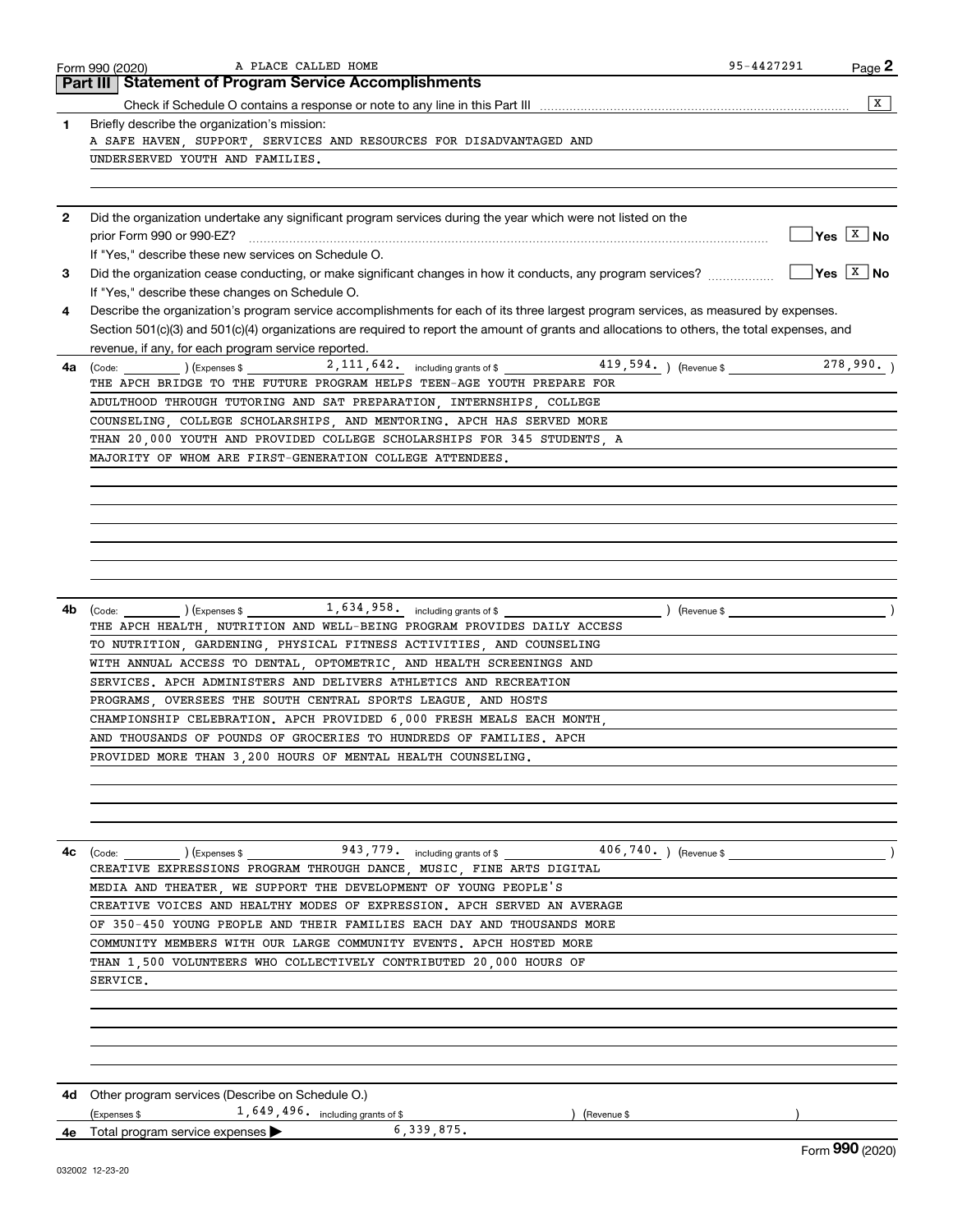|  | Form 990 (2020 |
|--|----------------|

Form 990 (2020) A PLACE CALLED HOME 95-4427291 Page

|     | A PLACE CALLED HOME<br>95-4427291<br>Form 990 (2020)                                                                             |                 |     | Page $3$ |
|-----|----------------------------------------------------------------------------------------------------------------------------------|-----------------|-----|----------|
|     | <b>Checklist of Required Schedules</b><br>  Part IV                                                                              |                 |     |          |
|     |                                                                                                                                  |                 | Yes | No       |
| 1.  | Is the organization described in section $501(c)(3)$ or $4947(a)(1)$ (other than a private foundation)?                          |                 |     |          |
|     |                                                                                                                                  | 1               | х   |          |
| 2   |                                                                                                                                  | $\overline{2}$  | x   |          |
| 3   | Did the organization engage in direct or indirect political campaign activities on behalf of or in opposition to candidates for  |                 |     |          |
|     |                                                                                                                                  | 3               |     | x        |
| 4   | Section 501(c)(3) organizations. Did the organization engage in lobbying activities, or have a section 501(h) election in effect |                 |     |          |
|     |                                                                                                                                  | 4               |     | х        |
| 5   | Is the organization a section 501(c)(4), 501(c)(5), or 501(c)(6) organization that receives membership dues, assessments, or     |                 |     |          |
|     |                                                                                                                                  | 5               |     | х        |
|     |                                                                                                                                  |                 |     |          |
| 6   | Did the organization maintain any donor advised funds or any similar funds or accounts for which donors have the right to        |                 |     |          |
|     | provide advice on the distribution or investment of amounts in such funds or accounts? If "Yes," complete Schedule D, Part I     | 6               |     | x        |
| 7   | Did the organization receive or hold a conservation easement, including easements to preserve open space,                        |                 |     |          |
|     |                                                                                                                                  | $\overline{7}$  |     | x        |
| 8   | Did the organization maintain collections of works of art, historical treasures, or other similar assets? If "Yes," complete     |                 |     |          |
|     |                                                                                                                                  | 8               |     | x        |
| 9   | Did the organization report an amount in Part X, line 21, for escrow or custodial account liability, serve as a custodian for    |                 |     |          |
|     | amounts not listed in Part X; or provide credit counseling, debt management, credit repair, or debt negotiation services?        |                 |     |          |
|     |                                                                                                                                  | 9               |     | х        |
| 10  | Did the organization, directly or through a related organization, hold assets in donor-restricted endowments                     |                 |     |          |
|     |                                                                                                                                  | 10              | x   |          |
| 11  | If the organization's answer to any of the following questions is "Yes," then complete Schedule D, Parts VI, VII, VIII, IX, or X |                 |     |          |
|     | as applicable.                                                                                                                   |                 |     |          |
|     | Did the organization report an amount for land, buildings, and equipment in Part X, line 10? If "Yes," complete Schedule D.      |                 |     |          |
|     |                                                                                                                                  | 11a             | х   |          |
| b   | Did the organization report an amount for investments - other securities in Part X, line 12, that is 5% or more of its total     |                 |     |          |
|     |                                                                                                                                  | 11 <sub>b</sub> |     | х        |
|     | c Did the organization report an amount for investments - program related in Part X, line 13, that is 5% or more of its total    |                 |     |          |
|     |                                                                                                                                  | 11c             |     | х        |
|     | d Did the organization report an amount for other assets in Part X, line 15, that is 5% or more of its total assets reported in  |                 |     |          |
|     |                                                                                                                                  | 11d             |     | х        |
|     | e Did the organization report an amount for other liabilities in Part X, line 25? If "Yes," complete Schedule D, Part X          | 11e             |     | X        |
|     | Did the organization's separate or consolidated financial statements for the tax year include a footnote that addresses          |                 |     |          |
| f.  |                                                                                                                                  |                 | х   |          |
|     | the organization's liability for uncertain tax positions under FIN 48 (ASC 740)? If "Yes," complete Schedule D, Part X           | 11f             |     |          |
|     | 12a Did the organization obtain separate, independent audited financial statements for the tax year? If "Yes," complete          |                 | X   |          |
|     |                                                                                                                                  | 12a             |     |          |
| b   | Was the organization included in consolidated, independent audited financial statements for the tax year?                        |                 |     |          |
|     | If "Yes," and if the organization answered "No" to line 12a, then completing Schedule D, Parts XI and XII is optional manum      | 12 <sub>b</sub> |     | х        |
| 13  |                                                                                                                                  | 13              |     | х        |
| 14a | Did the organization maintain an office, employees, or agents outside of the United States?                                      | 14a             |     | X        |
| b   | Did the organization have aggregate revenues or expenses of more than \$10,000 from grantmaking, fundraising, business,          |                 |     |          |
|     | investment, and program service activities outside the United States, or aggregate foreign investments valued at \$100,000       |                 |     |          |
|     |                                                                                                                                  | 14b             |     | x        |
| 15  | Did the organization report on Part IX, column (A), line 3, more than \$5,000 of grants or other assistance to or for any        |                 |     |          |
|     |                                                                                                                                  | 15              |     | x        |
| 16  | Did the organization report on Part IX, column (A), line 3, more than \$5,000 of aggregate grants or other assistance to         |                 |     |          |
|     |                                                                                                                                  | 16              |     | х        |
| 17  | Did the organization report a total of more than \$15,000 of expenses for professional fundraising services on Part IX,          |                 |     |          |
|     |                                                                                                                                  | 17              |     | x        |
| 18  | Did the organization report more than \$15,000 total of fundraising event gross income and contributions on Part VIII, lines     |                 |     |          |
|     |                                                                                                                                  | 18              | x   |          |
| 19  | Did the organization report more than \$15,000 of gross income from gaming activities on Part VIII, line 9a? If "Yes."           |                 |     |          |
|     |                                                                                                                                  | 19              |     | x        |
| 20a |                                                                                                                                  | 20a             |     | X        |
| b   | If "Yes" to line 20a, did the organization attach a copy of its audited financial statements to this return?                     | 20 <sub>b</sub> |     |          |
| 21  | Did the organization report more than \$5,000 of grants or other assistance to any domestic organization or                      |                 |     |          |
|     |                                                                                                                                  | 21              |     | x        |

Form (2020) **990**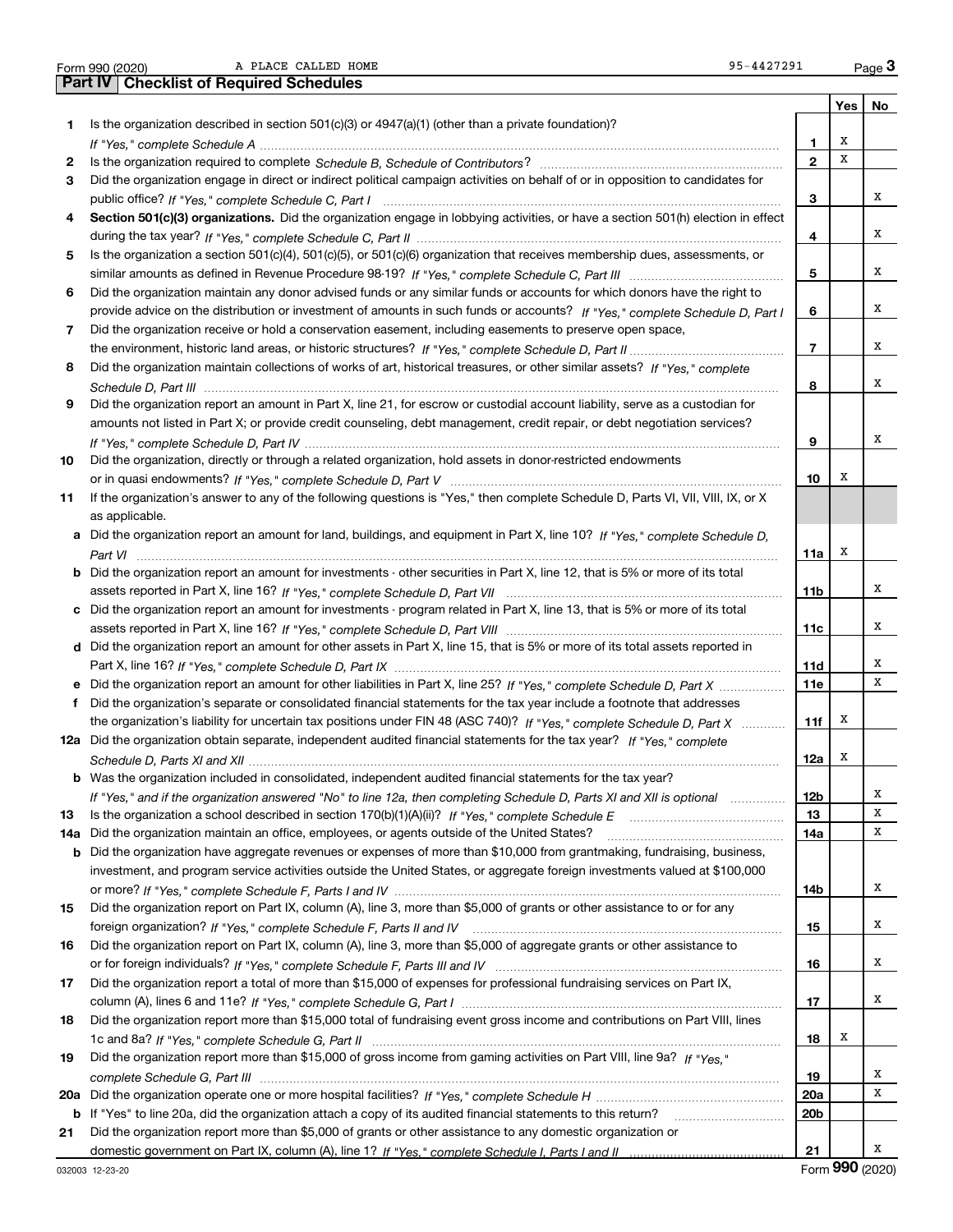|  | Form 990 (2020 |
|--|----------------|

A PLACE CALLED HOME 95-4427291

|               | A PLACE CALLED HOME<br>95-4427291<br>Form 990 (2020)                                                                                   |     |     | Page 4 |
|---------------|----------------------------------------------------------------------------------------------------------------------------------------|-----|-----|--------|
|               | Part IV   Checklist of Required Schedules (continued)                                                                                  |     |     |        |
|               |                                                                                                                                        |     | Yes | No     |
| 22            | Did the organization report more than \$5,000 of grants or other assistance to or for domestic individuals on                          |     |     |        |
|               |                                                                                                                                        | 22  | х   |        |
| 23            | Did the organization answer "Yes" to Part VII, Section A, line 3, 4, or 5 about compensation of the organization's current             |     |     |        |
|               | and former officers, directors, trustees, key employees, and highest compensated employees? If "Yes," complete                         |     |     |        |
|               |                                                                                                                                        | 23  | х   |        |
|               | 24a Did the organization have a tax-exempt bond issue with an outstanding principal amount of more than \$100,000 as of the            |     |     |        |
|               | last day of the year, that was issued after December 31, 2002? If "Yes," answer lines 24b through 24d and complete                     |     |     |        |
|               |                                                                                                                                        | 24a |     | х      |
|               | <b>b</b> Did the organization invest any proceeds of tax-exempt bonds beyond a temporary period exception?                             | 24b |     |        |
|               | c Did the organization maintain an escrow account other than a refunding escrow at any time during the year to defease                 |     |     |        |
|               |                                                                                                                                        | 24c |     |        |
|               |                                                                                                                                        | 24d |     |        |
|               | 25a Section 501(c)(3), 501(c)(4), and 501(c)(29) organizations. Did the organization engage in an excess benefit                       |     |     |        |
|               | transaction with a disqualified person during the year? If "Yes," complete Schedule L, Part I manual manual manual manual manual metal | 25a |     | х      |
|               | b Is the organization aware that it engaged in an excess benefit transaction with a disqualified person in a prior year, and           |     |     |        |
|               | that the transaction has not been reported on any of the organization's prior Forms 990 or 990-EZ? If "Yes," complete                  |     |     |        |
|               | Schedule L, Part I                                                                                                                     | 25b |     | х      |
| 26            | Did the organization report any amount on Part X, line 5 or 22, for receivables from or payables to any current                        |     |     |        |
|               | or former officer, director, trustee, key employee, creator or founder, substantial contributor, or 35%                                |     |     |        |
|               |                                                                                                                                        | 26  |     | х      |
| 27            | Did the organization provide a grant or other assistance to any current or former officer, director, trustee, key employee,            |     |     |        |
|               | creator or founder, substantial contributor or employee thereof, a grant selection committee member, or to a 35% controlled            |     |     |        |
|               | entity (including an employee thereof) or family member of any of these persons? If "Yes," complete Schedule L, Part III               | 27  |     | х      |
| 28            | Was the organization a party to a business transaction with one of the following parties (see Schedule L, Part IV                      |     |     |        |
|               | instructions, for applicable filing thresholds, conditions, and exceptions):                                                           |     |     |        |
|               | a A current or former officer, director, trustee, key employee, creator or founder, or substantial contributor? If                     |     |     |        |
|               |                                                                                                                                        | 28a |     | х      |
|               |                                                                                                                                        | 28b |     | X      |
|               | c A 35% controlled entity of one or more individuals and/or organizations described in lines 28a or 28b? If                            |     |     |        |
|               |                                                                                                                                        | 28c |     | х      |
| 29            |                                                                                                                                        | 29  | х   |        |
| 30            |                                                                                                                                        |     |     |        |
|               | Did the organization receive contributions of art, historical treasures, or other similar assets, or qualified conservation            |     |     | х      |
|               |                                                                                                                                        | 30  |     | X      |
| 31            | Did the organization liquidate, terminate, or dissolve and cease operations? If "Yes," complete Schedule N, Part I                     | 31  |     |        |
| 32            | Did the organization sell, exchange, dispose of, or transfer more than 25% of its net assets? If "Yes," complete                       |     |     | Χ      |
|               |                                                                                                                                        | 32  |     |        |
| 33            | Did the organization own 100% of an entity disregarded as separate from the organization under Regulations                             |     |     |        |
|               |                                                                                                                                        | 33  |     | х      |
| 34            | Was the organization related to any tax-exempt or taxable entity? If "Yes," complete Schedule R, Part II, III, or IV, and              |     |     |        |
|               |                                                                                                                                        | 34  |     | х      |
|               | 35a Did the organization have a controlled entity within the meaning of section 512(b)(13)?                                            | 35a |     | х      |
|               | b If "Yes" to line 35a, did the organization receive any payment from or engage in any transaction with a controlled entity            |     |     |        |
|               |                                                                                                                                        | 35b |     |        |
| 36            | Section 501(c)(3) organizations. Did the organization make any transfers to an exempt non-charitable related organization?             |     |     |        |
|               |                                                                                                                                        | 36  |     | х      |
| 37            | Did the organization conduct more than 5% of its activities through an entity that is not a related organization                       |     |     |        |
|               |                                                                                                                                        | 37  |     | x      |
| 38            | Did the organization complete Schedule O and provide explanations in Schedule O for Part VI, lines 11b and 19?                         |     |     |        |
|               | Note: All Form 990 filers are required to complete Schedule O                                                                          | 38  | х   |        |
| <b>Part V</b> | <b>Statements Regarding Other IRS Filings and Tax Compliance</b>                                                                       |     |     |        |
|               | Check if Schedule O contains a response or note to any line in this Part V                                                             |     |     |        |
|               |                                                                                                                                        |     | Yes | No     |
|               | 53<br>1a                                                                                                                               |     |     |        |
|               | 0<br><b>b</b> Enter the number of Forms W-2G included in line 1a. Enter -0- if not applicable<br>1b                                    |     |     |        |
| c.            | Did the organization comply with backup withholding rules for reportable payments to vendors and reportable gaming                     |     |     |        |
|               | (gambling) winnings to prize winners?                                                                                                  | 1c  | x   |        |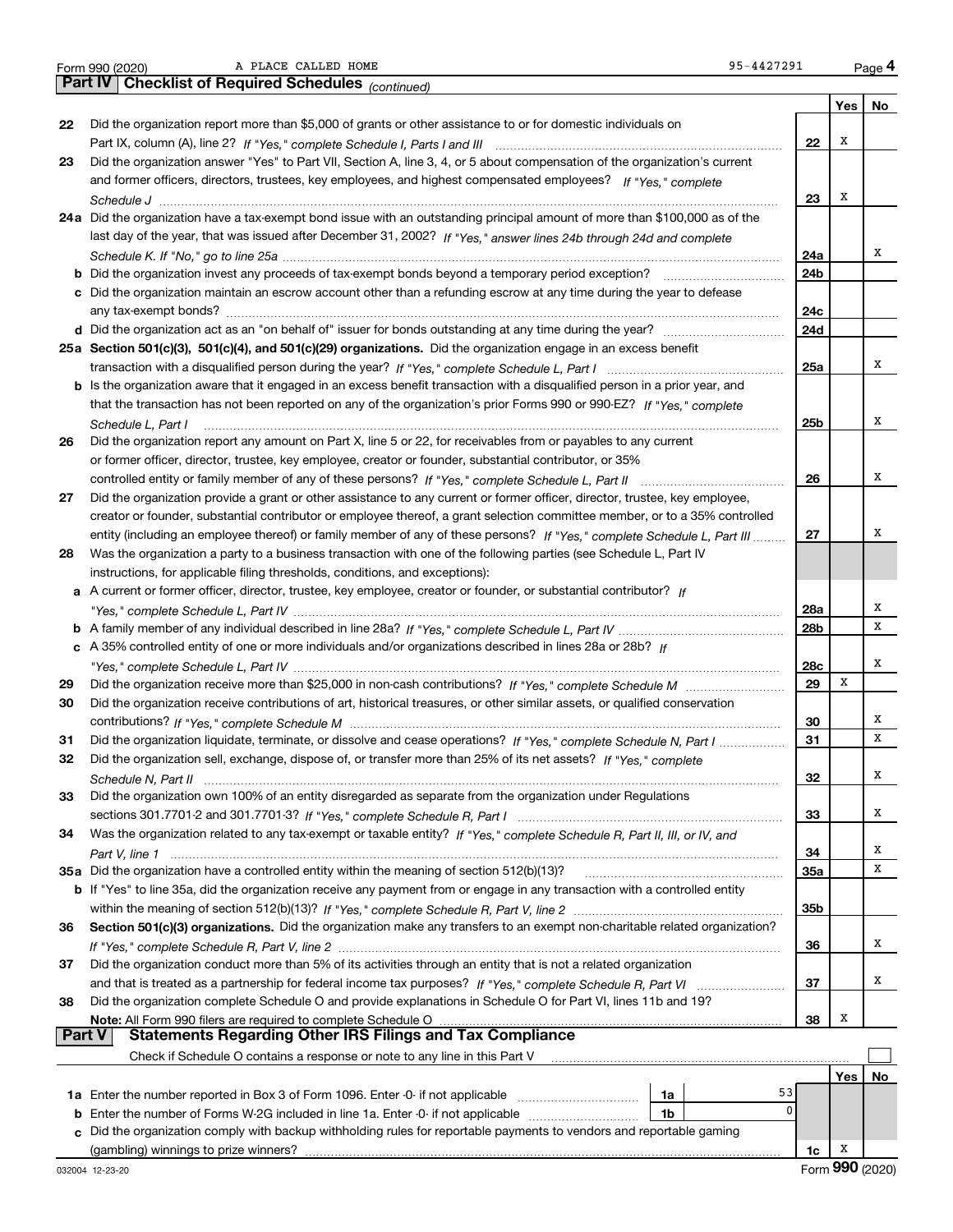|               | 95-4427291<br>A PLACE CALLED HOME<br>Form 990 (2020)                                                                                            |                |     | Page 5 |
|---------------|-------------------------------------------------------------------------------------------------------------------------------------------------|----------------|-----|--------|
| <b>Part V</b> | Statements Regarding Other IRS Filings and Tax Compliance (continued)                                                                           |                |     |        |
|               |                                                                                                                                                 |                | Yes | No     |
|               | 2a Enter the number of employees reported on Form W-3, Transmittal of Wage and Tax Statements,                                                  |                |     |        |
|               | 93<br>filed for the calendar year ending with or within the year covered by this return<br>2a                                                   |                |     |        |
|               |                                                                                                                                                 | 2 <sub>b</sub> | Х   |        |
|               |                                                                                                                                                 |                |     |        |
|               | 3a Did the organization have unrelated business gross income of \$1,000 or more during the year?                                                | 3a             |     | х      |
|               |                                                                                                                                                 | 3 <sub>b</sub> |     |        |
|               | 4a At any time during the calendar year, did the organization have an interest in, or a signature or other authority over, a                    |                |     |        |
|               | financial account in a foreign country (such as a bank account, securities account, or other financial account)?                                | 4a             |     | X      |
|               | <b>b</b> If "Yes," enter the name of the foreign country $\triangleright$                                                                       |                |     |        |
|               | See instructions for filing requirements for FinCEN Form 114, Report of Foreign Bank and Financial Accounts (FBAR).                             |                |     |        |
| 5a            | Was the organization a party to a prohibited tax shelter transaction at any time during the tax year?                                           | 5a             |     | х      |
| b             |                                                                                                                                                 | 5 <sub>b</sub> |     | х      |
| с             |                                                                                                                                                 | 5с             |     |        |
|               | 6a Does the organization have annual gross receipts that are normally greater than \$100,000, and did the organization solicit                  |                |     |        |
|               |                                                                                                                                                 | 6a             |     | х      |
|               | <b>b</b> If "Yes," did the organization include with every solicitation an express statement that such contributions or gifts                   |                |     |        |
|               | were not tax deductible?                                                                                                                        | 6b             |     |        |
| 7             | Organizations that may receive deductible contributions under section 170(c).                                                                   |                |     |        |
| a             | Did the organization receive a payment in excess of \$75 made partly as a contribution and partly for goods and services provided to the payor? | 7a             | х   |        |
| b             | If "Yes," did the organization notify the donor of the value of the goods or services provided?                                                 | 7b             | x   |        |
| c             | Did the organization sell, exchange, or otherwise dispose of tangible personal property for which it was required                               |                |     |        |
|               |                                                                                                                                                 | 7c             |     | х      |
| d             | 7d                                                                                                                                              |                |     |        |
| е             | Did the organization receive any funds, directly or indirectly, to pay premiums on a personal benefit contract?                                 | 7e             |     | х      |
| f             | Did the organization, during the year, pay premiums, directly or indirectly, on a personal benefit contract?                                    | 7f             |     | х      |
| g             | If the organization received a contribution of qualified intellectual property, did the organization file Form 8899 as required?                | 7g             |     |        |
| h.            | If the organization received a contribution of cars, boats, airplanes, or other vehicles, did the organization file a Form 1098-C?              | 7h             |     |        |
| 8             | Sponsoring organizations maintaining donor advised funds. Did a donor advised fund maintained by the                                            |                |     |        |
|               | sponsoring organization have excess business holdings at any time during the year?                                                              | 8              |     |        |
| 9             | Sponsoring organizations maintaining donor advised funds.                                                                                       |                |     |        |
| а             | Did the sponsoring organization make any taxable distributions under section 4966?                                                              | 9a             |     |        |
| b             | Did the sponsoring organization make a distribution to a donor, donor advisor, or related person?                                               | 9b             |     |        |
| 10            | Section 501(c)(7) organizations. Enter:                                                                                                         |                |     |        |
|               | 10a                                                                                                                                             |                |     |        |
|               | 10 <sub>b</sub><br>Gross receipts, included on Form 990, Part VIII, line 12, for public use of club facilities                                  |                |     |        |
| 11            | Section 501(c)(12) organizations. Enter:                                                                                                        |                |     |        |
| а             | Gross income from members or shareholders<br>11a                                                                                                |                |     |        |
| b             | Gross income from other sources (Do not net amounts due or paid to other sources against                                                        |                |     |        |
|               | 11b                                                                                                                                             |                |     |        |
|               | 12a Section 4947(a)(1) non-exempt charitable trusts. Is the organization filing Form 990 in lieu of Form 1041?                                  | 12a            |     |        |
|               | 12b<br><b>b</b> If "Yes," enter the amount of tax-exempt interest received or accrued during the year <i>manument</i> of                        |                |     |        |
| 13            | Section 501(c)(29) qualified nonprofit health insurance issuers.                                                                                |                |     |        |
|               | a Is the organization licensed to issue qualified health plans in more than one state?                                                          | 13a            |     |        |
|               | Note: See the instructions for additional information the organization must report on Schedule O.                                               |                |     |        |
| b             | Enter the amount of reserves the organization is required to maintain by the states in which the                                                |                |     |        |
|               | 13 <sub>b</sub>                                                                                                                                 |                |     |        |
|               | 13 <sub>c</sub>                                                                                                                                 |                |     |        |
| 14a           | Did the organization receive any payments for indoor tanning services during the tax year?                                                      | 14a            |     | х      |
|               | <b>b</b> If "Yes," has it filed a Form 720 to report these payments? If "No," provide an explanation on Schedule O                              | 14b            |     |        |
| 15            | Is the organization subject to the section 4960 tax on payment(s) of more than \$1,000,000 in remuneration or                                   |                |     |        |
|               |                                                                                                                                                 | 15             |     | x      |
|               | If "Yes," see instructions and file Form 4720, Schedule N.                                                                                      |                |     |        |
| 16            | Is the organization an educational institution subject to the section 4968 excise tax on net investment income?                                 | 16             |     | х      |
|               | If "Yes," complete Form 4720, Schedule O.                                                                                                       |                |     |        |

Form (2020) **990**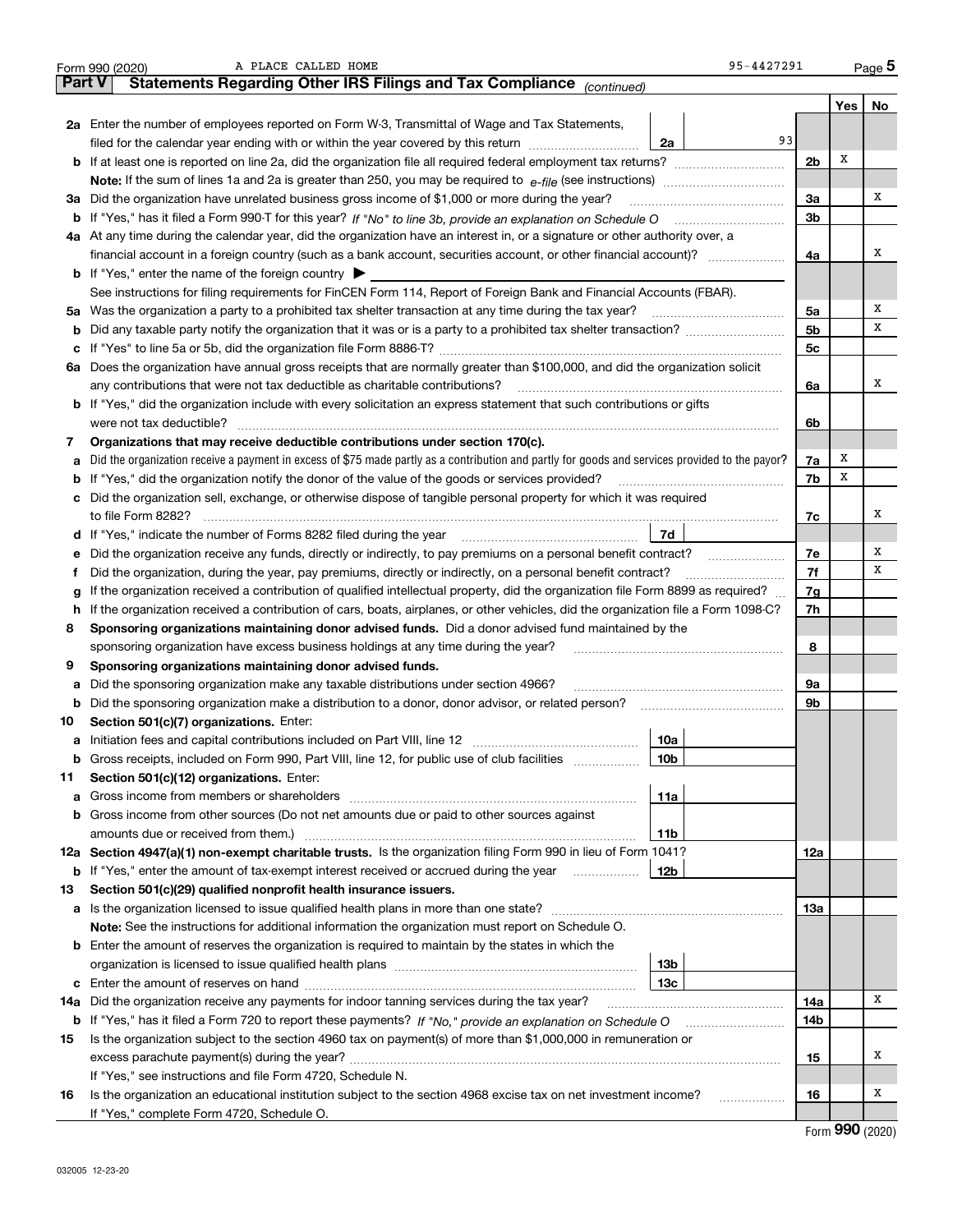|    | A PLACE CALLED HOME<br>Form 990 (2020)                                                                                                                                                                                        |    | 95-4427291 |                 |     | Page $6$ |
|----|-------------------------------------------------------------------------------------------------------------------------------------------------------------------------------------------------------------------------------|----|------------|-----------------|-----|----------|
|    | Governance, Management, and Disclosure For each "Yes" response to lines 2 through 7b below, and for a "No" response<br><b>Part VI</b>                                                                                         |    |            |                 |     |          |
|    | to line 8a, 8b, or 10b below, describe the circumstances, processes, or changes on Schedule O. See instructions.                                                                                                              |    |            |                 |     |          |
|    | Check if Schedule O contains a response or note to any line in this Part VI                                                                                                                                                   |    |            |                 |     | X        |
|    | <b>Section A. Governing Body and Management</b>                                                                                                                                                                               |    |            |                 |     |          |
|    |                                                                                                                                                                                                                               |    |            |                 | Yes | No       |
|    | <b>1a</b> Enter the number of voting members of the governing body at the end of the tax year                                                                                                                                 | 1a | 21         |                 |     |          |
|    | If there are material differences in voting rights among members of the governing body, or if the governing                                                                                                                   |    |            |                 |     |          |
|    | body delegated broad authority to an executive committee or similar committee, explain on Schedule O.                                                                                                                         |    |            |                 |     |          |
|    | Enter the number of voting members included on line 1a, above, who are independent                                                                                                                                            | 1b | 21         |                 |     |          |
| 2  | Did any officer, director, trustee, or key employee have a family relationship or a business relationship with any other                                                                                                      |    |            |                 |     |          |
|    | officer, director, trustee, or key employee?                                                                                                                                                                                  |    |            | $\mathbf{2}$    | X   |          |
| 3  | Did the organization delegate control over management duties customarily performed by or under the direct supervision                                                                                                         |    |            |                 |     |          |
|    | of officers, directors, trustees, or key employees to a management company or other person?                                                                                                                                   |    |            | З               |     | x        |
| 4  | Did the organization make any significant changes to its governing documents since the prior Form 990 was filed?                                                                                                              |    |            | 4               |     | x        |
| 5  | Did the organization become aware during the year of a significant diversion of the organization's assets?                                                                                                                    |    |            | 5               |     | x        |
| 6  | Did the organization have members or stockholders?                                                                                                                                                                            |    |            | 6               |     | x        |
| 7a | Did the organization have members, stockholders, or other persons who had the power to elect or appoint one or                                                                                                                |    |            |                 |     |          |
|    | more members of the governing body?                                                                                                                                                                                           |    |            | 7a              |     | x        |
| b  | Are any governance decisions of the organization reserved to (or subject to approval by) members, stockholders, or                                                                                                            |    |            |                 |     |          |
|    | persons other than the governing body?                                                                                                                                                                                        |    |            | 7b              |     | х        |
| 8  | Did the organization contemporaneously document the meetings held or written actions undertaken during the year by the following:                                                                                             |    |            |                 |     |          |
| a  |                                                                                                                                                                                                                               |    |            | 8а              | х   |          |
|    | Each committee with authority to act on behalf of the governing body?                                                                                                                                                         |    |            | 8b              | x   |          |
| 9  | Is there any officer, director, trustee, or key employee listed in Part VII, Section A, who cannot be reached at the                                                                                                          |    |            |                 |     |          |
|    |                                                                                                                                                                                                                               |    |            | 9               |     | x        |
|    | Section B. Policies <sub>(This</sub> Section B requests information about policies not required by the Internal Revenue Code.)                                                                                                |    |            |                 |     |          |
|    |                                                                                                                                                                                                                               |    |            |                 | Yes | No       |
|    |                                                                                                                                                                                                                               |    |            | 10a             |     | x        |
|    | <b>b</b> If "Yes," did the organization have written policies and procedures governing the activities of such chapters, affiliates,                                                                                           |    |            |                 |     |          |
|    | and branches to ensure their operations are consistent with the organization's exempt purposes?                                                                                                                               |    |            | 10 <sub>b</sub> |     |          |
|    | 11a Has the organization provided a complete copy of this Form 990 to all members of its governing body before filing the form?                                                                                               |    |            | 11a             | х   |          |
| b  | Describe in Schedule O the process, if any, used by the organization to review this Form 990.                                                                                                                                 |    |            |                 |     |          |
|    |                                                                                                                                                                                                                               |    |            | 12a             | Х   |          |
| b  | Were officers, directors, or trustees, and key employees required to disclose annually interests that could give rise to conflicts?                                                                                           |    |            | 12 <sub>b</sub> | X   |          |
| с  | Did the organization regularly and consistently monitor and enforce compliance with the policy? If "Yes," describe                                                                                                            |    |            |                 |     |          |
|    | in Schedule O how this was done manufactured and continuum and contact the O how this was done                                                                                                                                |    |            | 12c             | х   |          |
| 13 | Did the organization have a written whistleblower policy?                                                                                                                                                                     |    |            | 13              | х   |          |
| 14 | Did the organization have a written document retention and destruction policy?                                                                                                                                                |    |            | 14              |     | х        |
| 15 | Did the process for determining compensation of the following persons include a review and approval by independent                                                                                                            |    |            |                 |     |          |
|    | persons, comparability data, and contemporaneous substantiation of the deliberation and decision?                                                                                                                             |    |            |                 |     |          |
| а  | The organization's CEO, Executive Director, or top management official manufactured contains and contained and the Director, or top management official manufactured and contain an except of the Director of the Director of |    |            | 15a             | х   |          |
| b  | Other officers or key employees of the organization                                                                                                                                                                           |    |            | 15 <sub>b</sub> | X   |          |
|    | If "Yes" to line 15a or 15b, describe the process in Schedule O (see instructions).                                                                                                                                           |    |            |                 |     |          |
|    | 16a Did the organization invest in, contribute assets to, or participate in a joint venture or similar arrangement with a                                                                                                     |    |            |                 |     |          |
|    | taxable entity during the year?                                                                                                                                                                                               |    |            | 16a             |     | х        |
|    | <b>b</b> If "Yes," did the organization follow a written policy or procedure requiring the organization to evaluate its participation                                                                                         |    |            |                 |     |          |
|    | in joint venture arrangements under applicable federal tax law, and take steps to safeguard the organization's                                                                                                                |    |            |                 |     |          |
|    | exempt status with respect to such arrangements?                                                                                                                                                                              |    |            | 16b             |     |          |
|    | <b>Section C. Disclosure</b>                                                                                                                                                                                                  |    |            |                 |     |          |
| 17 | List the states with which a copy of this Form 990 is required to be filed $\blacktriangleright^{\mathsf{CA}}$                                                                                                                |    |            |                 |     |          |
| 18 | Section 6104 requires an organization to make its Forms 1023 (1024 or 1024-A, if applicable), 990, and 990-T (Section 501(c)(3)s only) available                                                                              |    |            |                 |     |          |
|    | for public inspection. Indicate how you made these available. Check all that apply.                                                                                                                                           |    |            |                 |     |          |
|    | X Upon request<br>Own website<br>Another's website<br>Other (explain on Schedule O)                                                                                                                                           |    |            |                 |     |          |
| 19 | Describe on Schedule O whether (and if so, how) the organization made its governing documents, conflict of interest policy, and financial                                                                                     |    |            |                 |     |          |
|    | statements available to the public during the tax year.                                                                                                                                                                       |    |            |                 |     |          |
| 20 | State the name, address, and telephone number of the person who possesses the organization's books and records                                                                                                                |    |            |                 |     |          |
|    | JONATHAN ZEICHNER - (323) 232-7653                                                                                                                                                                                            |    |            |                 |     |          |
|    | 2830 SOUTH CENTRAL AVENUE, LOS ANGELES, CA<br>90011                                                                                                                                                                           |    |            |                 |     |          |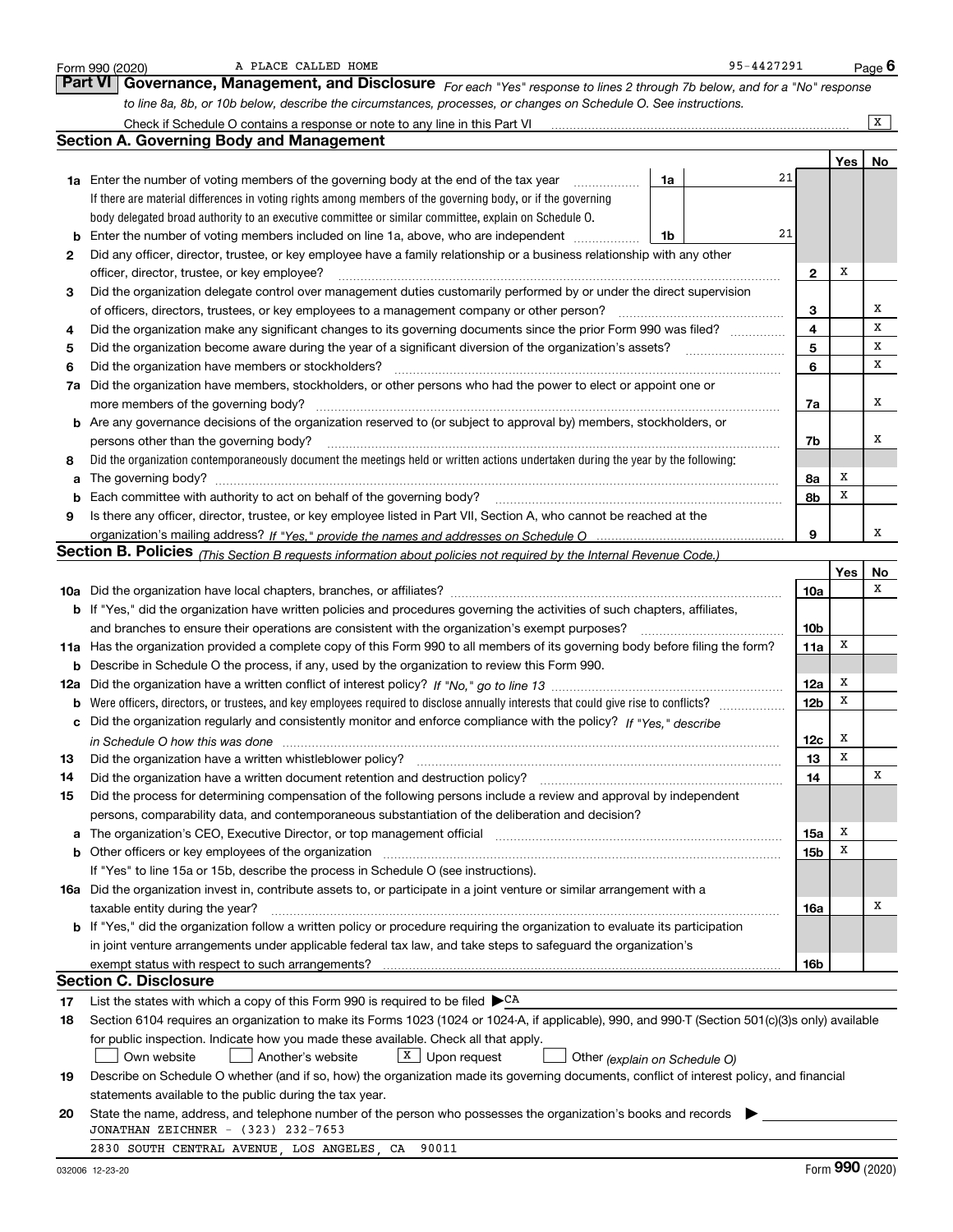| Form 990 (2020) | A PLACE CALLED HOME                                                                                                                                        | 95-4427291 | Page |
|-----------------|------------------------------------------------------------------------------------------------------------------------------------------------------------|------------|------|
|                 | Part VII Compensation of Officers, Directors, Trustees, Key Employees, Highest Compensated                                                                 |            |      |
|                 | <b>Employees, and Independent Contractors</b>                                                                                                              |            |      |
|                 | Check if Schedule O contains a response or note to any line in this Part VII                                                                               |            |      |
|                 | Section A. Officers, Directors, Trustees, Key Employees, and Highest Compensated Employees                                                                 |            |      |
|                 | 1a Complete this table for all persons required to be listed. Report compensation for the calendar year ending with or within the organization's tax year. |            |      |

**•** List all of the organization's current officers, directors, trustees (whether individuals or organizations), regardless of amount of compensation. Enter -0- in columns (D), (E), and (F) if no compensation was paid.

 $\bullet$  List all of the organization's  $\,$ current key employees, if any. See instructions for definition of "key employee."

**•** List the organization's five current highest compensated employees (other than an officer, director, trustee, or key employee) who received reportable compensation (Box 5 of Form W-2 and/or Box 7 of Form 1099-MISC) of more than \$100,000 from the organization and any related organizations.

**•** List all of the organization's former officers, key employees, and highest compensated employees who received more than \$100,000 of reportable compensation from the organization and any related organizations.

**former directors or trustees**  ¥ List all of the organization's that received, in the capacity as a former director or trustee of the organization, more than \$10,000 of reportable compensation from the organization and any related organizations.

See instructions for the order in which to list the persons above.

Check this box if neither the organization nor any related organization compensated any current officer, director, or trustee.  $\mathcal{L}^{\text{max}}$ 

| (A)                          | (B)                      | (C)                           |                                                                  |         |              |                                 | (D)    | (E)             | (F)             |                             |
|------------------------------|--------------------------|-------------------------------|------------------------------------------------------------------|---------|--------------|---------------------------------|--------|-----------------|-----------------|-----------------------------|
| Name and title               | Average                  |                               | (do not check more than one                                      |         | Position     |                                 |        | Reportable      | Reportable      | Estimated                   |
|                              | hours per                |                               | box, unless person is both an<br>officer and a director/trustee) |         |              |                                 |        | compensation    | compensation    | amount of                   |
|                              | week                     |                               |                                                                  |         |              |                                 |        | from            | from related    | other                       |
|                              | (list any                |                               |                                                                  |         |              |                                 |        | the             | organizations   | compensation                |
|                              | hours for                |                               |                                                                  |         |              |                                 |        | organization    | (W-2/1099-MISC) | from the                    |
|                              | related<br>organizations |                               |                                                                  |         |              |                                 |        | (W-2/1099-MISC) |                 | organization<br>and related |
|                              | below                    |                               |                                                                  |         |              |                                 |        |                 |                 | organizations               |
|                              | line)                    | ndividual trustee or director | Institutional trustee                                            | Officer | Key employee | Highest compensated<br>employee | Former |                 |                 |                             |
| (1)<br>JONATHAN ZEICHNER     | 40.00                    |                               |                                                                  |         |              |                                 |        |                 |                 |                             |
| CEO                          |                          |                               |                                                                  | x       |              |                                 |        | 222,726.        | $\mathbf 0$ .   | 8,090.                      |
| HANNAH F. BERGER<br>(2)      | 40.00                    |                               |                                                                  |         |              |                                 |        |                 |                 |                             |
| DIR OF INDIVIDUAL GIVING     |                          |                               |                                                                  |         |              | X                               |        | 107,907.        | $\mathbf{0}$    | 4,397.                      |
| KATIE L. ALHEIM<br>(3)       | 40.00                    |                               |                                                                  |         |              |                                 |        |                 |                 |                             |
| DIR OF INSTITUTIONAL GIVING  |                          |                               |                                                                  |         |              | X                               |        | 111,281         | $\mathbf{0}$    | 26.                         |
| <b>JASMINE TAYLOR</b><br>(4) | 40.00                    |                               |                                                                  |         |              |                                 |        |                 |                 |                             |
| CHIEF OPERATIONS OFFICER     |                          |                               |                                                                  | X       |              |                                 |        | 76,796          | $\mathbf{0}$    | 2,380.                      |
| GARETH SCHWEITZER<br>(5)     | 1.00                     |                               |                                                                  |         |              |                                 |        |                 |                 |                             |
| BOARD CHAIR                  |                          | x                             |                                                                  | x       |              |                                 |        | 0               | $\mathbf{0}$    | $\mathbf 0$ .               |
| <b>BARBARA GLAZER</b><br>(6) | 1.00                     |                               |                                                                  |         |              |                                 |        |                 |                 |                             |
| CO-VICE CHAIR                |                          | x                             |                                                                  | X       |              |                                 |        | 0               | $\mathbf{0}$    | $\mathbf 0$ .               |
| SUSAN NAPIER<br>(7)          | 1.00                     |                               |                                                                  |         |              |                                 |        |                 |                 |                             |
| CO-VICE CHAIR                |                          | x                             |                                                                  | X       |              |                                 |        | 0               | $\mathbf{0}$    | $\mathbf 0$ .               |
| HAMED TAVJOHI<br>(8)         | 1.00                     |                               |                                                                  |         |              |                                 |        |                 |                 |                             |
| TREASURER                    |                          | x                             |                                                                  | X       |              |                                 |        | 0               | 0               | $\mathbf 0$ .               |
| (9) MARYELLEN ZARAKAS        | 1.00                     |                               |                                                                  |         |              |                                 |        |                 |                 |                             |
| <b>SECRETARY</b>             |                          | x                             |                                                                  | X       |              |                                 |        | $\mathbf{0}$    | $\mathbf{0}$    | $\mathbf 0$ .               |
| (10) JOSHUA RUSSAK           | 1.00                     |                               |                                                                  |         |              |                                 |        |                 |                 |                             |
| <b>DIRECTOR</b>              |                          | x                             |                                                                  |         |              |                                 |        | 0               | $\mathbf{0}$    | $\mathbf 0$ .               |
| (11) DAWN CAMPBEL            | 1.00                     |                               |                                                                  |         |              |                                 |        |                 |                 |                             |
| <b>DIRECTOR</b>              |                          | x                             |                                                                  |         |              |                                 |        | $\mathbf{0}$    | $\mathbf{0}$    | $\mathbf 0$ .               |
| (12) PATRICIA CONNOR         | 1,00                     |                               |                                                                  |         |              |                                 |        |                 |                 |                             |
| <b>DIRECTOR</b>              |                          | X                             |                                                                  |         |              |                                 |        | $\pmb{0}$       | 0               | $\mathbf 0$ .               |
| (13) MICHAEL CONVERSE        | 1,00                     |                               |                                                                  |         |              |                                 |        |                 |                 |                             |
| <b>DIRECTOR</b>              |                          | X                             |                                                                  |         |              |                                 |        | 0.              | $\mathbf 0$     | $\mathbf 0$ .               |
| (14) ROBERT GIBBS            | 1,00                     |                               |                                                                  |         |              |                                 |        |                 |                 |                             |
| <b>DIRECTOR</b>              |                          | x                             |                                                                  |         |              |                                 |        | 0               | 0               | $\mathbf 0$ .               |
| (15) LOUISE HAMAGAMI         | 1,00                     |                               |                                                                  |         |              |                                 |        |                 |                 |                             |
| <b>DIRECTOR</b>              |                          | x                             |                                                                  |         |              |                                 |        | 0.              | $\mathbf 0$     | $\mathbf 0$ .               |
| (16) ROBERT ISRAEL           | 1,00                     |                               |                                                                  |         |              |                                 |        |                 |                 |                             |
| <b>DIRECTOR</b>              |                          | x                             |                                                                  |         |              |                                 |        | $\mathbf 0$ .   | $\mathbf{0}$    | 0.                          |
| (17) MICHELLE RAIMO KOUYATE  | 1.00                     |                               |                                                                  |         |              |                                 |        |                 |                 |                             |
| <b>DIRECTOR</b>              |                          | X                             |                                                                  |         |              |                                 |        | 0.              | $\mathbf{0}$    | $\mathsf{0}\,.$             |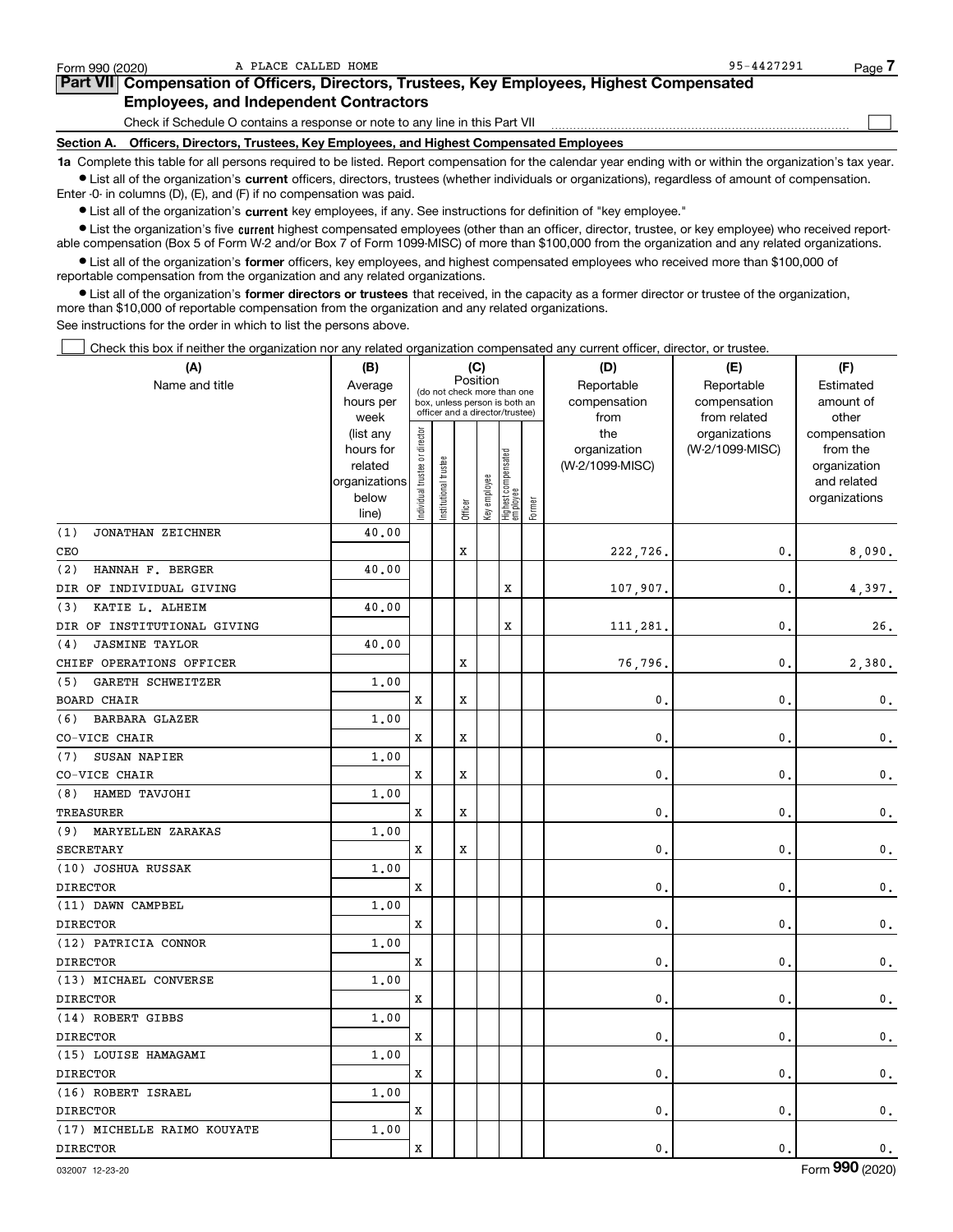| A PLACE CALLED HOME<br>Form 990 (2020)                                                                                                    |                                                                              |                                                                                                                      |                       |         |              |                                                                        |                                   |                                                | 95-4427291                                       |                               |         |                                                                                   | Page 8  |
|-------------------------------------------------------------------------------------------------------------------------------------------|------------------------------------------------------------------------------|----------------------------------------------------------------------------------------------------------------------|-----------------------|---------|--------------|------------------------------------------------------------------------|-----------------------------------|------------------------------------------------|--------------------------------------------------|-------------------------------|---------|-----------------------------------------------------------------------------------|---------|
| <b>Part VII</b><br>Section A. Officers, Directors, Trustees, Key Employees, and Highest Compensated Employees (continued)                 |                                                                              |                                                                                                                      |                       |         |              |                                                                        |                                   |                                                |                                                  |                               |         |                                                                                   |         |
| (A)<br>Name and title                                                                                                                     | (B)<br>Average<br>hours per                                                  | (C)<br>(D)<br>Position<br>Reportable<br>(do not check more than one<br>compensation<br>box, unless person is both an |                       |         |              |                                                                        | (E)<br>Reportable<br>compensation |                                                |                                                  | (F)<br>Estimated<br>amount of |         |                                                                                   |         |
|                                                                                                                                           | week<br>(list any<br>hours for<br>related<br>organizations<br>below<br>line) | ndividual trustee or director                                                                                        | Institutional trustee | Officer | key employee | officer and a director/trustee)<br>  Highest compensated<br>  employee | Former                            | from<br>the<br>organization<br>(W-2/1099-MISC) | from related<br>organizations<br>(W-2/1099-MISC) |                               |         | other<br>compensation<br>from the<br>organization<br>and related<br>organizations |         |
| (18) MELISSA PALAZZO                                                                                                                      | 1,00                                                                         |                                                                                                                      |                       |         |              |                                                                        |                                   |                                                |                                                  |                               |         |                                                                                   |         |
| <b>DIRECTOR</b>                                                                                                                           |                                                                              | X                                                                                                                    |                       |         |              |                                                                        |                                   | 0                                              |                                                  | 0.                            |         |                                                                                   | 0.      |
| (19) HOWARD SHERWOOD                                                                                                                      | 1,00                                                                         |                                                                                                                      |                       |         |              |                                                                        |                                   |                                                |                                                  |                               |         |                                                                                   |         |
| <b>DIRECTOR</b>                                                                                                                           |                                                                              | x                                                                                                                    |                       |         |              |                                                                        |                                   | 0                                              |                                                  | 0                             |         |                                                                                   | 0.      |
| (20) STEPHANIE SHERWOOD                                                                                                                   | 1,00                                                                         |                                                                                                                      |                       |         |              |                                                                        |                                   |                                                |                                                  |                               |         |                                                                                   |         |
| <b>DIRECTOR</b>                                                                                                                           |                                                                              | x                                                                                                                    |                       |         |              |                                                                        |                                   | $\mathbf 0$                                    |                                                  | $\mathbf{0}$                  |         |                                                                                   | 0.      |
| (21) VERA B. STEWART                                                                                                                      | 1,00                                                                         |                                                                                                                      |                       |         |              |                                                                        |                                   |                                                |                                                  |                               |         |                                                                                   |         |
| <b>DIRECTOR</b>                                                                                                                           |                                                                              | x                                                                                                                    |                       |         |              |                                                                        |                                   | 0                                              |                                                  | $\mathbf{0}$                  |         |                                                                                   | 0.      |
| (22) MARSHALL WAX                                                                                                                         | 1,00                                                                         |                                                                                                                      |                       |         |              |                                                                        |                                   |                                                |                                                  |                               |         |                                                                                   |         |
| <b>DIRECTOR</b>                                                                                                                           |                                                                              | X                                                                                                                    |                       |         |              |                                                                        |                                   | 0                                              |                                                  | 0                             |         |                                                                                   | 0.      |
| (23) SUSAN WOLF                                                                                                                           | 1,00                                                                         |                                                                                                                      |                       |         |              |                                                                        |                                   |                                                |                                                  |                               |         |                                                                                   |         |
| <b>DIRECTOR</b>                                                                                                                           |                                                                              | X                                                                                                                    |                       |         |              |                                                                        |                                   | 0                                              |                                                  | 0                             |         |                                                                                   | 0.      |
| (24) KATHRYN CONVERSE                                                                                                                     | 1,00                                                                         |                                                                                                                      |                       |         |              |                                                                        |                                   |                                                |                                                  |                               |         |                                                                                   |         |
| <b>DIRECTOR</b>                                                                                                                           |                                                                              | X                                                                                                                    |                       |         |              |                                                                        |                                   | 0                                              |                                                  | $\mathbf{0}$                  |         |                                                                                   | 0.      |
| (25) ADAM ROSENBLATT                                                                                                                      | 1,00                                                                         |                                                                                                                      |                       |         |              |                                                                        |                                   |                                                |                                                  |                               |         |                                                                                   |         |
| <b>DIRECTOR</b>                                                                                                                           |                                                                              | X                                                                                                                    |                       |         |              |                                                                        |                                   | $\mathbf 0$                                    |                                                  | 0.                            |         |                                                                                   | 0.      |
|                                                                                                                                           |                                                                              |                                                                                                                      |                       |         |              |                                                                        |                                   |                                                |                                                  |                               |         |                                                                                   |         |
|                                                                                                                                           |                                                                              |                                                                                                                      |                       |         |              |                                                                        |                                   | 518,710.                                       |                                                  | 0.                            |         |                                                                                   | 14,893. |
| c Total from continuation sheets to Part VII, Section A                                                                                   |                                                                              |                                                                                                                      |                       |         |              |                                                                        |                                   | 0.                                             |                                                  | 0.                            |         |                                                                                   | 0.      |
|                                                                                                                                           |                                                                              |                                                                                                                      |                       |         |              |                                                                        |                                   | 518,710.                                       |                                                  | $\mathbf{0}$ .                | 14,893. |                                                                                   |         |
| Total number of individuals (including but not limited to those listed above) who received more than \$100,000 of reportable<br>2         |                                                                              |                                                                                                                      |                       |         |              |                                                                        |                                   |                                                |                                                  |                               |         |                                                                                   |         |
| compensation from the organization $\blacktriangleright$                                                                                  |                                                                              |                                                                                                                      |                       |         |              |                                                                        |                                   |                                                |                                                  |                               |         |                                                                                   | 3       |
|                                                                                                                                           |                                                                              |                                                                                                                      |                       |         |              |                                                                        |                                   |                                                |                                                  |                               |         | Yes                                                                               | No      |
| 3<br>Did the organization list any former officer, director, trustee, key employee, or highest compensated employee on                    |                                                                              |                                                                                                                      |                       |         |              |                                                                        |                                   |                                                |                                                  |                               |         |                                                                                   |         |
| line 1a? If "Yes," complete Schedule J for such individual manufactured contained and the Yes," complete Schedule J for such individual   |                                                                              |                                                                                                                      |                       |         |              |                                                                        |                                   |                                                |                                                  |                               | З       |                                                                                   | х       |
| For any individual listed on line 1a, is the sum of reportable compensation and other compensation from the organization<br>4             |                                                                              |                                                                                                                      |                       |         |              |                                                                        |                                   |                                                |                                                  |                               | 4       | х                                                                                 |         |
| Did any person listed on line 1a receive or accrue compensation from any unrelated organization or individual for services<br>5           |                                                                              |                                                                                                                      |                       |         |              |                                                                        |                                   |                                                |                                                  |                               |         |                                                                                   |         |
|                                                                                                                                           |                                                                              |                                                                                                                      |                       |         |              |                                                                        |                                   |                                                |                                                  |                               | 5       |                                                                                   | х       |
| <b>Section B. Independent Contractors</b>                                                                                                 |                                                                              |                                                                                                                      |                       |         |              |                                                                        |                                   |                                                |                                                  |                               |         |                                                                                   |         |
| Complete this table for your five highest compensated independent contractors that received more than \$100,000 of compensation from<br>1 |                                                                              |                                                                                                                      |                       |         |              |                                                                        |                                   |                                                |                                                  |                               |         |                                                                                   |         |
| the organization. Report compensation for the calendar year ending with or within the organization's tax year.                            |                                                                              |                                                                                                                      |                       |         |              |                                                                        |                                   |                                                |                                                  |                               |         |                                                                                   |         |
| (A)<br>Name and business address                                                                                                          |                                                                              | NONE                                                                                                                 |                       |         |              |                                                                        |                                   | (B)<br>Description of services                 |                                                  |                               | (C)     | Compensation                                                                      |         |
|                                                                                                                                           |                                                                              |                                                                                                                      |                       |         |              |                                                                        |                                   |                                                |                                                  |                               |         |                                                                                   |         |
|                                                                                                                                           |                                                                              |                                                                                                                      |                       |         |              |                                                                        |                                   |                                                |                                                  |                               |         |                                                                                   |         |
|                                                                                                                                           |                                                                              |                                                                                                                      |                       |         |              |                                                                        |                                   |                                                |                                                  |                               |         |                                                                                   |         |
|                                                                                                                                           |                                                                              |                                                                                                                      |                       |         |              |                                                                        |                                   |                                                |                                                  |                               |         |                                                                                   |         |
|                                                                                                                                           |                                                                              |                                                                                                                      |                       |         |              |                                                                        |                                   |                                                |                                                  |                               |         |                                                                                   |         |
|                                                                                                                                           |                                                                              |                                                                                                                      |                       |         |              |                                                                        |                                   |                                                |                                                  |                               |         |                                                                                   |         |
|                                                                                                                                           |                                                                              |                                                                                                                      |                       |         |              |                                                                        |                                   |                                                |                                                  |                               |         |                                                                                   |         |
| 2<br>Total number of independent contractors (including but not limited to those listed above) who received more than                     |                                                                              |                                                                                                                      |                       |         |              |                                                                        |                                   |                                                |                                                  |                               |         |                                                                                   |         |
| \$100,000 of compensation from the organization                                                                                           |                                                                              |                                                                                                                      |                       |         |              | 0                                                                      |                                   |                                                |                                                  |                               |         |                                                                                   |         |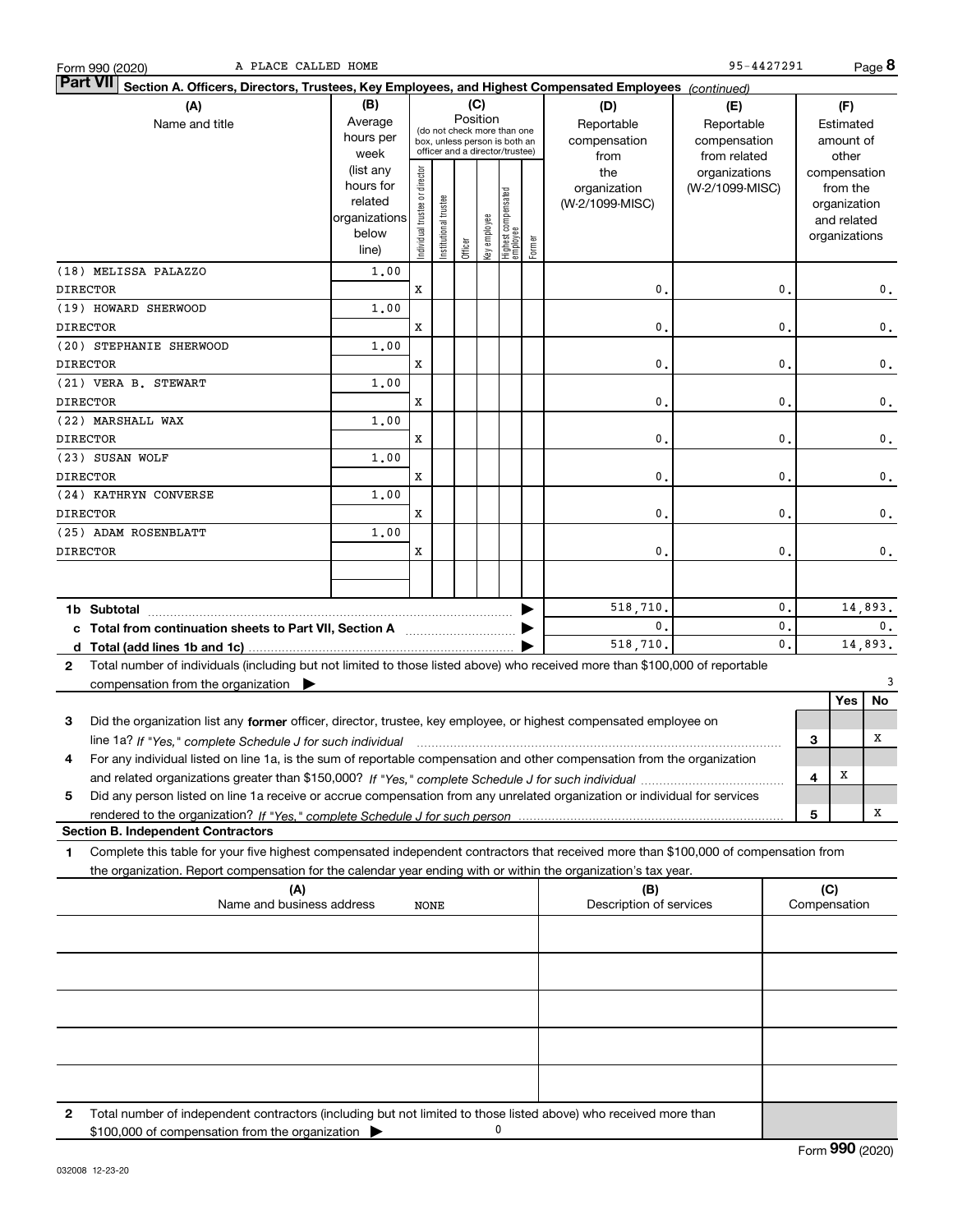|                                                           |                                                         |    | Form 990 (2020)                                                               |                          | A PLACE CALLED HOME |                      |                      |                                              | 95-4427291                           | Page 9                                                          |
|-----------------------------------------------------------|---------------------------------------------------------|----|-------------------------------------------------------------------------------|--------------------------|---------------------|----------------------|----------------------|----------------------------------------------|--------------------------------------|-----------------------------------------------------------------|
|                                                           | <b>Part VIII</b>                                        |    | <b>Statement of Revenue</b>                                                   |                          |                     |                      |                      |                                              |                                      |                                                                 |
|                                                           |                                                         |    | Check if Schedule O contains a response or note to any line in this Part VIII |                          |                     |                      |                      |                                              |                                      |                                                                 |
|                                                           |                                                         |    |                                                                               |                          |                     |                      | (A)<br>Total revenue | (B)<br>Related or exempt<br>function revenue | (C)<br>Unrelated<br>business revenue | (D)<br>Revenue excluded<br>from tax under<br>sections 512 - 514 |
|                                                           |                                                         |    | <b>1 a</b> Federated campaigns                                                | .                        | 1a                  |                      |                      |                                              |                                      |                                                                 |
| Contributions, Gifts, Grants<br>and Other Similar Amounts |                                                         |    | <b>b</b> Membership dues                                                      |                          | 1 <sub>b</sub>      |                      |                      |                                              |                                      |                                                                 |
|                                                           |                                                         |    | c Fundraising events                                                          |                          | 1 <sub>c</sub>      | 705,506.             |                      |                                              |                                      |                                                                 |
|                                                           |                                                         |    | d Related organizations                                                       | $\overline{\phantom{a}}$ | 1 <sub>d</sub>      |                      |                      |                                              |                                      |                                                                 |
|                                                           |                                                         |    | e Government grants (contributions)                                           |                          | 1e                  | 1, 118, 346.         |                      |                                              |                                      |                                                                 |
|                                                           |                                                         |    | f All other contributions, gifts, grants, and                                 |                          |                     |                      |                      |                                              |                                      |                                                                 |
|                                                           |                                                         |    | similar amounts not included above                                            |                          | 1f                  | 6,199,824.           |                      |                                              |                                      |                                                                 |
|                                                           |                                                         |    | g Noncash contributions included in lines 1a-1f                               |                          | $1g$ \$             | 888,761.             |                      |                                              |                                      |                                                                 |
|                                                           |                                                         |    |                                                                               |                          |                     |                      | 8,023,676.           |                                              |                                      |                                                                 |
|                                                           |                                                         |    |                                                                               |                          |                     | <b>Business Code</b> |                      |                                              |                                      |                                                                 |
|                                                           | 2a                                                      |    | BRIDGE TO FUTURE PRGM                                                         |                          |                     | 900099               | 278,990.             | 278,990.                                     |                                      |                                                                 |
|                                                           |                                                         | b  |                                                                               |                          |                     |                      |                      |                                              |                                      |                                                                 |
|                                                           |                                                         | с  |                                                                               |                          |                     |                      |                      |                                              |                                      |                                                                 |
| Program Service<br>Revenue                                |                                                         | d  |                                                                               |                          |                     |                      |                      |                                              |                                      |                                                                 |
|                                                           |                                                         |    |                                                                               |                          |                     |                      |                      |                                              |                                      |                                                                 |
|                                                           |                                                         | Τ. | All other program service revenue                                             |                          |                     |                      | 278,990.             |                                              |                                      |                                                                 |
|                                                           | 3                                                       | a  | Investment income (including dividends, interest, and                         |                          |                     |                      |                      |                                              |                                      |                                                                 |
|                                                           |                                                         |    |                                                                               |                          |                     |                      | 43,063.              |                                              |                                      | 43,063.                                                         |
|                                                           | Income from investment of tax-exempt bond proceeds<br>4 |    |                                                                               |                          |                     |                      |                      |                                              |                                      |                                                                 |
|                                                           | 5                                                       |    |                                                                               |                          |                     |                      |                      |                                              |                                      |                                                                 |
|                                                           |                                                         |    |                                                                               |                          | (i) Real            | (ii) Personal        |                      |                                              |                                      |                                                                 |
|                                                           |                                                         |    | 6 a Gross rents<br>.                                                          | 6a                       |                     |                      |                      |                                              |                                      |                                                                 |
|                                                           |                                                         | b  | Less: rental expenses                                                         | 6b                       |                     |                      |                      |                                              |                                      |                                                                 |
|                                                           |                                                         | с  | Rental income or (loss)                                                       | 6c                       |                     |                      |                      |                                              |                                      |                                                                 |
|                                                           |                                                         |    | d Net rental income or (loss)                                                 |                          |                     |                      |                      |                                              |                                      |                                                                 |
|                                                           |                                                         |    | 7 a Gross amount from sales of                                                |                          | (i) Securities      | (ii) Other           |                      |                                              |                                      |                                                                 |
|                                                           |                                                         |    | assets other than inventory                                                   | 7a                       |                     |                      |                      |                                              |                                      |                                                                 |
|                                                           |                                                         |    | <b>b</b> Less: cost or other basis                                            |                          |                     |                      |                      |                                              |                                      |                                                                 |
| venue                                                     |                                                         |    | and sales expenses                                                            | 7b                       |                     |                      |                      |                                              |                                      |                                                                 |
|                                                           |                                                         |    | c Gain or (loss)                                                              | 7c                       |                     |                      |                      |                                              |                                      |                                                                 |
| <u>ଝ</u>                                                  |                                                         |    |                                                                               |                          |                     |                      |                      |                                              |                                      |                                                                 |
| Other                                                     |                                                         |    | 8 a Gross income from fundraising events (not<br>including $$$ 705,506. of    |                          |                     |                      |                      |                                              |                                      |                                                                 |
|                                                           |                                                         |    | contributions reported on line 1c). See                                       |                          |                     |                      |                      |                                              |                                      |                                                                 |
|                                                           |                                                         |    |                                                                               |                          | 8a                  | 25,025.              |                      |                                              |                                      |                                                                 |
|                                                           |                                                         |    | <b>b</b> Less: direct expenses                                                |                          | 8b                  | 101,340.             |                      |                                              |                                      |                                                                 |
|                                                           |                                                         |    | c Net income or (loss) from fundraising events                                |                          |                     | ▶<br>.               | $-76, 315.$          |                                              |                                      | $-76, 315.$                                                     |
|                                                           |                                                         |    | 9 a Gross income from gaming activities. See                                  |                          |                     |                      |                      |                                              |                                      |                                                                 |
|                                                           |                                                         |    |                                                                               |                          | 9а                  |                      |                      |                                              |                                      |                                                                 |
|                                                           |                                                         |    |                                                                               |                          | 9 <sub>b</sub>      |                      |                      |                                              |                                      |                                                                 |
|                                                           |                                                         |    | c Net income or (loss) from gaming activities                                 |                          |                     | ▶<br>.               |                      |                                              |                                      |                                                                 |
|                                                           |                                                         |    | 10 a Gross sales of inventory, less returns                                   |                          |                     |                      |                      |                                              |                                      |                                                                 |
|                                                           |                                                         |    |                                                                               |                          | 10a                 |                      |                      |                                              |                                      |                                                                 |
|                                                           |                                                         |    | <b>b</b> Less: cost of goods sold                                             |                          | 10b                 |                      |                      |                                              |                                      |                                                                 |
|                                                           |                                                         |    | c Net income or (loss) from sales of inventory                                |                          |                     |                      |                      |                                              |                                      |                                                                 |
|                                                           |                                                         |    |                                                                               |                          |                     | <b>Business Code</b> |                      |                                              |                                      |                                                                 |
| Miscellaneous<br>Revenue                                  | 11 a                                                    |    |                                                                               |                          |                     |                      |                      |                                              |                                      |                                                                 |
|                                                           |                                                         | b  |                                                                               |                          |                     |                      |                      |                                              |                                      |                                                                 |
|                                                           |                                                         | с  |                                                                               |                          |                     |                      |                      |                                              |                                      |                                                                 |
|                                                           |                                                         |    |                                                                               |                          |                     |                      |                      |                                              |                                      |                                                                 |
|                                                           | 12                                                      |    |                                                                               |                          |                     | ▶                    | 8, 269, 414.         | 278,990.                                     | 0.                                   | $-33,252.$                                                      |
|                                                           |                                                         |    |                                                                               |                          |                     |                      |                      |                                              |                                      |                                                                 |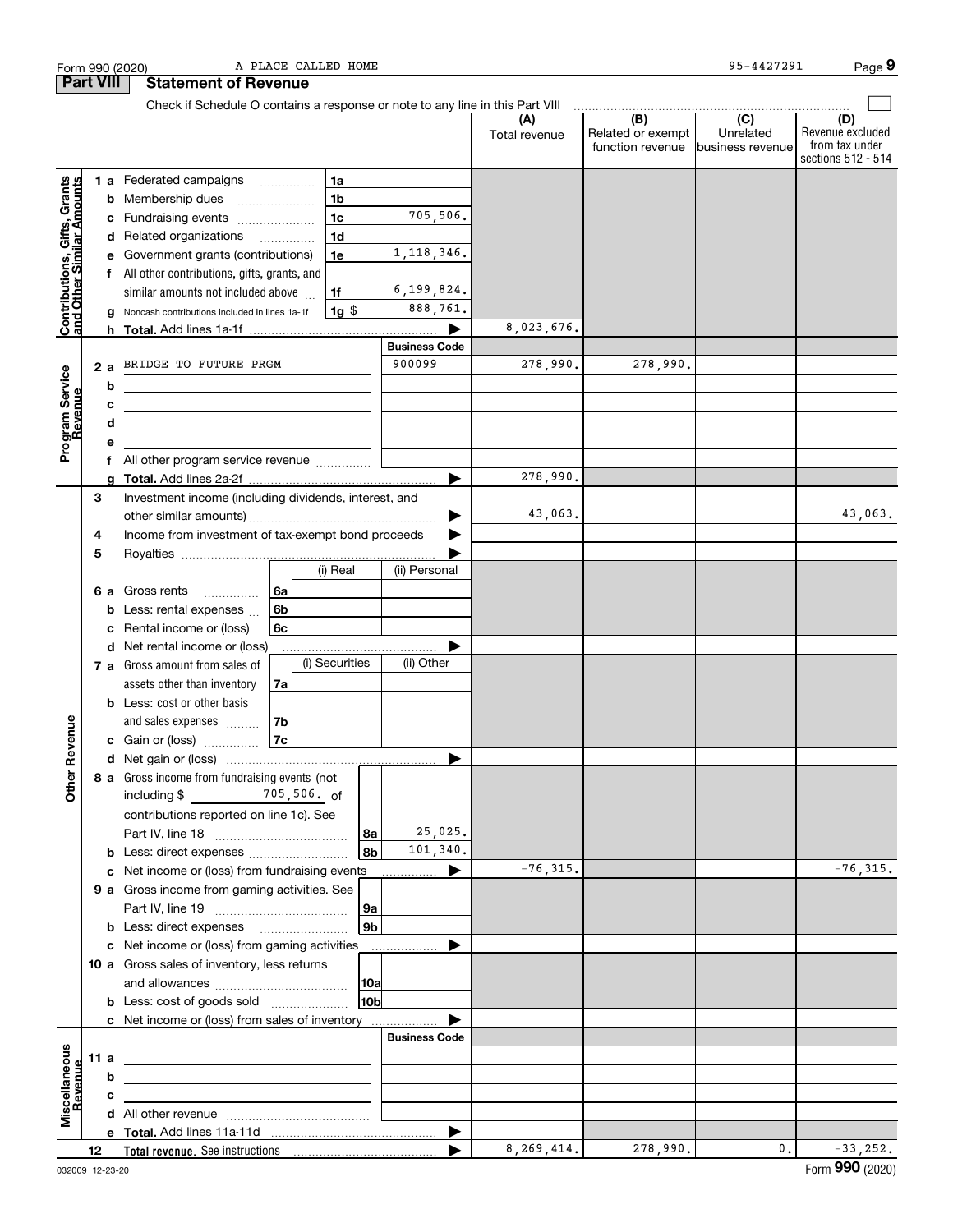Form 990 (2020) Page **Part IX Statement of Functional Expenses** A PLACE CALLED HOME 95-4427291

**10**

|              | Section 501(c)(3) and 501(c)(4) organizations must complete all columns. All other organizations must complete column (A).                                                                                 |                |                             |                                    |                         |
|--------------|------------------------------------------------------------------------------------------------------------------------------------------------------------------------------------------------------------|----------------|-----------------------------|------------------------------------|-------------------------|
|              | Check if Schedule O contains a response or note to any line in this Part IX                                                                                                                                | (A)            | (B)                         | (C)                                | (D)                     |
|              | Do not include amounts reported on lines 6b,<br>7b, 8b, 9b, and 10b of Part VIII.                                                                                                                          | Total expenses | Program service<br>expenses | Management and<br>general expenses | Fundraising<br>expenses |
| 1.           | Grants and other assistance to domestic organizations                                                                                                                                                      |                |                             |                                    |                         |
|              | and domestic governments. See Part IV, line 21                                                                                                                                                             | 6,350.         | 6,350.                      |                                    |                         |
| $\mathbf{2}$ | Grants and other assistance to domestic                                                                                                                                                                    |                |                             |                                    |                         |
|              | individuals. See Part IV, line 22                                                                                                                                                                          | 819,984.       | 819,984.                    |                                    |                         |
| 3            | Grants and other assistance to foreign                                                                                                                                                                     |                |                             |                                    |                         |
|              | organizations, foreign governments, and foreign                                                                                                                                                            |                |                             |                                    |                         |
|              | individuals. See Part IV, lines 15 and 16                                                                                                                                                                  |                |                             |                                    |                         |
| 4            | Benefits paid to or for members                                                                                                                                                                            |                |                             |                                    |                         |
| 5            | Compensation of current officers, directors,                                                                                                                                                               |                |                             |                                    |                         |
|              | trustees, and key employees                                                                                                                                                                                | 385,232.       | 282,979.                    | 33,809.                            | 68,444.                 |
| 6            | Compensation not included above to disqualified                                                                                                                                                            |                |                             |                                    |                         |
|              | persons (as defined under section 4958(f)(1)) and                                                                                                                                                          |                |                             |                                    |                         |
|              | persons described in section 4958(c)(3)(B)                                                                                                                                                                 |                |                             |                                    |                         |
| 7            |                                                                                                                                                                                                            | 3,745,283.     | 2.751.165.                  | 328,694.                           | 665,424.                |
| 8            | Pension plan accruals and contributions (include                                                                                                                                                           |                |                             |                                    |                         |
|              | section 401(k) and 403(b) employer contributions)                                                                                                                                                          | 51,005.        | 37,467.                     | 4,476.                             | 9,062.                  |
| 9            |                                                                                                                                                                                                            | 326,018.       | 202,611.                    | 67,294.                            | 56,113.                 |
| 10           |                                                                                                                                                                                                            | 318,725.       | 217,288.                    | 46,848.                            | 54,589.                 |
| 11           | Fees for services (nonemployees):                                                                                                                                                                          |                |                             |                                    |                         |
| a            |                                                                                                                                                                                                            |                |                             |                                    |                         |
| b            |                                                                                                                                                                                                            |                |                             |                                    |                         |
| c            |                                                                                                                                                                                                            | 154, 573.      |                             | 154, 573.                          |                         |
| d            |                                                                                                                                                                                                            |                |                             |                                    |                         |
| e            | Professional fundraising services. See Part IV, line 17                                                                                                                                                    |                |                             |                                    |                         |
| f            | Investment management fees                                                                                                                                                                                 |                |                             |                                    |                         |
| g            | Other. (If line 11g amount exceeds 10% of line 25,                                                                                                                                                         |                |                             |                                    |                         |
|              | column (A) amount, list line 11g expenses on Sch O.)                                                                                                                                                       | 305, 280.      | 187,453.                    | 57,077.                            | 60,750.                 |
| 12           |                                                                                                                                                                                                            | 15,788.        |                             |                                    | 15,788.                 |
| 13           |                                                                                                                                                                                                            | 424, 177.      | 245,976.                    | 95,872.                            | 82,329.                 |
| 14           |                                                                                                                                                                                                            | 4,630.         |                             |                                    | 4,630.                  |
| 15           |                                                                                                                                                                                                            |                |                             |                                    |                         |
| 16           |                                                                                                                                                                                                            | 57,415.        | 54,282.                     | 1,932.                             | 1,201.                  |
| 17           |                                                                                                                                                                                                            | 14.748.        | 5,772.                      | 8,466.                             | $510.$                  |
| 18           | Payments of travel or entertainment expenses                                                                                                                                                               |                |                             |                                    |                         |
|              | for any federal, state, or local public officials                                                                                                                                                          |                |                             |                                    |                         |
| 19           | Conferences, conventions, and meetings                                                                                                                                                                     |                |                             |                                    |                         |
| 20           | Interest                                                                                                                                                                                                   |                |                             |                                    |                         |
| 21           |                                                                                                                                                                                                            |                |                             |                                    |                         |
| 22           | Depreciation, depletion, and amortization                                                                                                                                                                  | 280,560.       | 245,770.                    | 28,618.                            | 6, 172.                 |
| 23           | Insurance                                                                                                                                                                                                  | 73,957.        | 50,652.                     | 9.979.                             | 13,326.                 |
| 24           | Other expenses. Itemize expenses not covered<br>above (List miscellaneous expenses on line 24e. If<br>line 24e amount exceeds 10% of line 25, column (A)<br>amount, list line 24e expenses on Schedule 0.) |                |                             |                                    |                         |
| a            | SUPPLIES & MATERIALS                                                                                                                                                                                       | 915,268.       | 906,520.                    |                                    | 8,748.                  |
| b            | PROGRAM EXPENSE                                                                                                                                                                                            | 154,487.       | 154,487.                    |                                    |                         |
| C            | BAD DEBT                                                                                                                                                                                                   | 95,000.        |                             | 95,000.                            |                         |
| d            | FOOD (PROGRAM)                                                                                                                                                                                             | 64,025.        | 63,158.                     | 752.                               | 115.                    |
| е            | All other expenses                                                                                                                                                                                         | 201,633.       | 107,961.                    | 84,322.                            | 9,350.                  |
| 25           | Total functional expenses. Add lines 1 through 24e                                                                                                                                                         | 8, 414, 138.   | 6,339,875.                  | 1,017,712.                         | 1,056,551.              |
| 26           | Joint costs. Complete this line only if the organization                                                                                                                                                   |                |                             |                                    |                         |
|              | reported in column (B) joint costs from a combined                                                                                                                                                         |                |                             |                                    |                         |
|              | educational campaign and fundraising solicitation.                                                                                                                                                         |                |                             |                                    |                         |
|              | Check here $\blacktriangleright$<br>if following SOP 98-2 (ASC 958-720)                                                                                                                                    |                |                             |                                    |                         |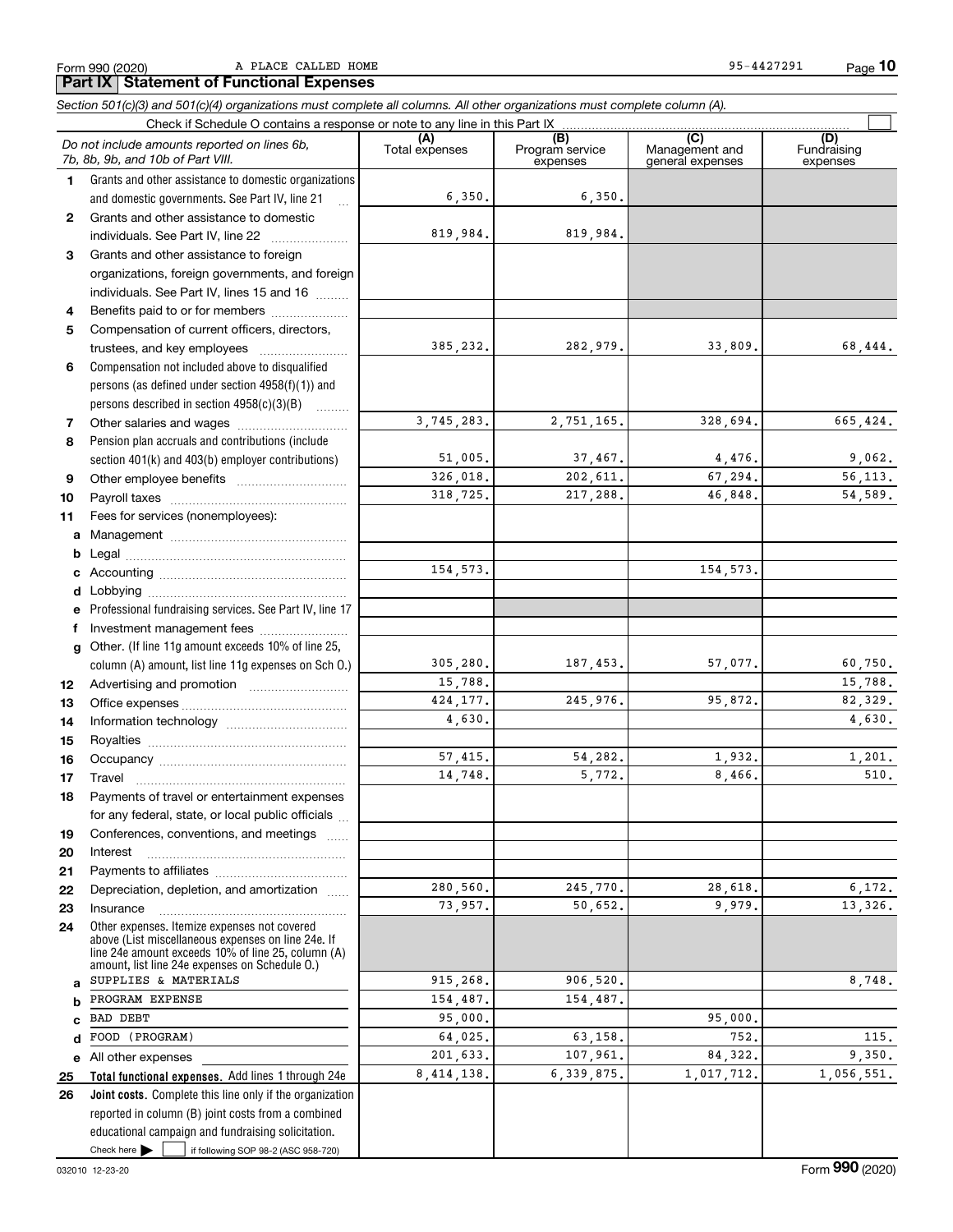| OLIII AAN (SASA)     |  |  |
|----------------------|--|--|
| Part X Balance Sheet |  |  |

A PLACE CALLED HOME 95-4427291

**33** Total liabilities and net assets/fund balances

|                      |          |                                                                                                                  |                 |             | (A)<br>Beginning of year |              | (B)<br>End of year |
|----------------------|----------|------------------------------------------------------------------------------------------------------------------|-----------------|-------------|--------------------------|--------------|--------------------|
|                      | 1        |                                                                                                                  |                 |             | 4,266,426.               | 1            | 4,506,524.         |
|                      | 2        |                                                                                                                  |                 |             | 3,413,963.               | $\mathbf{2}$ | 3,236,079.         |
|                      | з        |                                                                                                                  |                 |             | 5,524,642.               | 3            | 4, 471, 532.       |
|                      | 4        |                                                                                                                  |                 | 4           |                          |              |                    |
|                      | 5        | Loans and other receivables from any current or former officer, director,                                        |                 |             |                          |              |                    |
|                      |          | trustee, key employee, creator or founder, substantial contributor, or 35%                                       |                 |             |                          |              |                    |
|                      |          | controlled entity or family member of any of these persons                                                       |                 | 5           |                          |              |                    |
|                      | 6        | Loans and other receivables from other disqualified persons (as defined                                          |                 |             |                          |              |                    |
|                      |          | under section $4958(f)(1)$ , and persons described in section $4958(c)(3)(B)$                                    |                 | 6           |                          |              |                    |
|                      | 7        |                                                                                                                  |                 | 1.1.1.1     |                          | 7            |                    |
| Assets               | 8        |                                                                                                                  |                 |             | 50,284.                  | 8            | 23,777.            |
|                      | 9        |                                                                                                                  |                 |             | 12,297.                  | 9            | 42,486.            |
|                      |          | <b>10a</b> Land, buildings, and equipment: cost or other                                                         |                 |             |                          |              |                    |
|                      |          | basis. Complete Part VI of Schedule D  10a                                                                       |                 | 8,735,923.  |                          |              |                    |
|                      |          |                                                                                                                  | 10 <sub>b</sub> | 2,395,862.  | 6, 526, 595.             | 10c          | 6,340,061.         |
|                      | 11       |                                                                                                                  |                 |             |                          | 11           | 991,729.           |
|                      | 12       |                                                                                                                  |                 | 12          |                          |              |                    |
|                      |          |                                                                                                                  |                 |             | 13                       |              |                    |
|                      | 13<br>14 |                                                                                                                  |                 | 14          |                          |              |                    |
|                      |          |                                                                                                                  |                 |             |                          |              |                    |
|                      | 15       |                                                                                                                  |                 | 19,794,207. | 15<br>16                 | 19,612,188.  |                    |
|                      | 16       |                                                                                                                  |                 |             | 414,985.                 |              | 481,904.           |
|                      | 17       |                                                                                                                  |                 |             | 17                       |              |                    |
|                      | 18       |                                                                                                                  |                 | 18          |                          |              |                    |
|                      | 19       | Deferred revenue manual contracts and contracts are all the contracts and contracts are contracted and contracts |                 |             | 19                       |              |                    |
|                      | 20       |                                                                                                                  |                 |             | 20                       |              |                    |
|                      | 21       | Escrow or custodial account liability. Complete Part IV of Schedule D                                            |                 |             |                          | 21           |                    |
|                      | 22       | Loans and other payables to any current or former officer, director,                                             |                 |             |                          |              |                    |
| Liabilities          |          | trustee, key employee, creator or founder, substantial contributor, or 35%                                       |                 |             |                          |              |                    |
|                      |          | controlled entity or family member of any of these persons                                                       |                 |             |                          | 22           |                    |
|                      | 23       |                                                                                                                  |                 |             |                          | 23           |                    |
|                      | 24       |                                                                                                                  |                 |             | 966,688.                 | 24           | 869,905.           |
|                      | 25       | Other liabilities (including federal income tax, payables to related third                                       |                 |             |                          |              |                    |
|                      |          | parties, and other liabilities not included on lines 17-24). Complete Part X                                     |                 |             |                          |              |                    |
|                      |          |                                                                                                                  |                 |             |                          | 25           |                    |
|                      | 26       | Total liabilities. Add lines 17 through 25                                                                       |                 |             | 1,381,673.               | 26           | 1,351,809.         |
|                      |          | Organizations that follow FASB ASC 958, check here $\blacktriangleright \lfloor X \rfloor$                       |                 |             |                          |              |                    |
|                      |          | and complete lines 27, 28, 32, and 33.                                                                           |                 |             |                          |              |                    |
| <b>Fund Balances</b> | 27       | Net assets without donor restrictions                                                                            | 8,853,741.      | 27          | 8,992,034.               |              |                    |
|                      | 28       |                                                                                                                  |                 |             | 9,558,793.               | 28           | 9,268,345.         |
|                      |          | Organizations that do not follow FASB ASC 958, check here $\blacktriangleright$                                  |                 |             |                          |              |                    |
|                      |          | and complete lines 29 through 33.                                                                                |                 |             |                          |              |                    |
|                      | 29       |                                                                                                                  |                 |             |                          | 29           |                    |
| Net Assets or        | 30       | Paid-in or capital surplus, or land, building, or equipment fund                                                 |                 |             |                          | 30           |                    |
|                      | 31       | Retained earnings, endowment, accumulated income, or other funds                                                 |                 | .           |                          | 31           |                    |
|                      | 32       |                                                                                                                  |                 |             | 18, 412, 534.            | 32           | 18,260,379.        |
|                      | 33       | Total liabilities and net assets/fund balances                                                                   |                 |             | 19,794,207.              | - 33         | 19,612,188.        |

Form (2020) **990**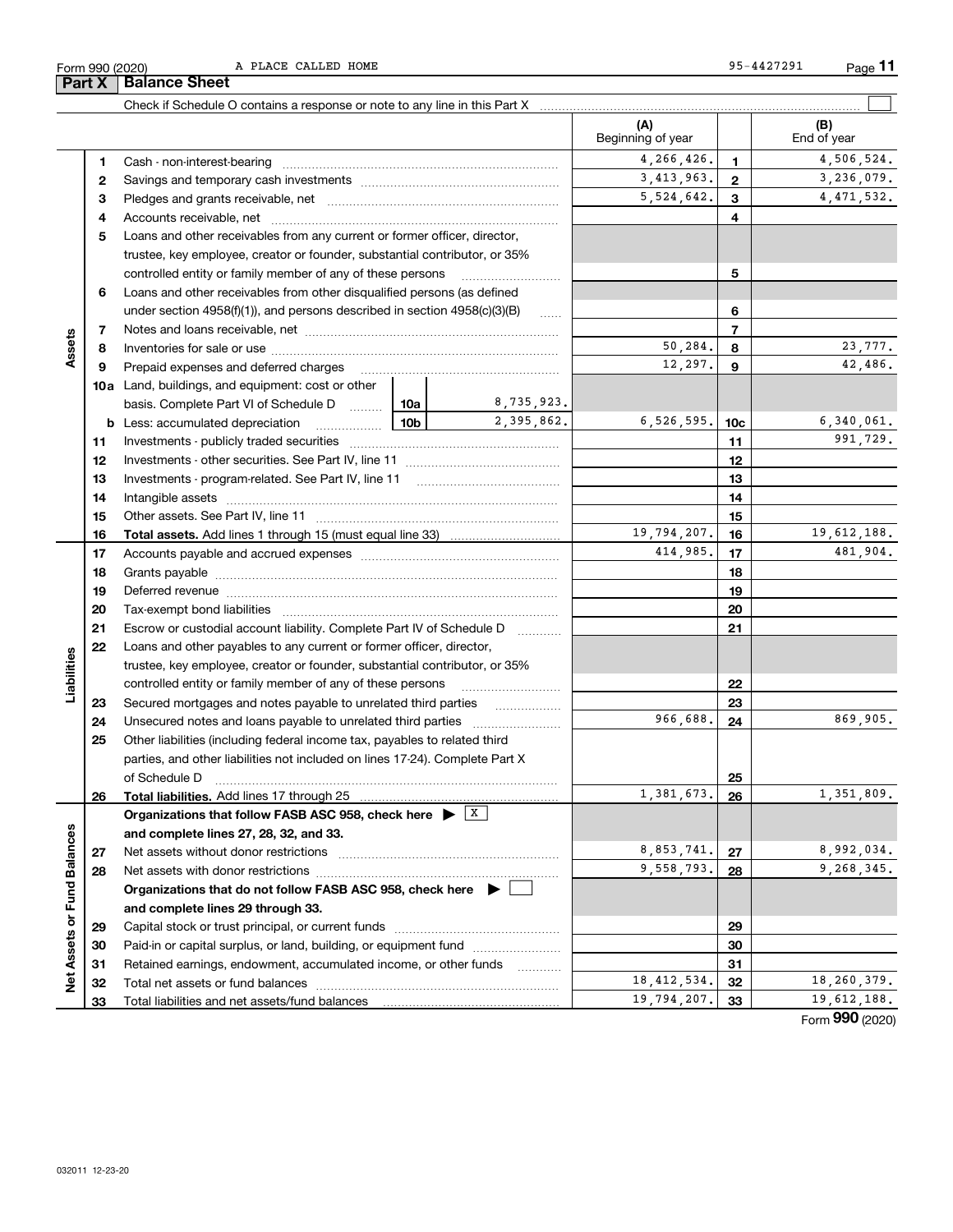|    | A PLACE CALLED HOME<br>Form 990 (2020)                                                                                                                                                                                        | 95-4427291     |                |               | Page $12$      |
|----|-------------------------------------------------------------------------------------------------------------------------------------------------------------------------------------------------------------------------------|----------------|----------------|---------------|----------------|
|    | <b>Reconciliation of Net Assets</b><br>Part XI                                                                                                                                                                                |                |                |               |                |
|    |                                                                                                                                                                                                                               |                |                |               |                |
|    |                                                                                                                                                                                                                               |                |                |               |                |
| 1  |                                                                                                                                                                                                                               | 1              |                | 8,269,414.    |                |
| 2  |                                                                                                                                                                                                                               | $\mathbf{2}$   |                | 8, 414, 138.  |                |
| з  | Revenue less expenses. Subtract line 2 from line 1                                                                                                                                                                            | 3              |                | $-144, 724.$  |                |
| 4  |                                                                                                                                                                                                                               | 4              |                | 18, 412, 534. |                |
| 5  | Net unrealized gains (losses) on investments [11] matter continuum matter is a set of the set of the set of the                                                                                                               | 5              |                |               | $-7,431.$      |
| 6  |                                                                                                                                                                                                                               | 6              |                |               |                |
| 7  | Investment expenses www.communication.com/www.communication.com/www.communication.com/www.com                                                                                                                                 | $\overline{7}$ |                |               |                |
| 8  | Prior period adjustments manufactured and content and content and content and content and content and content and content and content and content and content and content and content and content and content and content and | 8              |                |               |                |
| 9  | Other changes in net assets or fund balances (explain on Schedule O)                                                                                                                                                          | 9              |                |               | $\mathbf{0}$ . |
| 10 | Net assets or fund balances at end of year. Combine lines 3 through 9 (must equal Part X, line 32,                                                                                                                            |                |                |               |                |
|    |                                                                                                                                                                                                                               | 10             |                | 18,260,379.   |                |
|    | Part XII Financial Statements and Reporting                                                                                                                                                                                   |                |                |               |                |
|    |                                                                                                                                                                                                                               |                |                |               | X              |
|    |                                                                                                                                                                                                                               |                |                | <b>Yes</b>    | No             |
| 1  | $X$ Accrual<br>Accounting method used to prepare the Form 990: <u>I</u> Cash<br>Other                                                                                                                                         |                |                |               |                |
|    | If the organization changed its method of accounting from a prior year or checked "Other," explain in Schedule O.                                                                                                             |                |                |               |                |
|    | 2a Were the organization's financial statements compiled or reviewed by an independent accountant?                                                                                                                            |                | 2a             |               | x              |
|    | If "Yes," check a box below to indicate whether the financial statements for the year were compiled or reviewed on a                                                                                                          |                |                |               |                |
|    | separate basis, consolidated basis, or both:                                                                                                                                                                                  |                |                |               |                |
|    | Separate basis<br>Consolidated basis<br>Both consolidated and separate basis                                                                                                                                                  |                |                |               |                |
|    | <b>b</b> Were the organization's financial statements audited by an independent accountant?                                                                                                                                   |                | 2 <sub>b</sub> | х             |                |
|    | If "Yes," check a box below to indicate whether the financial statements for the year were audited on a separate basis,                                                                                                       |                |                |               |                |
|    | consolidated basis, or both:                                                                                                                                                                                                  |                |                |               |                |
|    | $X$ Separate basis<br>Consolidated basis<br>Both consolidated and separate basis                                                                                                                                              |                |                |               |                |
|    | c If "Yes" to line 2a or 2b, does the organization have a committee that assumes responsibility for oversight of the audit,                                                                                                   |                |                |               |                |
|    |                                                                                                                                                                                                                               |                | 2c             | x             |                |
|    | If the organization changed either its oversight process or selection process during the tax year, explain on Schedule O.                                                                                                     |                |                |               |                |
|    | 3a As a result of a federal award, was the organization required to undergo an audit or audits as set forth in the Single Audit                                                                                               |                |                |               |                |
|    |                                                                                                                                                                                                                               |                | 3a             |               | x              |
|    | b If "Yes," did the organization undergo the required audit or audits? If the organization did not undergo the required audit                                                                                                 |                |                |               |                |
|    |                                                                                                                                                                                                                               |                | 3b             | ההה           |                |

Form (2020) **990**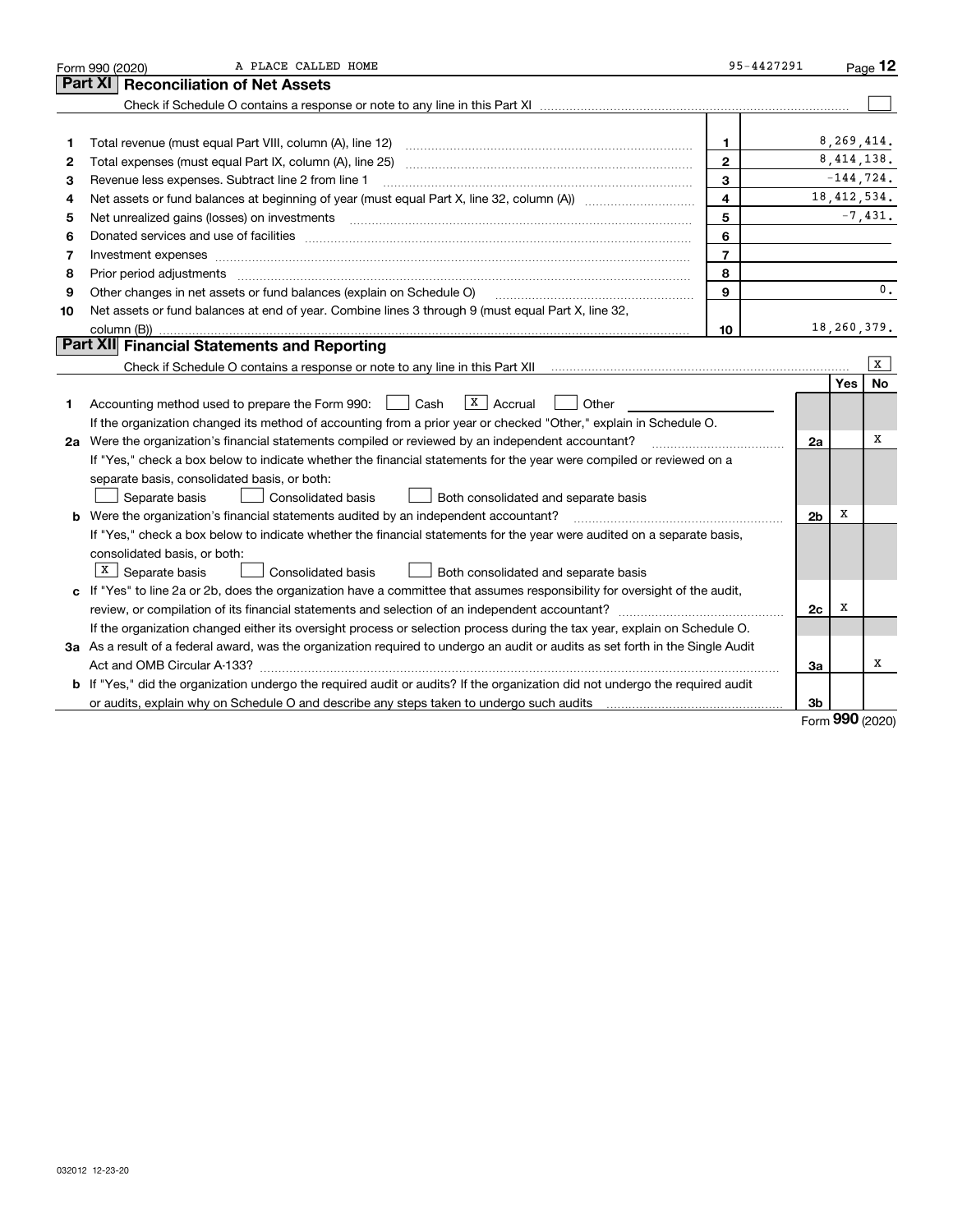### **SCHEDULE A**

Department of the Treasury Internal Revenue Service

**(Form 990 or 990-EZ)**

# **Public Charity Status and Public Support**

**Complete if the organization is a section 501(c)(3) organization or a section 4947(a)(1) nonexempt charitable trust. | Attach to Form 990 or Form 990-EZ.**   $\blacktriangleright$  Go to

| OMB No. 1545-0047 |  |
|-------------------|--|
|                   |  |

| <b>Open to Public</b> |
|-----------------------|
| <b>Inspection</b>     |

|        | Name of the organization |                                                                                                                                              |                     |                                                       |     |                                                                |                            |  | <b>Employer identification number</b> |  |
|--------|--------------------------|----------------------------------------------------------------------------------------------------------------------------------------------|---------------------|-------------------------------------------------------|-----|----------------------------------------------------------------|----------------------------|--|---------------------------------------|--|
|        |                          |                                                                                                                                              | A PLACE CALLED HOME |                                                       |     |                                                                |                            |  | 95-4427291                            |  |
| Part I |                          | Reason for Public Charity Status. (All organizations must complete this part.) See instructions.                                             |                     |                                                       |     |                                                                |                            |  |                                       |  |
|        |                          | The organization is not a private foundation because it is: (For lines 1 through 12, check only one box.)                                    |                     |                                                       |     |                                                                |                            |  |                                       |  |
| 1.     |                          | A church, convention of churches, or association of churches described in section 170(b)(1)(A)(i).                                           |                     |                                                       |     |                                                                |                            |  |                                       |  |
| 2      |                          | A school described in section 170(b)(1)(A)(ii). (Attach Schedule E (Form 990 or 990-EZ).)                                                    |                     |                                                       |     |                                                                |                            |  |                                       |  |
| 3      |                          | A hospital or a cooperative hospital service organization described in section 170(b)(1)(A)(iii).                                            |                     |                                                       |     |                                                                |                            |  |                                       |  |
|        |                          | A medical research organization operated in conjunction with a hospital described in section 170(b)(1)(A)(iii). Enter the hospital's name,   |                     |                                                       |     |                                                                |                            |  |                                       |  |
|        |                          | city, and state:                                                                                                                             |                     |                                                       |     |                                                                |                            |  |                                       |  |
| 5      |                          | An organization operated for the benefit of a college or university owned or operated by a governmental unit described in                    |                     |                                                       |     |                                                                |                            |  |                                       |  |
|        |                          | section 170(b)(1)(A)(iv). (Complete Part II.)                                                                                                |                     |                                                       |     |                                                                |                            |  |                                       |  |
| 6      |                          | A federal, state, or local government or governmental unit described in section 170(b)(1)(A)(v).                                             |                     |                                                       |     |                                                                |                            |  |                                       |  |
| 7      | X                        | An organization that normally receives a substantial part of its support from a governmental unit or from the general public described in    |                     |                                                       |     |                                                                |                            |  |                                       |  |
|        |                          | section 170(b)(1)(A)(vi). (Complete Part II.)                                                                                                |                     |                                                       |     |                                                                |                            |  |                                       |  |
| 8      |                          | A community trust described in section 170(b)(1)(A)(vi). (Complete Part II.)                                                                 |                     |                                                       |     |                                                                |                            |  |                                       |  |
| 9      |                          | An agricultural research organization described in section 170(b)(1)(A)(ix) operated in conjunction with a land-grant college                |                     |                                                       |     |                                                                |                            |  |                                       |  |
|        |                          | or university or a non-land-grant college of agriculture (see instructions). Enter the name, city, and state of the college or               |                     |                                                       |     |                                                                |                            |  |                                       |  |
|        |                          | university:                                                                                                                                  |                     |                                                       |     |                                                                |                            |  |                                       |  |
| 10     |                          | An organization that normally receives (1) more than 33 1/3% of its support from contributions, membership fees, and gross receipts from     |                     |                                                       |     |                                                                |                            |  |                                       |  |
|        |                          | activities related to its exempt functions, subject to certain exceptions; and (2) no more than 33 1/3% of its support from gross investment |                     |                                                       |     |                                                                |                            |  |                                       |  |
|        |                          | income and unrelated business taxable income (less section 511 tax) from businesses acquired by the organization after June 30, 1975.        |                     |                                                       |     |                                                                |                            |  |                                       |  |
|        |                          | See section 509(a)(2). (Complete Part III.)                                                                                                  |                     |                                                       |     |                                                                |                            |  |                                       |  |
| 11     |                          | An organization organized and operated exclusively to test for public safety. See section 509(a)(4).                                         |                     |                                                       |     |                                                                |                            |  |                                       |  |
| 12     |                          | An organization organized and operated exclusively for the benefit of, to perform the functions of, or to carry out the purposes of one or   |                     |                                                       |     |                                                                |                            |  |                                       |  |
|        |                          | more publicly supported organizations described in section 509(a)(1) or section 509(a)(2). See section 509(a)(3). Check the box in           |                     |                                                       |     |                                                                |                            |  |                                       |  |
|        |                          | lines 12a through 12d that describes the type of supporting organization and complete lines 12e, 12f, and 12g.                               |                     |                                                       |     |                                                                |                            |  |                                       |  |
| a      |                          | Type I. A supporting organization operated, supervised, or controlled by its supported organization(s), typically by giving                  |                     |                                                       |     |                                                                |                            |  |                                       |  |
|        |                          | the supported organization(s) the power to regularly appoint or elect a majority of the directors or trustees of the supporting              |                     |                                                       |     |                                                                |                            |  |                                       |  |
|        |                          | organization. You must complete Part IV, Sections A and B.                                                                                   |                     |                                                       |     |                                                                |                            |  |                                       |  |
| b      |                          | Type II. A supporting organization supervised or controlled in connection with its supported organization(s), by having                      |                     |                                                       |     |                                                                |                            |  |                                       |  |
|        |                          | control or management of the supporting organization vested in the same persons that control or manage the supported                         |                     |                                                       |     |                                                                |                            |  |                                       |  |
|        |                          | organization(s). You must complete Part IV, Sections A and C.                                                                                |                     |                                                       |     |                                                                |                            |  |                                       |  |
| c      |                          | Type III functionally integrated. A supporting organization operated in connection with, and functionally integrated with,                   |                     |                                                       |     |                                                                |                            |  |                                       |  |
|        |                          | its supported organization(s) (see instructions). You must complete Part IV, Sections A, D, and E.                                           |                     |                                                       |     |                                                                |                            |  |                                       |  |
| d      |                          | Type III non-functionally integrated. A supporting organization operated in connection with its supported organization(s)                    |                     |                                                       |     |                                                                |                            |  |                                       |  |
|        |                          | that is not functionally integrated. The organization generally must satisfy a distribution requirement and an attentiveness                 |                     |                                                       |     |                                                                |                            |  |                                       |  |
|        |                          | requirement (see instructions). You must complete Part IV, Sections A and D, and Part V.                                                     |                     |                                                       |     |                                                                |                            |  |                                       |  |
|        |                          | Check this box if the organization received a written determination from the IRS that it is a Type I, Type II, Type III                      |                     |                                                       |     |                                                                |                            |  |                                       |  |
|        |                          | functionally integrated, or Type III non-functionally integrated supporting organization.                                                    |                     |                                                       |     |                                                                |                            |  |                                       |  |
|        |                          | f Enter the number of supported organizations                                                                                                |                     |                                                       |     |                                                                |                            |  |                                       |  |
|        |                          | g Provide the following information about the supported organization(s).                                                                     |                     |                                                       |     |                                                                |                            |  |                                       |  |
|        |                          | (i) Name of supported                                                                                                                        | (ii) EIN            | (iii) Type of organization                            |     | (iv) Is the organization listed<br>in your governing document? | (v) Amount of monetary     |  | (vi) Amount of other                  |  |
|        |                          | organization                                                                                                                                 |                     | (described on lines 1-10<br>above (see instructions)) | Yes | No                                                             | support (see instructions) |  | support (see instructions)            |  |
|        |                          |                                                                                                                                              |                     |                                                       |     |                                                                |                            |  |                                       |  |
|        |                          |                                                                                                                                              |                     |                                                       |     |                                                                |                            |  |                                       |  |
|        |                          |                                                                                                                                              |                     |                                                       |     |                                                                |                            |  |                                       |  |
|        |                          |                                                                                                                                              |                     |                                                       |     |                                                                |                            |  |                                       |  |
|        |                          |                                                                                                                                              |                     |                                                       |     |                                                                |                            |  |                                       |  |
|        |                          |                                                                                                                                              |                     |                                                       |     |                                                                |                            |  |                                       |  |
|        |                          |                                                                                                                                              |                     |                                                       |     |                                                                |                            |  |                                       |  |
|        |                          |                                                                                                                                              |                     |                                                       |     |                                                                |                            |  |                                       |  |
|        |                          |                                                                                                                                              |                     |                                                       |     |                                                                |                            |  |                                       |  |
| Total  |                          |                                                                                                                                              |                     |                                                       |     |                                                                |                            |  |                                       |  |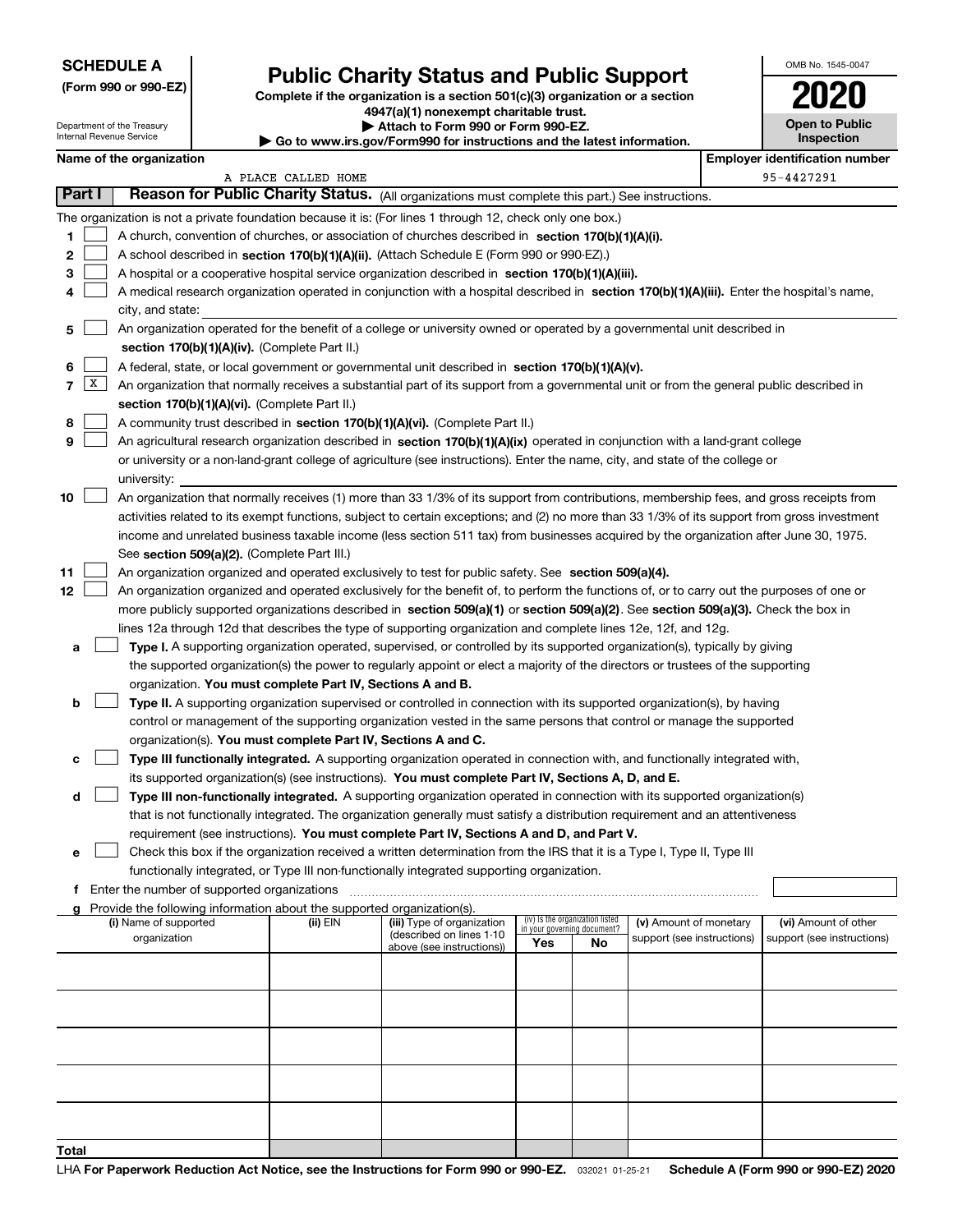### Schedule A (Form 990 or 990-EZ) 2020 Page A PLACE CALLED HOME 95-4427291

**2**

**Part II Support Schedule for Organizations Described in Sections 170(b)(1)(A)(iv) and 170(b)(1)(A)(vi)**

(Complete only if you checked the box on line 5, 7, or 8 of Part I or if the organization failed to qualify under Part III. If the organization fails to qualify under the tests listed below, please complete Part III.)

|           | <b>Section A. Public Support</b>                                                                                                                                                                                                                                                             |            |             |              |               |                 |                           |
|-----------|----------------------------------------------------------------------------------------------------------------------------------------------------------------------------------------------------------------------------------------------------------------------------------------------|------------|-------------|--------------|---------------|-----------------|---------------------------|
|           | Calendar year (or fiscal year beginning in) $\blacktriangleright$                                                                                                                                                                                                                            | (a) 2016   | (b) 2017    | $(c)$ 2018   | $(d)$ 2019    | (e) 2020        | (f) Total                 |
|           | 1 Gifts, grants, contributions, and<br>membership fees received. (Do not                                                                                                                                                                                                                     |            |             |              |               |                 |                           |
|           | include any "unusual grants.")                                                                                                                                                                                                                                                               | 8,071,276. | 11,068,995. | 6,374,468.   | 13, 250, 829. | 8,023,676.      | 46,789,244.               |
|           | 2 Tax revenues levied for the organ-<br>ization's benefit and either paid to<br>or expended on its behalf                                                                                                                                                                                    |            |             |              |               |                 |                           |
|           | 3 The value of services or facilities<br>furnished by a governmental unit to                                                                                                                                                                                                                 |            |             |              |               |                 |                           |
|           | the organization without charge                                                                                                                                                                                                                                                              | 8,071,276. | 11,068,995. | 6,374,468.   | 13,250,829.   | 8,023,676.      | 46,789,244.               |
| 5         | Total. Add lines 1 through 3<br>The portion of total contributions<br>by each person (other than a<br>governmental unit or publicly                                                                                                                                                          |            |             |              |               |                 |                           |
|           | supported organization) included<br>on line 1 that exceeds 2% of the<br>amount shown on line 11,                                                                                                                                                                                             |            |             |              |               |                 |                           |
|           | column (f)                                                                                                                                                                                                                                                                                   |            |             |              |               |                 | 4,060,626.                |
|           | 6 Public support. Subtract line 5 from line 4.                                                                                                                                                                                                                                               |            |             |              |               |                 | 42,728,618.               |
|           | <b>Section B. Total Support</b>                                                                                                                                                                                                                                                              |            |             |              |               |                 |                           |
|           | Calendar year (or fiscal year beginning in)                                                                                                                                                                                                                                                  | (a) 2016   | (b) 2017    | $(c)$ 2018   | $(d)$ 2019    | (e) 2020        | (f) Total                 |
|           | 7 Amounts from line 4                                                                                                                                                                                                                                                                        | 8,071,276. | 11,068,995. | 6, 374, 468. | 13,250,829.   | 8,023,676.      | 46,789,244.               |
|           | 8 Gross income from interest,                                                                                                                                                                                                                                                                |            |             |              |               |                 |                           |
|           | dividends, payments received on                                                                                                                                                                                                                                                              |            |             |              |               |                 |                           |
|           | securities loans, rents, royalties,                                                                                                                                                                                                                                                          |            |             |              |               |                 |                           |
|           | and income from similar sources                                                                                                                                                                                                                                                              | 5,021.     | 34, 165.    | 56,582.      | 40,621.       | 43,063.         | 179,452.                  |
| 9         | Net income from unrelated business                                                                                                                                                                                                                                                           |            |             |              |               |                 |                           |
|           | activities, whether or not the                                                                                                                                                                                                                                                               |            |             |              |               |                 |                           |
|           | business is regularly carried on                                                                                                                                                                                                                                                             |            |             |              |               |                 |                           |
|           | 10 Other income. Do not include gain                                                                                                                                                                                                                                                         |            |             |              |               |                 |                           |
|           | or loss from the sale of capital                                                                                                                                                                                                                                                             |            |             |              |               |                 |                           |
|           | assets (Explain in Part VI.)                                                                                                                                                                                                                                                                 |            |             |              |               |                 | 46.968.696.               |
|           | 11 Total support. Add lines 7 through 10                                                                                                                                                                                                                                                     |            |             |              |               |                 | 1, 212, 379.              |
|           | <b>12</b> Gross receipts from related activities, etc. (see instructions)                                                                                                                                                                                                                    |            |             |              |               | 12 <sub>2</sub> |                           |
|           | 13 First 5 years. If the Form 990 is for the organization's first, second, third, fourth, or fifth tax year as a section 501(c)(3)                                                                                                                                                           |            |             |              |               |                 |                           |
|           | organization, check this box and stop here manufactured and according to the state of the state of the state of the state of the state of the state of the state of the state of the state of the state of the state of the st<br><b>Section C. Computation of Public Support Percentage</b> |            |             |              |               |                 |                           |
|           |                                                                                                                                                                                                                                                                                              |            |             |              |               | 14              | 90.97                     |
| 14.<br>15 | Public support percentage from 2019 Schedule A, Part II, line 14 [2010] contains a manuscription of Public support percentage from 2019 Schedule A, Part II, line 14                                                                                                                         |            |             |              |               | 15              | %<br>90.51<br>%           |
|           | 16a 33 1/3% support test - 2020. If the organization did not check the box on line 13, and line 14 is 33 1/3% or more, check this box and                                                                                                                                                    |            |             |              |               |                 |                           |
|           | stop here. The organization qualifies as a publicly supported organization                                                                                                                                                                                                                   |            |             |              |               |                 | $\blacktriangleright$   X |
|           | b 33 1/3% support test - 2019. If the organization did not check a box on line 13 or 16a, and line 15 is 33 1/3% or more, check this box                                                                                                                                                     |            |             |              |               |                 |                           |
|           | and stop here. The organization qualifies as a publicly supported organization                                                                                                                                                                                                               |            |             |              |               |                 |                           |
|           | 17a 10% -facts-and-circumstances test - 2020. If the organization did not check a box on line 13, 16a, or 16b, and line 14 is 10% or more,                                                                                                                                                   |            |             |              |               |                 |                           |
|           | and if the organization meets the facts-and-circumstances test, check this box and stop here. Explain in Part VI how the organization                                                                                                                                                        |            |             |              |               |                 |                           |
|           | meets the facts-and-circumstances test. The organization qualifies as a publicly supported organization                                                                                                                                                                                      |            |             |              |               |                 |                           |
|           | <b>b 10% -facts-and-circumstances test - 2019.</b> If the organization did not check a box on line 13, 16a, 16b, or 17a, and line 15 is 10% or                                                                                                                                               |            |             |              |               |                 |                           |
|           | more, and if the organization meets the facts-and-circumstances test, check this box and stop here. Explain in Part VI how the                                                                                                                                                               |            |             |              |               |                 |                           |
| 18        | organization meets the facts-and-circumstances test. The organization qualifies as a publicly supported organization<br>Private foundation. If the organization did not check a box on line 13, 16a, 16b, 17a, or 17b, check this box and see instructions                                   |            |             |              |               |                 |                           |
|           |                                                                                                                                                                                                                                                                                              |            |             |              |               |                 |                           |

**Schedule A (Form 990 or 990-EZ) 2020**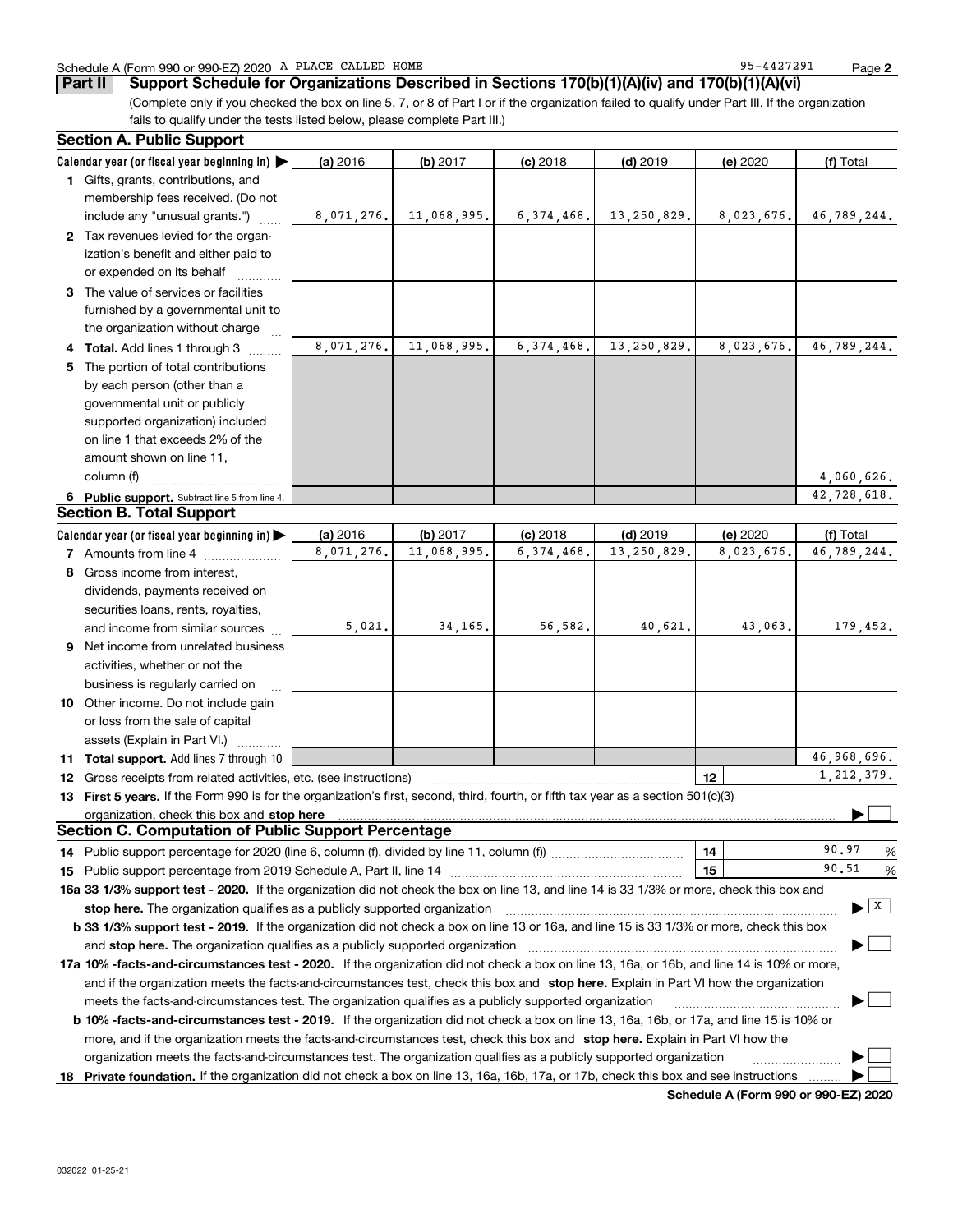### **Part III** | Support Schedule for Organizations Described in Section 509(a)(2)

**3**

(Complete only if you checked the box on line 10 of Part I or if the organization failed to qualify under Part II. If the organization fails to qualify under the tests listed below, please complete Part II.)

|    | <b>Section A. Public Support</b>                                                                                                                                                                                                                                         |          |          |            |            |          |           |
|----|--------------------------------------------------------------------------------------------------------------------------------------------------------------------------------------------------------------------------------------------------------------------------|----------|----------|------------|------------|----------|-----------|
|    | Calendar year (or fiscal year beginning in) $\blacktriangleright$                                                                                                                                                                                                        | (a) 2016 | (b) 2017 | $(c)$ 2018 | $(d)$ 2019 | (e) 2020 | (f) Total |
|    | 1 Gifts, grants, contributions, and                                                                                                                                                                                                                                      |          |          |            |            |          |           |
|    | membership fees received. (Do not                                                                                                                                                                                                                                        |          |          |            |            |          |           |
|    | include any "unusual grants.")                                                                                                                                                                                                                                           |          |          |            |            |          |           |
|    | <b>2</b> Gross receipts from admissions,                                                                                                                                                                                                                                 |          |          |            |            |          |           |
|    | merchandise sold or services per-                                                                                                                                                                                                                                        |          |          |            |            |          |           |
|    | formed, or facilities furnished in                                                                                                                                                                                                                                       |          |          |            |            |          |           |
|    | any activity that is related to the<br>organization's tax-exempt purpose                                                                                                                                                                                                 |          |          |            |            |          |           |
|    | 3 Gross receipts from activities that                                                                                                                                                                                                                                    |          |          |            |            |          |           |
|    | are not an unrelated trade or bus-                                                                                                                                                                                                                                       |          |          |            |            |          |           |
|    | iness under section 513                                                                                                                                                                                                                                                  |          |          |            |            |          |           |
|    | 4 Tax revenues levied for the organ-                                                                                                                                                                                                                                     |          |          |            |            |          |           |
|    | ization's benefit and either paid to                                                                                                                                                                                                                                     |          |          |            |            |          |           |
|    | or expended on its behalf<br>.                                                                                                                                                                                                                                           |          |          |            |            |          |           |
|    | 5 The value of services or facilities                                                                                                                                                                                                                                    |          |          |            |            |          |           |
|    | furnished by a governmental unit to                                                                                                                                                                                                                                      |          |          |            |            |          |           |
|    | the organization without charge                                                                                                                                                                                                                                          |          |          |            |            |          |           |
|    | <b>6 Total.</b> Add lines 1 through 5                                                                                                                                                                                                                                    |          |          |            |            |          |           |
|    | 7a Amounts included on lines 1, 2, and                                                                                                                                                                                                                                   |          |          |            |            |          |           |
|    | 3 received from disqualified persons                                                                                                                                                                                                                                     |          |          |            |            |          |           |
|    | <b>b</b> Amounts included on lines 2 and 3 received                                                                                                                                                                                                                      |          |          |            |            |          |           |
|    | from other than disqualified persons that                                                                                                                                                                                                                                |          |          |            |            |          |           |
|    | exceed the greater of \$5,000 or 1% of the<br>amount on line 13 for the year                                                                                                                                                                                             |          |          |            |            |          |           |
|    | c Add lines 7a and 7b                                                                                                                                                                                                                                                    |          |          |            |            |          |           |
|    | 8 Public support. (Subtract line 7c from line 6.)                                                                                                                                                                                                                        |          |          |            |            |          |           |
|    | <b>Section B. Total Support</b>                                                                                                                                                                                                                                          |          |          |            |            |          |           |
|    | Calendar year (or fiscal year beginning in)                                                                                                                                                                                                                              | (a) 2016 | (b) 2017 | $(c)$ 2018 | $(d)$ 2019 | (e) 2020 | (f) Total |
|    | 9 Amounts from line 6                                                                                                                                                                                                                                                    |          |          |            |            |          |           |
|    | <b>10a</b> Gross income from interest,                                                                                                                                                                                                                                   |          |          |            |            |          |           |
|    | dividends, payments received on                                                                                                                                                                                                                                          |          |          |            |            |          |           |
|    | securities loans, rents, royalties,<br>and income from similar sources                                                                                                                                                                                                   |          |          |            |            |          |           |
|    | <b>b</b> Unrelated business taxable income                                                                                                                                                                                                                               |          |          |            |            |          |           |
|    | (less section 511 taxes) from businesses                                                                                                                                                                                                                                 |          |          |            |            |          |           |
|    | acquired after June 30, 1975                                                                                                                                                                                                                                             |          |          |            |            |          |           |
|    | c Add lines 10a and 10b                                                                                                                                                                                                                                                  |          |          |            |            |          |           |
|    | 11 Net income from unrelated business                                                                                                                                                                                                                                    |          |          |            |            |          |           |
|    | activities not included in line 10b,                                                                                                                                                                                                                                     |          |          |            |            |          |           |
|    | whether or not the business is<br>regularly carried on                                                                                                                                                                                                                   |          |          |            |            |          |           |
|    | <b>12</b> Other income. Do not include gain                                                                                                                                                                                                                              |          |          |            |            |          |           |
|    | or loss from the sale of capital                                                                                                                                                                                                                                         |          |          |            |            |          |           |
|    | assets (Explain in Part VI.)<br><b>13</b> Total support. (Add lines 9, 10c, 11, and 12.)                                                                                                                                                                                 |          |          |            |            |          |           |
|    | 14 First 5 years. If the Form 990 is for the organization's first, second, third, fourth, or fifth tax year as a section 501(c)(3) organization,                                                                                                                         |          |          |            |            |          |           |
|    |                                                                                                                                                                                                                                                                          |          |          |            |            |          |           |
|    | check this box and stop here <i>macuum macuum macuum macuum macuum macuum macuum macuum macuum</i><br><b>Section C. Computation of Public Support Percentage</b>                                                                                                         |          |          |            |            |          |           |
|    | 15 Public support percentage for 2020 (line 8, column (f), divided by line 13, column (f))                                                                                                                                                                               |          |          |            |            | 15       | ℀         |
|    | 16 Public support percentage from 2019 Schedule A, Part III, line 15                                                                                                                                                                                                     |          |          |            |            | 16       | %         |
|    | <b>Section D. Computation of Investment Income Percentage</b>                                                                                                                                                                                                            |          |          |            |            |          |           |
|    | Investment income percentage for 2020 (line 10c, column (f), divided by line 13, column (f))                                                                                                                                                                             |          |          |            |            | 17       | %         |
| 17 |                                                                                                                                                                                                                                                                          |          |          |            |            | 18       | %         |
|    | <b>18</b> Investment income percentage from <b>2019</b> Schedule A, Part III, line 17<br>19a 33 1/3% support tests - 2020. If the organization did not check the box on line 14, and line 15 is more than 33 1/3%, and line 17 is not                                    |          |          |            |            |          |           |
|    | more than 33 1/3%, check this box and stop here. The organization qualifies as a publicly supported organization                                                                                                                                                         |          |          |            |            |          |           |
|    |                                                                                                                                                                                                                                                                          |          |          |            |            |          |           |
|    | b 33 1/3% support tests - 2019. If the organization did not check a box on line 14 or line 19a, and line 16 is more than 33 1/3%, and<br>line 18 is not more than 33 1/3%, check this box and stop here. The organization qualifies as a publicly supported organization |          |          |            |            |          |           |
|    |                                                                                                                                                                                                                                                                          |          |          |            |            |          |           |
| 20 |                                                                                                                                                                                                                                                                          |          |          |            |            |          |           |

**Schedule A (Form 990 or 990-EZ) 2020**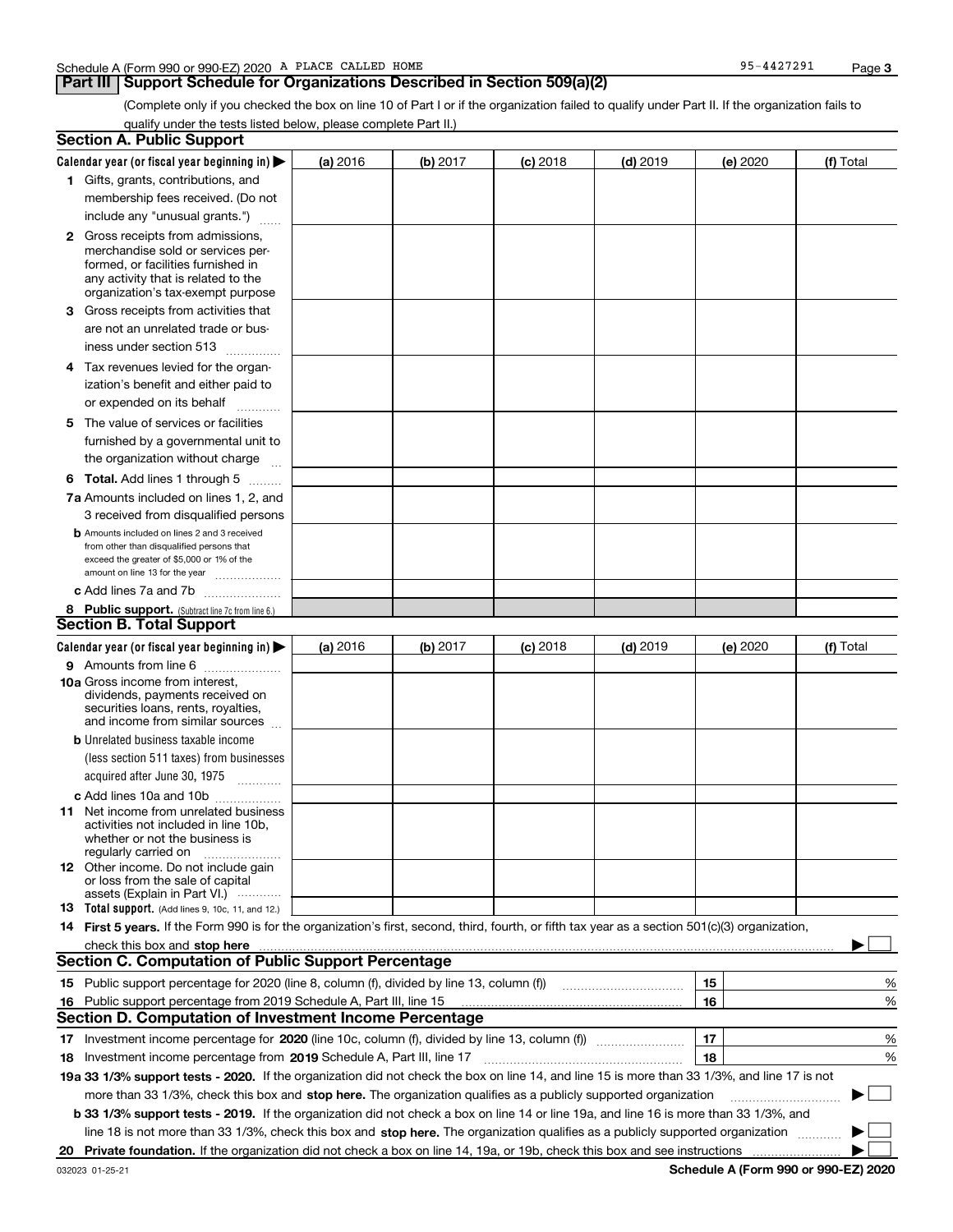**1**

**2**

**3a**

**3b**

**3c**

**4a**

**4b**

**4c**

**5a**

**5b5c**

**6**

**7**

**8**

**9a**

**9b**

**9c**

**10a**

**10b**

**YesNo**

## **Part IV Supporting Organizations**

(Complete only if you checked a box in line 12 on Part I. If you checked box 12a, Part I, complete Sections A and B. If you checked box 12b, Part I, complete Sections A and C. If you checked box 12c, Part I, complete Sections A, D, and E. If you checked box 12d, Part I, complete Sections A and D, and complete Part V.)

### **Section A. All Supporting Organizations**

- **1** Are all of the organization's supported organizations listed by name in the organization's governing documents? If "No," describe in **Part VI** how the supported organizations are designated. If designated by *class or purpose, describe the designation. If historic and continuing relationship, explain.*
- **2** Did the organization have any supported organization that does not have an IRS determination of status under section 509(a)(1) or (2)? If "Yes," explain in Part VI how the organization determined that the supported *organization was described in section 509(a)(1) or (2).*
- **3a** Did the organization have a supported organization described in section 501(c)(4), (5), or (6)? If "Yes," answer *lines 3b and 3c below.*
- **b** Did the organization confirm that each supported organization qualified under section 501(c)(4), (5), or (6) and satisfied the public support tests under section 509(a)(2)? If "Yes," describe in **Part VI** when and how the *organization made the determination.*
- **c**Did the organization ensure that all support to such organizations was used exclusively for section 170(c)(2)(B) purposes? If "Yes," explain in **Part VI** what controls the organization put in place to ensure such use.
- **4a***If* Was any supported organization not organized in the United States ("foreign supported organization")? *"Yes," and if you checked box 12a or 12b in Part I, answer lines 4b and 4c below.*
- **b** Did the organization have ultimate control and discretion in deciding whether to make grants to the foreign supported organization? If "Yes," describe in **Part VI** how the organization had such control and discretion *despite being controlled or supervised by or in connection with its supported organizations.*
- **c** Did the organization support any foreign supported organization that does not have an IRS determination under sections 501(c)(3) and 509(a)(1) or (2)? If "Yes," explain in **Part VI** what controls the organization used *to ensure that all support to the foreign supported organization was used exclusively for section 170(c)(2)(B) purposes.*
- **5a***If "Yes,"* Did the organization add, substitute, or remove any supported organizations during the tax year? answer lines 5b and 5c below (if applicable). Also, provide detail in **Part VI,** including (i) the names and EIN *numbers of the supported organizations added, substituted, or removed; (ii) the reasons for each such action; (iii) the authority under the organization's organizing document authorizing such action; and (iv) how the action was accomplished (such as by amendment to the organizing document).*
- **b** Type I or Type II only. Was any added or substituted supported organization part of a class already designated in the organization's organizing document?
- **cSubstitutions only.**  Was the substitution the result of an event beyond the organization's control?
- **6** Did the organization provide support (whether in the form of grants or the provision of services or facilities) to **Part VI.** *If "Yes," provide detail in* support or benefit one or more of the filing organization's supported organizations? anyone other than (i) its supported organizations, (ii) individuals that are part of the charitable class benefited by one or more of its supported organizations, or (iii) other supporting organizations that also
- **7**Did the organization provide a grant, loan, compensation, or other similar payment to a substantial contributor *If "Yes," complete Part I of Schedule L (Form 990 or 990-EZ).* regard to a substantial contributor? (as defined in section 4958(c)(3)(C)), a family member of a substantial contributor, or a 35% controlled entity with
- **8** Did the organization make a loan to a disqualified person (as defined in section 4958) not described in line 7? *If "Yes," complete Part I of Schedule L (Form 990 or 990-EZ).*
- **9a** Was the organization controlled directly or indirectly at any time during the tax year by one or more in section 509(a)(1) or (2))? If "Yes," *provide detail in* <code>Part VI.</code> disqualified persons, as defined in section 4946 (other than foundation managers and organizations described
- **b** Did one or more disqualified persons (as defined in line 9a) hold a controlling interest in any entity in which the supporting organization had an interest? If "Yes," provide detail in P**art VI**.
- **c**Did a disqualified person (as defined in line 9a) have an ownership interest in, or derive any personal benefit from, assets in which the supporting organization also had an interest? If "Yes," provide detail in P**art VI.**
- **10a** Was the organization subject to the excess business holdings rules of section 4943 because of section supporting organizations)? If "Yes," answer line 10b below. 4943(f) (regarding certain Type II supporting organizations, and all Type III non-functionally integrated
- **b** Did the organization have any excess business holdings in the tax year? (Use Schedule C, Form 4720, to *determine whether the organization had excess business holdings.)*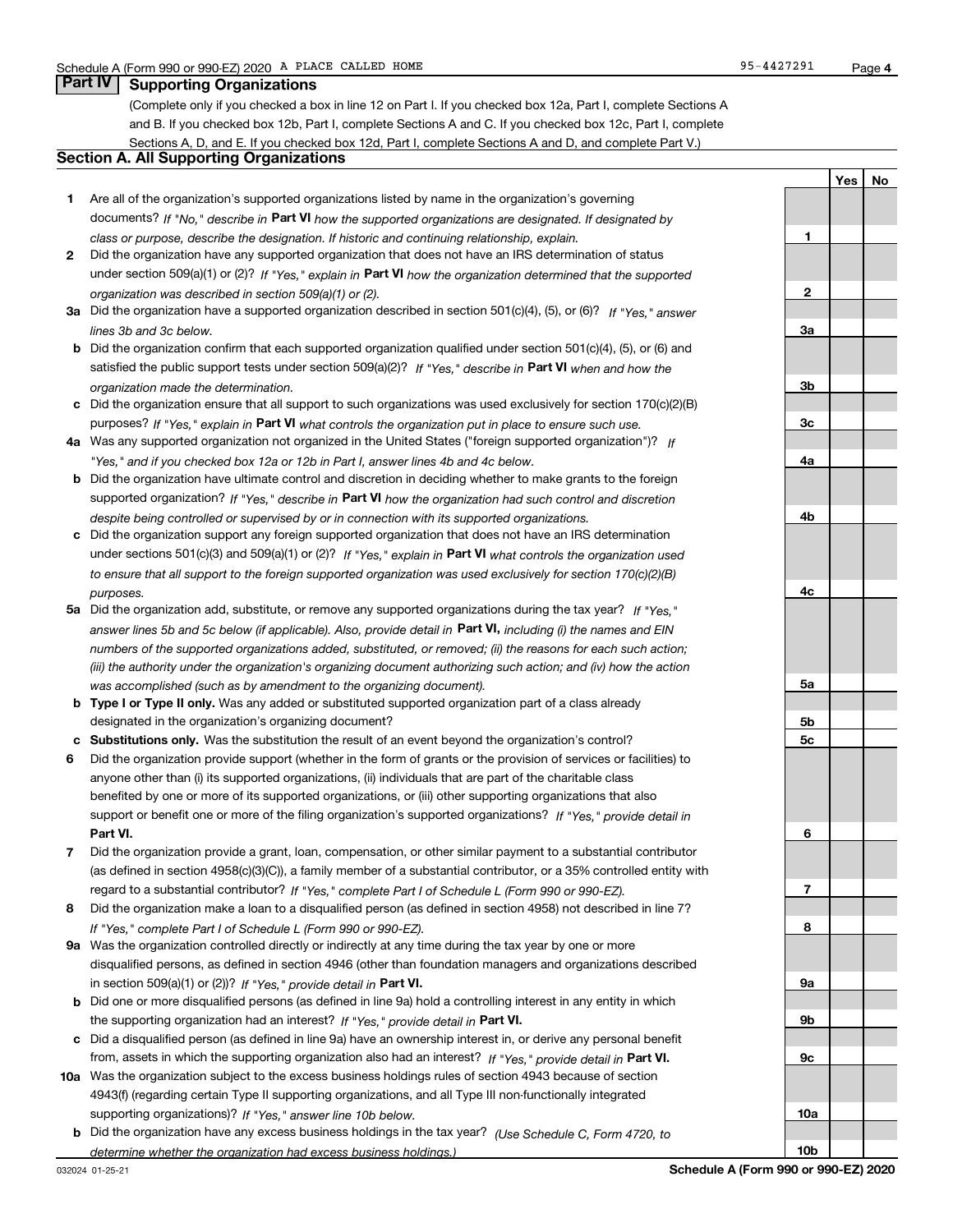**1**

**2**

|    |                                                                                                                            |                 | Yes | No |
|----|----------------------------------------------------------------------------------------------------------------------------|-----------------|-----|----|
| 11 | Has the organization accepted a gift or contribution from any of the following persons?                                    |                 |     |    |
|    | a A person who directly or indirectly controls, either alone or together with persons described in lines 11b and           |                 |     |    |
|    | 11c below, the governing body of a supported organization?                                                                 | 11a             |     |    |
|    | <b>b</b> A family member of a person described in line 11a above?                                                          | 11 <sub>b</sub> |     |    |
|    | c A 35% controlled entity of a person described in line 11a or 11b above? If "Yes" to line 11a, 11b, or 11c, provide       |                 |     |    |
|    | detail in Part VI.                                                                                                         | 11c             |     |    |
|    | <b>Section B. Type I Supporting Organizations</b>                                                                          |                 |     |    |
|    |                                                                                                                            |                 | Yes | No |
|    | Did the governing body, members of the governing body, officers acting in their official capacity, or membership of one or |                 |     |    |

|              | more supported organizations have the power to regularly appoint or elect at least a majority of the organization's officers,  |
|--------------|--------------------------------------------------------------------------------------------------------------------------------|
|              | directors, or trustees at all times during the tax year? If "No," describe in Part VI how the supported organization(s)        |
|              | effectively operated, supervised, or controlled the organization's activities. If the organization had more than one supported |
|              | organization, describe how the powers to appoint and/or remove officers, directors, or trustees were allocated among the       |
|              | supported organizations and what conditions or restrictions, if any, applied to such powers during the tax year.               |
| $\mathbf{2}$ | Did the organization operate for the benefit of any supported organization other than the supported                            |
|              | organization(s) that operated, supervised, or controlled the supporting organization? If "Yes," explain in                     |

**Part VI**  *how providing such benefit carried out the purposes of the supported organization(s) that operated,*

| supervised, or controlled the supporting organization. |  |
|--------------------------------------------------------|--|
| <b>Section C. Type II Supporting Organizations</b>     |  |

|                                                                                                                  |  | - No |
|------------------------------------------------------------------------------------------------------------------|--|------|
| Were a majority of the organization's directors or trustees during the tax year also a majority of the directors |  |      |
| or trustees of each of the organization's supported organization(s)? If "No," describe in Part VI how control    |  |      |
| or management of the supporting organization was vested in the same persons that controlled or managed           |  |      |
| the supported organization(s).                                                                                   |  |      |

|  | <b>Section D. All Type III Supporting Organizations</b> |  |
|--|---------------------------------------------------------|--|

|              |                                                                                                                        |   | Yes |  |
|--------------|------------------------------------------------------------------------------------------------------------------------|---|-----|--|
|              | Did the organization provide to each of its supported organizations, by the last day of the fifth month of the         |   |     |  |
|              | organization's tax year, (i) a written notice describing the type and amount of support provided during the prior tax  |   |     |  |
|              | year, (ii) a copy of the Form 990 that was most recently filed as of the date of notification, and (iii) copies of the |   |     |  |
|              | organization's governing documents in effect on the date of notification, to the extent not previously provided?       |   |     |  |
| $\mathbf{2}$ | Were any of the organization's officers, directors, or trustees either (i) appointed or elected by the supported       |   |     |  |
|              | organization(s) or (ii) serving on the governing body of a supported organization? If "No," explain in Part VI how     |   |     |  |
|              | the organization maintained a close and continuous working relationship with the supported organization(s).            | 2 |     |  |
| 3            | By reason of the relationship described in line 2, above, did the organization's supported organizations have a        |   |     |  |
|              | significant voice in the organization's investment policies and in directing the use of the organization's             |   |     |  |
|              | income or assets at all times during the tax year? If "Yes," describe in Part VI the role the organization's           |   |     |  |
|              | supported organizations played in this regard                                                                          | 3 |     |  |

# *supported organizations played in this regard.* **Section E. Type III Functionally Integrated Supporting Organizations**

- **1**Check the box next to the method that the organization used to satisfy the Integral Part Test during the year (see instructions).
- **alinupy** The organization satisfied the Activities Test. Complete line 2 below.
- **b**The organization is the parent of each of its supported organizations. *Complete* line 3 *below.*  $\mathcal{L}^{\text{max}}$

|  |  | $\mathbf{c}$ The organization supported a governmental entity. Describe in Part VI how you supported a governmental entity (see instructions). |  |  |  |  |  |
|--|--|------------------------------------------------------------------------------------------------------------------------------------------------|--|--|--|--|--|
|--|--|------------------------------------------------------------------------------------------------------------------------------------------------|--|--|--|--|--|

- **2Answer lines 2a and 2b below. Yes No** Activities Test.
- **a** Did substantially all of the organization's activities during the tax year directly further the exempt purposes of the supported organization(s) to which the organization was responsive? If "Yes," then in **Part VI identify those supported organizations and explain**  *how these activities directly furthered their exempt purposes, how the organization was responsive to those supported organizations, and how the organization determined that these activities constituted substantially all of its activities.*
- **b** Did the activities described in line 2a, above, constitute activities that, but for the organization's involvement, **Part VI**  *the reasons for the organization's position that its supported organization(s) would have engaged in* one or more of the organization's supported organization(s) would have been engaged in? If "Yes," e*xplain in these activities but for the organization's involvement.*
- **3** Parent of Supported Organizations. Answer lines 3a and 3b below.
- **a** Did the organization have the power to regularly appoint or elect a majority of the officers, directors, or trustees of each of the supported organizations? If "Yes" or "No" provide details in **Part VI.**
- **b** Did the organization exercise a substantial degree of direction over the policies, programs, and activities of each of its supported organizations? If "Yes," describe in Part VI the role played by the organization in this regard.

**2a**

**2b**

**3a**

**3b**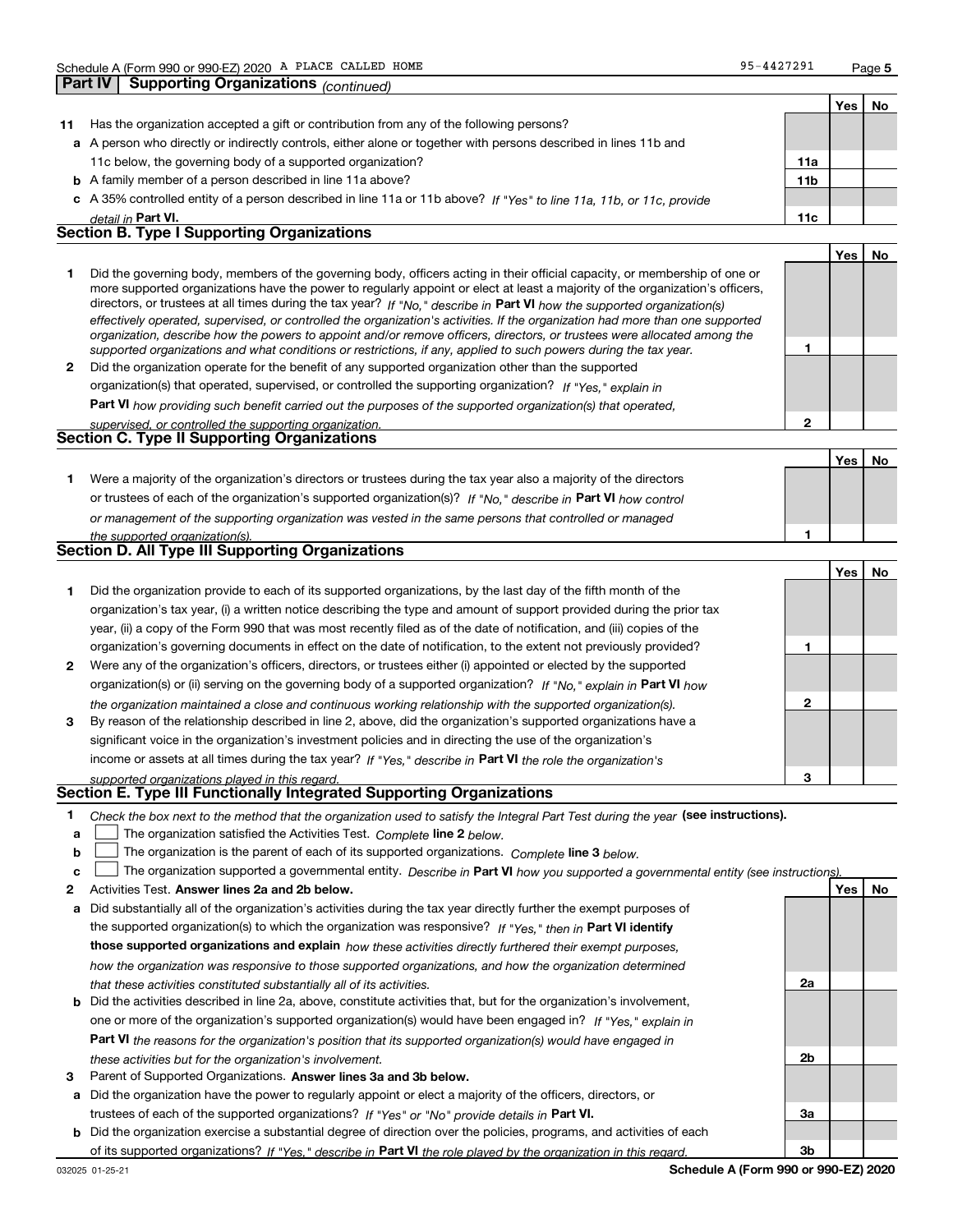| Schedule A | A (Form 990 or 990-EZ) 2020 $\,$ A $\,$ i |  | PLACE<br>CALLED | HOME | 127291<br>0F<br>$-442.$ | Page |  |
|------------|-------------------------------------------|--|-----------------|------|-------------------------|------|--|
|------------|-------------------------------------------|--|-----------------|------|-------------------------|------|--|

**1Part VI** Check here if the organization satisfied the Integral Part Test as a qualifying trust on Nov. 20, 1970 ( explain in Part **VI**). See instructions. All other Type III non-functionally integrated supporting organizations must complete Sections A through E. **Part V Type III Non-Functionally Integrated 509(a)(3) Supporting Organizations**   $\mathcal{L}^{\text{max}}$ 

|              | Section A - Adjusted Net Income                                             |                | (A) Prior Year | (B) Current Year<br>(optional) |
|--------------|-----------------------------------------------------------------------------|----------------|----------------|--------------------------------|
| 1            | Net short-term capital gain                                                 | 1              |                |                                |
| 2            | Recoveries of prior-year distributions                                      | $\overline{2}$ |                |                                |
| 3            | Other gross income (see instructions)                                       | 3              |                |                                |
| 4            | Add lines 1 through 3.                                                      | 4              |                |                                |
| 5            | Depreciation and depletion                                                  | 5              |                |                                |
| 6            | Portion of operating expenses paid or incurred for production or            |                |                |                                |
|              | collection of gross income or for management, conservation, or              |                |                |                                |
|              | maintenance of property held for production of income (see instructions)    | 6              |                |                                |
| 7            | Other expenses (see instructions)                                           | $\overline{7}$ |                |                                |
| 8            | Adjusted Net Income (subtract lines 5, 6, and 7 from line 4)                | 8              |                |                                |
|              | <b>Section B - Minimum Asset Amount</b>                                     |                | (A) Prior Year | (B) Current Year<br>(optional) |
| 1            | Aggregate fair market value of all non-exempt-use assets (see               |                |                |                                |
|              | instructions for short tax year or assets held for part of year):           |                |                |                                |
|              | <b>a</b> Average monthly value of securities                                | 1a             |                |                                |
|              | <b>b</b> Average monthly cash balances                                      | 1b             |                |                                |
|              | c Fair market value of other non-exempt-use assets                          | 1c             |                |                                |
|              | d Total (add lines 1a, 1b, and 1c)                                          | 1d             |                |                                |
|              | e Discount claimed for blockage or other factors                            |                |                |                                |
|              | (explain in detail in Part VI):                                             |                |                |                                |
| $\mathbf{2}$ | Acquisition indebtedness applicable to non-exempt-use assets                | $\mathbf{2}$   |                |                                |
| 3            | Subtract line 2 from line 1d.                                               | 3              |                |                                |
| 4            | Cash deemed held for exempt use. Enter 0.015 of line 3 (for greater amount, |                |                |                                |
|              | see instructions).                                                          | 4              |                |                                |
| 5            | Net value of non-exempt-use assets (subtract line 4 from line 3)            | 5              |                |                                |
| 6            | Multiply line 5 by 0.035.                                                   | 6              |                |                                |
| 7            | Recoveries of prior-year distributions                                      | $\overline{7}$ |                |                                |
| 8            | Minimum Asset Amount (add line 7 to line 6)                                 | 8              |                |                                |
|              | <b>Section C - Distributable Amount</b>                                     |                |                | <b>Current Year</b>            |
| 1            | Adjusted net income for prior year (from Section A, line 8, column A)       | 1              |                |                                |
| $\mathbf{2}$ | Enter 0.85 of line 1.                                                       | $\overline{2}$ |                |                                |
| З            | Minimum asset amount for prior year (from Section B, line 8, column A)      | 3              |                |                                |
| 4            | Enter greater of line 2 or line 3.                                          | 4              |                |                                |
| 5            | Income tax imposed in prior year                                            | 5              |                |                                |
| 6            | Distributable Amount. Subtract line 5 from line 4, unless subject to        |                |                |                                |
|              | emergency temporary reduction (see instructions).                           | 6              |                |                                |

**7**Check here if the current year is the organization's first as a non-functionally integrated Type III supporting organization (see instructions).

**Schedule A (Form 990 or 990-EZ) 2020**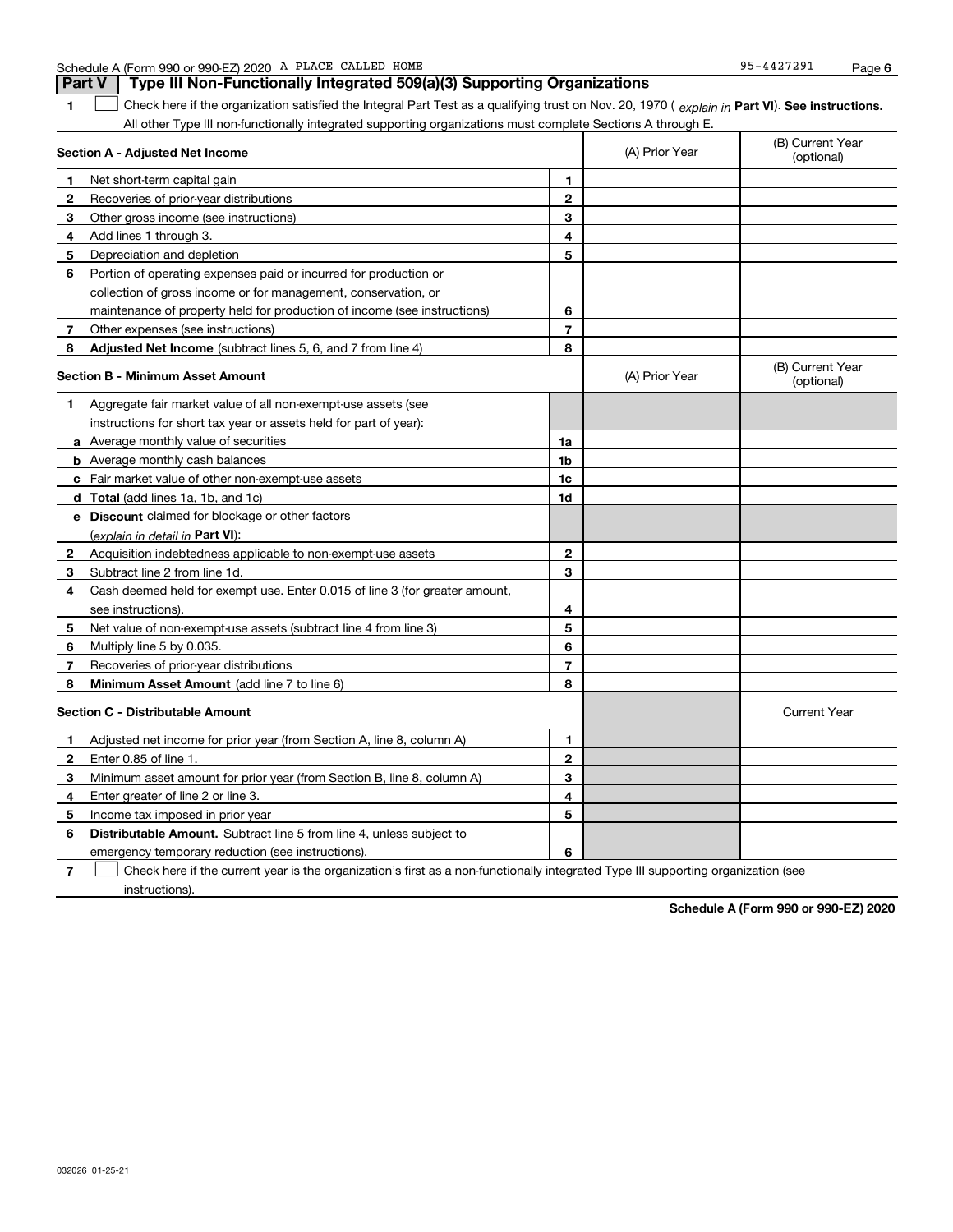| <b>Part V</b> | Type III Non-Functionally Integrated 509(a)(3) Supporting Organizations                    |                             | (continued)                           |    |                                         |
|---------------|--------------------------------------------------------------------------------------------|-----------------------------|---------------------------------------|----|-----------------------------------------|
|               | <b>Section D - Distributions</b>                                                           |                             |                                       |    | <b>Current Year</b>                     |
| 1             | Amounts paid to supported organizations to accomplish exempt purposes                      |                             |                                       | 1  |                                         |
| 2             | Amounts paid to perform activity that directly furthers exempt purposes of supported       |                             |                                       |    |                                         |
|               | organizations, in excess of income from activity                                           |                             | $\mathbf{2}$                          |    |                                         |
| 3             | Administrative expenses paid to accomplish exempt purposes of supported organizations      |                             | 3                                     |    |                                         |
| 4             | Amounts paid to acquire exempt-use assets                                                  |                             | 4                                     |    |                                         |
| 5             | Qualified set-aside amounts (prior IRS approval required - provide details in Part VI)     |                             | 5                                     |    |                                         |
| 6             | Other distributions ( <i>describe in</i> Part VI). See instructions.                       |                             | 6                                     |    |                                         |
| 7             | Total annual distributions. Add lines 1 through 6.                                         |                             |                                       | 7  |                                         |
| 8             | Distributions to attentive supported organizations to which the organization is responsive |                             |                                       |    |                                         |
|               | (provide details in Part VI). See instructions.                                            |                             |                                       | 8  |                                         |
| 9             | Distributable amount for 2020 from Section C, line 6                                       |                             |                                       | 9  |                                         |
| 10            | Line 8 amount divided by line 9 amount                                                     |                             |                                       | 10 |                                         |
|               |                                                                                            | (i)                         | (ii)                                  |    | (iii)                                   |
|               | <b>Section E - Distribution Allocations</b> (see instructions)                             | <b>Excess Distributions</b> | <b>Underdistributions</b><br>Pre-2020 |    | <b>Distributable</b><br>Amount for 2020 |
| 1             | Distributable amount for 2020 from Section C, line 6                                       |                             |                                       |    |                                         |
| 2             | Underdistributions, if any, for years prior to 2020 (reason-                               |                             |                                       |    |                                         |
|               | able cause required - explain in Part VI). See instructions.                               |                             |                                       |    |                                         |
| 3             | Excess distributions carryover, if any, to 2020                                            |                             |                                       |    |                                         |
|               | a From 2015                                                                                |                             |                                       |    |                                         |
|               | <b>b</b> From 2016                                                                         |                             |                                       |    |                                         |
|               | $c$ From 2017                                                                              |                             |                                       |    |                                         |
|               | d From 2018                                                                                |                             |                                       |    |                                         |
|               | e From 2019                                                                                |                             |                                       |    |                                         |
|               | f Total of lines 3a through 3e                                                             |                             |                                       |    |                                         |
|               | g Applied to underdistributions of prior years                                             |                             |                                       |    |                                         |
|               | <b>h</b> Applied to 2020 distributable amount                                              |                             |                                       |    |                                         |
|               | Carryover from 2015 not applied (see instructions)                                         |                             |                                       |    |                                         |
|               | Remainder. Subtract lines 3g, 3h, and 3i from line 3f.                                     |                             |                                       |    |                                         |
| 4             | Distributions for 2020 from Section D,                                                     |                             |                                       |    |                                         |
|               | line $7:$                                                                                  |                             |                                       |    |                                         |
|               | a Applied to underdistributions of prior years                                             |                             |                                       |    |                                         |
|               | <b>b</b> Applied to 2020 distributable amount                                              |                             |                                       |    |                                         |
|               | c Remainder. Subtract lines 4a and 4b from line 4.                                         |                             |                                       |    |                                         |
| 5.            | Remaining underdistributions for years prior to 2020, if                                   |                             |                                       |    |                                         |
|               | any. Subtract lines 3g and 4a from line 2. For result greater                              |                             |                                       |    |                                         |
|               | than zero, explain in Part VI. See instructions.                                           |                             |                                       |    |                                         |
| 6             | Remaining underdistributions for 2020. Subtract lines 3h                                   |                             |                                       |    |                                         |
|               | and 4b from line 1. For result greater than zero, explain in                               |                             |                                       |    |                                         |
|               | <b>Part VI.</b> See instructions.                                                          |                             |                                       |    |                                         |
| 7             | Excess distributions carryover to 2021. Add lines 3j                                       |                             |                                       |    |                                         |
|               | and 4c.                                                                                    |                             |                                       |    |                                         |
| 8             | Breakdown of line 7:                                                                       |                             |                                       |    |                                         |
|               | a Excess from 2016                                                                         |                             |                                       |    |                                         |
|               | <b>b</b> Excess from 2017                                                                  |                             |                                       |    |                                         |
|               | c Excess from 2018                                                                         |                             |                                       |    |                                         |
|               | d Excess from 2019                                                                         |                             |                                       |    |                                         |
|               | e Excess from 2020                                                                         |                             |                                       |    |                                         |

**Schedule A (Form 990 or 990-EZ) 2020**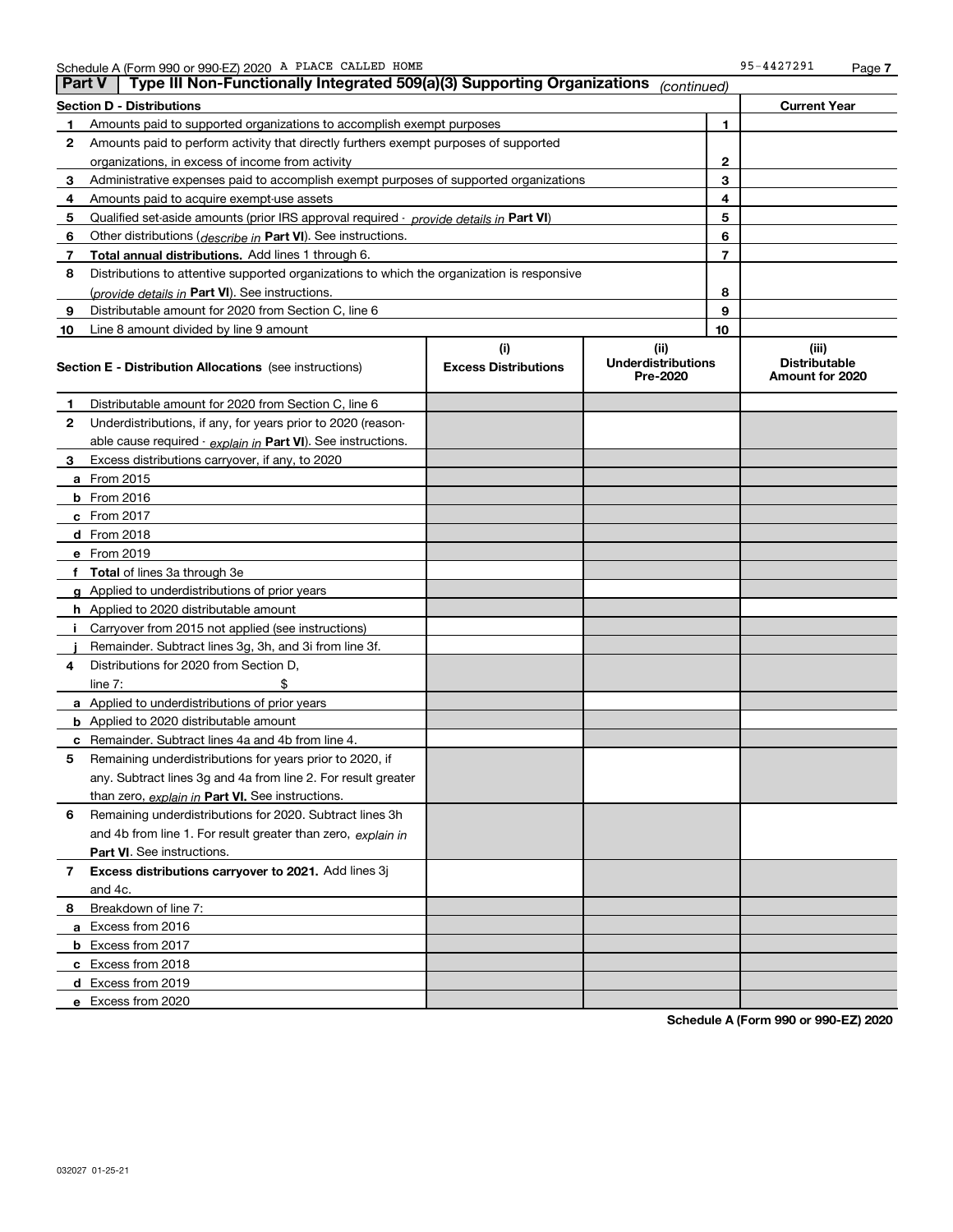|                | Schedule A (Form 990 or 990-EZ) 2020 A PLACE CALLED HOME                                                                                                                                                                                                                                                                                                                                                                                                                                                                                                                                    | 95-4427291 | Page 8 |
|----------------|---------------------------------------------------------------------------------------------------------------------------------------------------------------------------------------------------------------------------------------------------------------------------------------------------------------------------------------------------------------------------------------------------------------------------------------------------------------------------------------------------------------------------------------------------------------------------------------------|------------|--------|
| <b>Part VI</b> | Supplemental Information. Provide the explanations required by Part II, line 10; Part II, line 17a or 17b; Part III, line 12;<br>Part IV, Section A, lines 1, 2, 3b, 3c, 4b, 4c, 5a, 6, 9a, 9b, 9c, 11a, 11b, and 11c; Part IV, Section B, lines 1 and 2; Part IV, Section C,<br>line 1; Part IV, Section D, lines 2 and 3; Part IV, Section E, lines 1c, 2a, 2b, 3a, and 3b; Part V, line 1; Part V, Section B, line 1e; Part V,<br>Section D, lines 5, 6, and 8; and Part V, Section E, lines 2, 5, and 6. Also complete this part for any additional information.<br>(See instructions.) |            |        |
|                |                                                                                                                                                                                                                                                                                                                                                                                                                                                                                                                                                                                             |            |        |
|                |                                                                                                                                                                                                                                                                                                                                                                                                                                                                                                                                                                                             |            |        |
|                |                                                                                                                                                                                                                                                                                                                                                                                                                                                                                                                                                                                             |            |        |
|                |                                                                                                                                                                                                                                                                                                                                                                                                                                                                                                                                                                                             |            |        |
|                |                                                                                                                                                                                                                                                                                                                                                                                                                                                                                                                                                                                             |            |        |
|                |                                                                                                                                                                                                                                                                                                                                                                                                                                                                                                                                                                                             |            |        |
|                |                                                                                                                                                                                                                                                                                                                                                                                                                                                                                                                                                                                             |            |        |
|                |                                                                                                                                                                                                                                                                                                                                                                                                                                                                                                                                                                                             |            |        |
|                |                                                                                                                                                                                                                                                                                                                                                                                                                                                                                                                                                                                             |            |        |
|                |                                                                                                                                                                                                                                                                                                                                                                                                                                                                                                                                                                                             |            |        |
|                |                                                                                                                                                                                                                                                                                                                                                                                                                                                                                                                                                                                             |            |        |
|                |                                                                                                                                                                                                                                                                                                                                                                                                                                                                                                                                                                                             |            |        |
|                |                                                                                                                                                                                                                                                                                                                                                                                                                                                                                                                                                                                             |            |        |
|                |                                                                                                                                                                                                                                                                                                                                                                                                                                                                                                                                                                                             |            |        |
|                |                                                                                                                                                                                                                                                                                                                                                                                                                                                                                                                                                                                             |            |        |
|                |                                                                                                                                                                                                                                                                                                                                                                                                                                                                                                                                                                                             |            |        |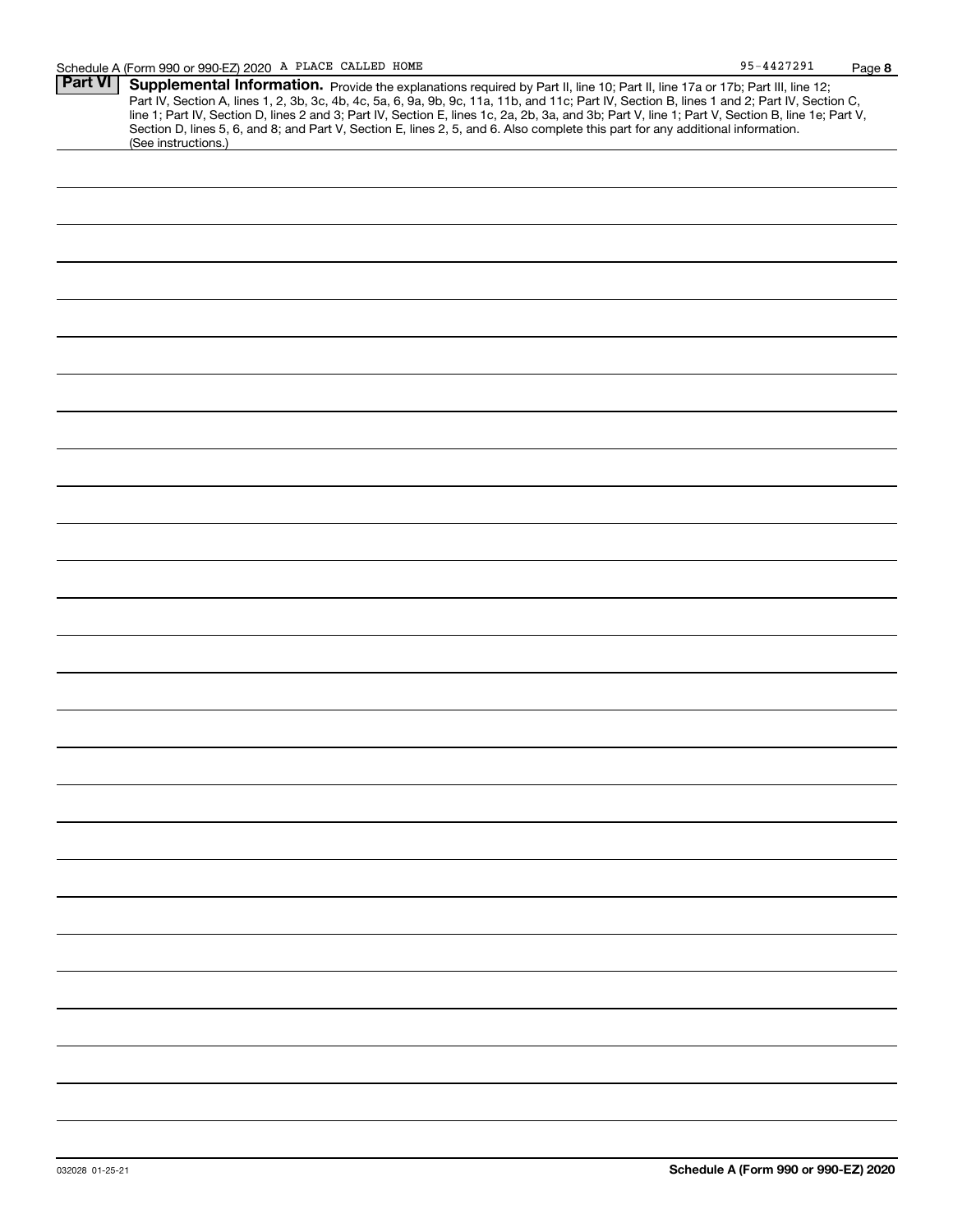Department of the Treasury Internal Revenue Service **(Form 990, 990-EZ, or 990-PF)**

Name of the organization

|  |  | ** PUBLIC DISCLOSURE COPY ** |  |  |
|--|--|------------------------------|--|--|
|--|--|------------------------------|--|--|

# **Schedule B Schedule of Contributors**

**| Attach to Form 990, Form 990-EZ, or Form 990-PF. | Go to www.irs.gov/Form990 for the latest information.** OMB No. 1545-0047

**2020**

**Employer identification number**

 $\begin{array}{|c|c|c|c|c|}\hline \text{E} & & & \text{95-4427291}\ \hline \end{array}$ 

|  | A PLACE CALLED HOME |  |
|--|---------------------|--|
|  |                     |  |

| <b>Organization type (check one):</b> |                                                                                    |  |  |
|---------------------------------------|------------------------------------------------------------------------------------|--|--|
| Filers of:                            | Section:                                                                           |  |  |
| Form 990 or 990-EZ                    | $\boxed{\text{X}}$ 501(c)( <sup>3</sup> ) (enter number) organization              |  |  |
|                                       | $4947(a)(1)$ nonexempt charitable trust <b>not</b> treated as a private foundation |  |  |
|                                       | 527 political organization                                                         |  |  |
| Form 990-PF                           | 501(c)(3) exempt private foundation                                                |  |  |
|                                       | 4947(a)(1) nonexempt charitable trust treated as a private foundation              |  |  |
|                                       | 501(c)(3) taxable private foundation                                               |  |  |

Check if your organization is covered by the **General Rule** or a **Special Rule. Note:**  Only a section 501(c)(7), (8), or (10) organization can check boxes for both the General Rule and a Special Rule. See instructions.

### **General Rule**

 $\mathcal{L}^{\text{max}}$ 

For an organization filing Form 990, 990-EZ, or 990-PF that received, during the year, contributions totaling \$5,000 or more (in money or property) from any one contributor. Complete Parts I and II. See instructions for determining a contributor's total contributions.

### **Special Rules**

any one contributor, during the year, total contributions of the greater of  $\,$  (1) \$5,000; or **(2)** 2% of the amount on (i) Form 990, Part VIII, line 1h;  $\overline{X}$  For an organization described in section 501(c)(3) filing Form 990 or 990-EZ that met the 33 1/3% support test of the regulations under sections 509(a)(1) and 170(b)(1)(A)(vi), that checked Schedule A (Form 990 or 990-EZ), Part II, line 13, 16a, or 16b, and that received from or (ii) Form 990-EZ, line 1. Complete Parts I and II.

For an organization described in section 501(c)(7), (8), or (10) filing Form 990 or 990-EZ that received from any one contributor, during the year, total contributions of more than \$1,000 exclusively for religious, charitable, scientific, literary, or educational purposes, or for the prevention of cruelty to children or animals. Complete Parts I (entering "N/A" in column (b) instead of the contributor name and address), II, and III.  $\mathcal{L}^{\text{max}}$ 

purpose. Don't complete any of the parts unless the **General Rule** applies to this organization because it received *nonexclusively* year, contributions <sub>exclusively</sub> for religious, charitable, etc., purposes, but no such contributions totaled more than \$1,000. If this box is checked, enter here the total contributions that were received during the year for an  $\;$ exclusively religious, charitable, etc., For an organization described in section 501(c)(7), (8), or (10) filing Form 990 or 990-EZ that received from any one contributor, during the religious, charitable, etc., contributions totaling \$5,000 or more during the year  $\Box$ — $\Box$   $\Box$  $\mathcal{L}^{\text{max}}$ 

**Caution:**  An organization that isn't covered by the General Rule and/or the Special Rules doesn't file Schedule B (Form 990, 990-EZ, or 990-PF),  **must** but it answer "No" on Part IV, line 2, of its Form 990; or check the box on line H of its Form 990-EZ or on its Form 990-PF, Part I, line 2, to certify that it doesn't meet the filing requirements of Schedule B (Form 990, 990-EZ, or 990-PF).

**For Paperwork Reduction Act Notice, see the instructions for Form 990, 990-EZ, or 990-PF. Schedule B (Form 990, 990-EZ, or 990-PF) (2020)** LHA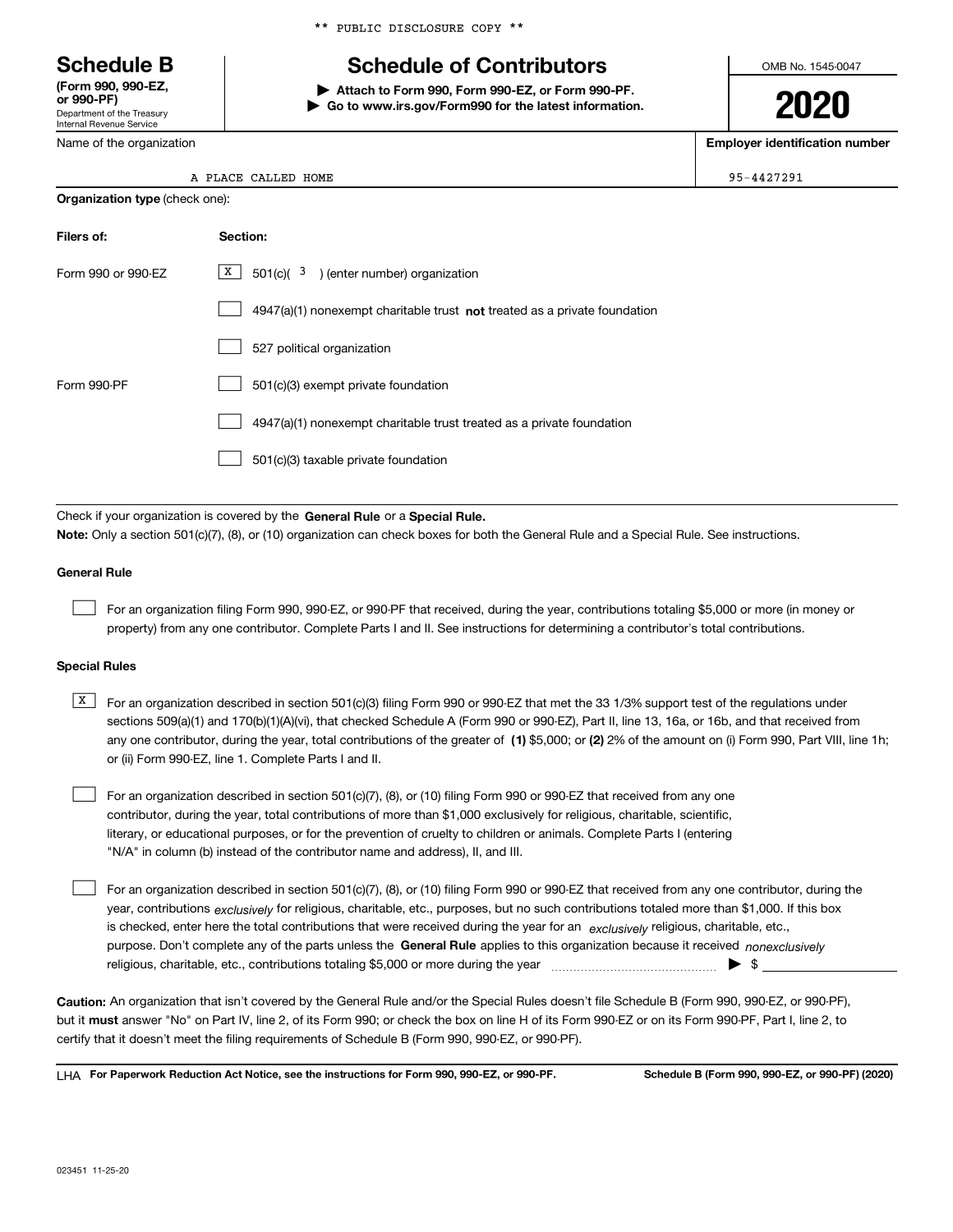| . 990-EZ.<br>Schedule B (Form 990,<br>or 990-PF) (2020) | Paɑe                                  |
|---------------------------------------------------------|---------------------------------------|
| Name of organization                                    | <b>Emplover identification number</b> |

|                      | Schedule B (Form 990, 990-EZ, or 990-PF) (2020)                                                       |                                   |          | Page 2                                                                                |
|----------------------|-------------------------------------------------------------------------------------------------------|-----------------------------------|----------|---------------------------------------------------------------------------------------|
| Name of organization |                                                                                                       |                                   |          | <b>Employer identification number</b>                                                 |
|                      | A PLACE CALLED HOME                                                                                   |                                   |          | 95-4427291                                                                            |
| Part I               | <b>Contributors</b> (see instructions). Use duplicate copies of Part I if additional space is needed. |                                   |          |                                                                                       |
| (a)<br>No.           | (b)<br>Name, address, and ZIP + 4                                                                     | (c)<br><b>Total contributions</b> |          | (d)<br>Type of contribution                                                           |
| $\mathbf{1}$         |                                                                                                       | \$                                | 203,000. | х<br>Person<br>Payroll<br>Noncash<br>(Complete Part II for<br>noncash contributions.) |
| (a)<br>No.           | (b)<br>Name, address, and ZIP + 4                                                                     | (c)<br><b>Total contributions</b> |          | (d)<br>Type of contribution                                                           |
| 2                    |                                                                                                       | \$                                | 180,000. | Х<br>Person<br>Payroll<br>Noncash<br>(Complete Part II for<br>noncash contributions.) |
| (a)<br>No.           | (b)<br>Name, address, and ZIP + 4                                                                     | (c)<br><b>Total contributions</b> |          | (d)<br>Type of contribution                                                           |
| 3                    |                                                                                                       | \$                                | 303,097. | х<br>Person<br>Payroll<br>Noncash<br>(Complete Part II for<br>noncash contributions.) |
| (a)<br>No.           | (b)<br>Name, address, and ZIP + 4                                                                     | (c)<br><b>Total contributions</b> |          | (d)<br>Type of contribution                                                           |
| 4                    |                                                                                                       | \$                                | 187,500. | х<br>Person<br>Payroll<br>Noncash<br>(Complete Part II for<br>noncash contributions.) |
| (a)<br>No.           | (b)<br>Name, address, and ZIP + 4                                                                     | (c)<br><b>Total contributions</b> |          | (d)<br>Type of contribution                                                           |
| 5                    |                                                                                                       | \$                                | 300,000. | Х<br>Person<br>Payroll<br>Noncash<br>(Complete Part II for<br>noncash contributions.) |
| (a)<br>No.           | (b)<br>Name, address, and ZIP + 4                                                                     | (c)<br><b>Total contributions</b> |          | (d)<br>Type of contribution                                                           |
| 6                    |                                                                                                       | \$                                | 376,000. | X<br>Person<br>Payroll<br>Noncash<br>(Complete Part II for<br>noncash contributions.) |

023452 11-25-20 **Schedule B (Form 990, 990-EZ, or 990-PF) (2020)**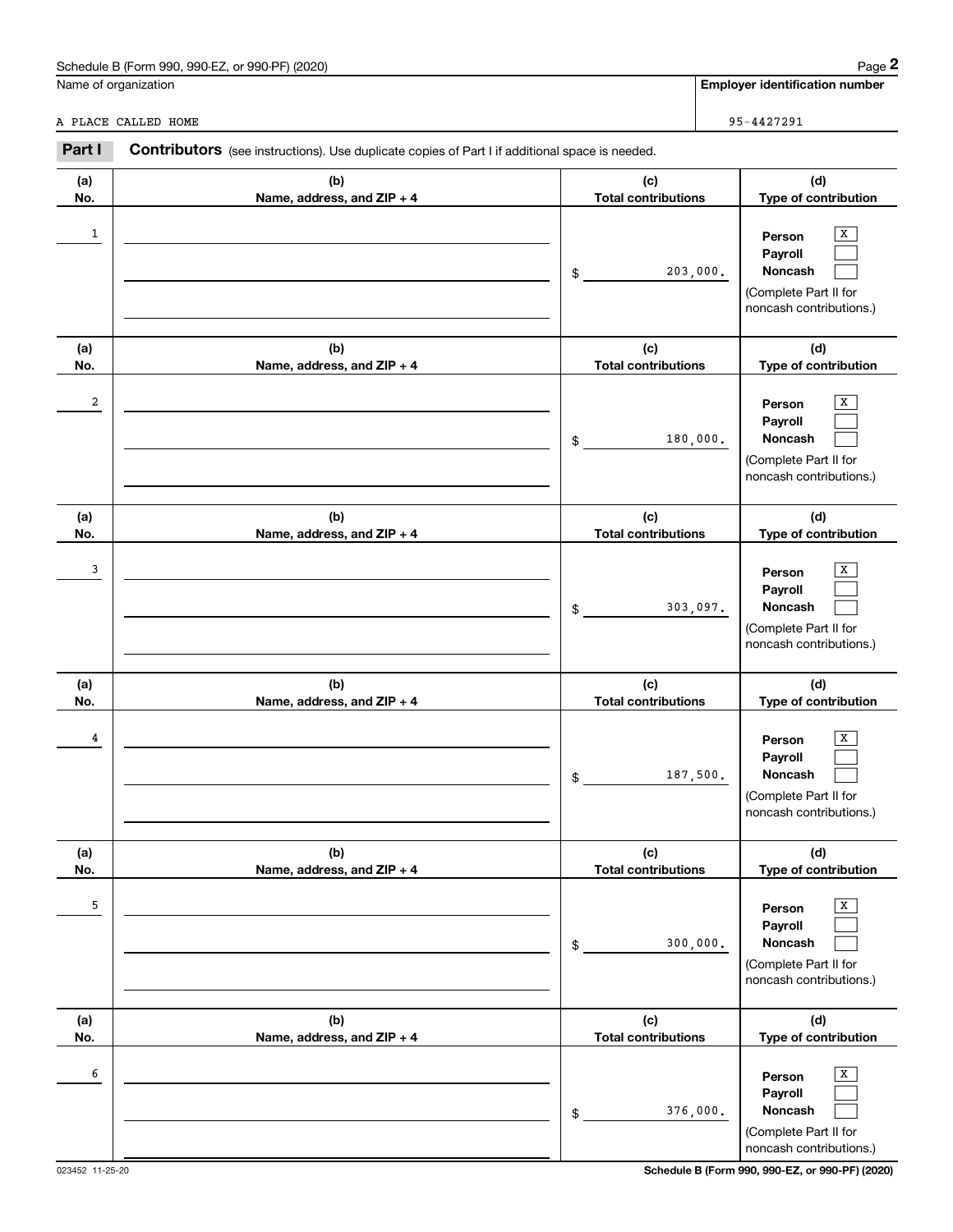| . 990-EZ.<br>Schedule B (Form 990,<br>or 990-PF) (2020) | Paɑe                                  |
|---------------------------------------------------------|---------------------------------------|
| Name of organization                                    | <b>Emplover identification number</b> |

|            | Schedule B (Form 990, 990-EZ, or 990-PF) (2020)                                                       |                                   | Page 2                                                                                            |
|------------|-------------------------------------------------------------------------------------------------------|-----------------------------------|---------------------------------------------------------------------------------------------------|
|            | Name of organization                                                                                  |                                   | <b>Employer identification number</b>                                                             |
|            | A PLACE CALLED HOME                                                                                   |                                   | 95-4427291                                                                                        |
| Part I     | <b>Contributors</b> (see instructions). Use duplicate copies of Part I if additional space is needed. |                                   |                                                                                                   |
| (a)<br>No. | (b)<br>Name, address, and ZIP + 4                                                                     | (c)<br><b>Total contributions</b> | (d)<br>Type of contribution                                                                       |
| 7          |                                                                                                       | \$                                | X<br>Person<br>Payroll<br>330,000.<br>Noncash<br>(Complete Part II for<br>noncash contributions.) |
| (a)<br>No. | (b)<br>Name, address, and ZIP + 4                                                                     | (c)<br><b>Total contributions</b> | (d)<br>Type of contribution                                                                       |
| 8          |                                                                                                       | \$                                | Х<br>Person<br>Payroll<br>190,000.<br>Noncash<br>(Complete Part II for<br>noncash contributions.) |
| (a)<br>No. | (b)<br>Name, address, and ZIP + 4                                                                     | (c)<br><b>Total contributions</b> | (d)<br>Type of contribution                                                                       |
|            |                                                                                                       | \$                                | Person<br>Payroll<br>Noncash<br>(Complete Part II for<br>noncash contributions.)                  |
| (a)<br>No. | (b)<br>Name, address, and ZIP + 4                                                                     | (c)<br><b>Total contributions</b> | (d)<br>Type of contribution                                                                       |
|            |                                                                                                       | \$                                | Person<br>Payroll<br>Noncash<br>(Complete Part II for<br>noncash contributions.)                  |
| (a)<br>No. | (b)<br>Name, address, and ZIP + 4                                                                     | (c)<br><b>Total contributions</b> | (d)<br>Type of contribution                                                                       |
|            |                                                                                                       | \$                                | Person<br>Payroll<br>Noncash<br>(Complete Part II for<br>noncash contributions.)                  |
| (a)<br>No. | (b)<br>Name, address, and ZIP + 4                                                                     | (c)<br><b>Total contributions</b> | (d)<br>Type of contribution                                                                       |
|            |                                                                                                       | \$                                | Person<br>Payroll<br>Noncash<br>(Complete Part II for<br>noncash contributions.)                  |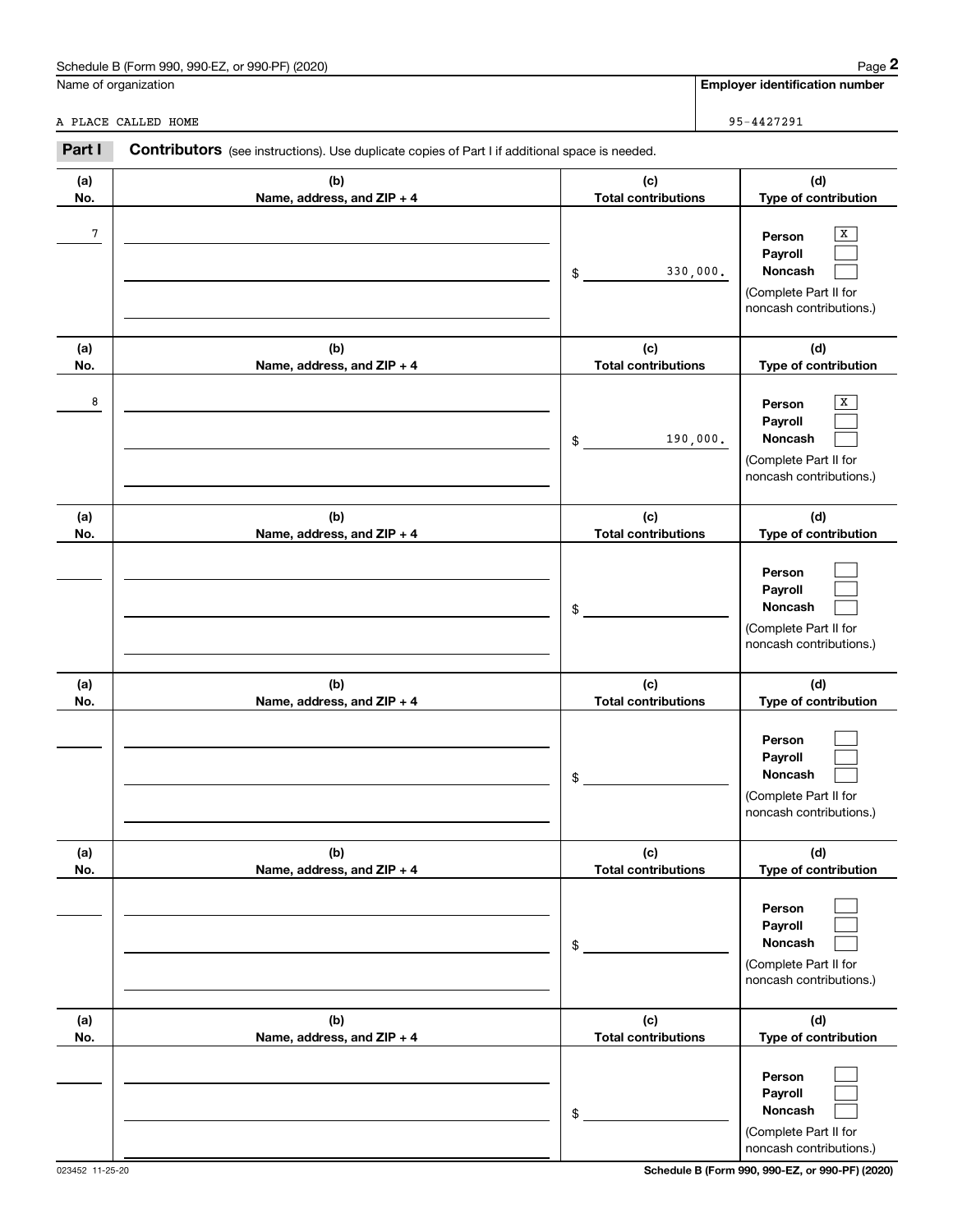|                              | Schedule B (Form 990, 990-EZ, or 990-PF) (2020)                                                     |                                                 | Page 3                                |
|------------------------------|-----------------------------------------------------------------------------------------------------|-------------------------------------------------|---------------------------------------|
|                              | Name of organization                                                                                |                                                 | <b>Employer identification number</b> |
|                              | A PLACE CALLED HOME                                                                                 |                                                 | 95-4427291                            |
| Part II                      | Noncash Property (see instructions). Use duplicate copies of Part II if additional space is needed. |                                                 |                                       |
| (a)<br>No.<br>from<br>Part I | (b)<br>Description of noncash property given                                                        | (c)<br>FMV (or estimate)<br>(See instructions.) | (d)<br>Date received                  |
|                              |                                                                                                     | \$                                              |                                       |
| (a)<br>No.<br>from<br>Part I | (b)<br>Description of noncash property given                                                        | (c)<br>FMV (or estimate)<br>(See instructions.) | (d)<br>Date received                  |
|                              |                                                                                                     | \$                                              |                                       |
| (a)<br>No.<br>from<br>Part I | (b)<br>Description of noncash property given                                                        | (c)<br>FMV (or estimate)<br>(See instructions.) | (d)<br>Date received                  |
|                              |                                                                                                     | \$                                              |                                       |
| (a)<br>No.<br>from<br>Part I | (b)<br>Description of noncash property given                                                        | (c)<br>FMV (or estimate)<br>(See instructions.) | (d)<br>Date received                  |
|                              |                                                                                                     | \$                                              |                                       |
| (a)<br>No.<br>from<br>Part I | (b)<br>Description of noncash property given                                                        | (c)<br>FMV (or estimate)<br>(See instructions.) | (d)<br>Date received                  |
|                              |                                                                                                     | \$                                              |                                       |
| (a)<br>No.<br>from<br>Part I | (b)<br>Description of noncash property given                                                        | (c)<br>FMV (or estimate)<br>(See instructions.) | (d)<br>Date received                  |
|                              |                                                                                                     | \$                                              |                                       |

# Schedule B (Form 990, 990-EZ, or 990-PF) (2020) Page 3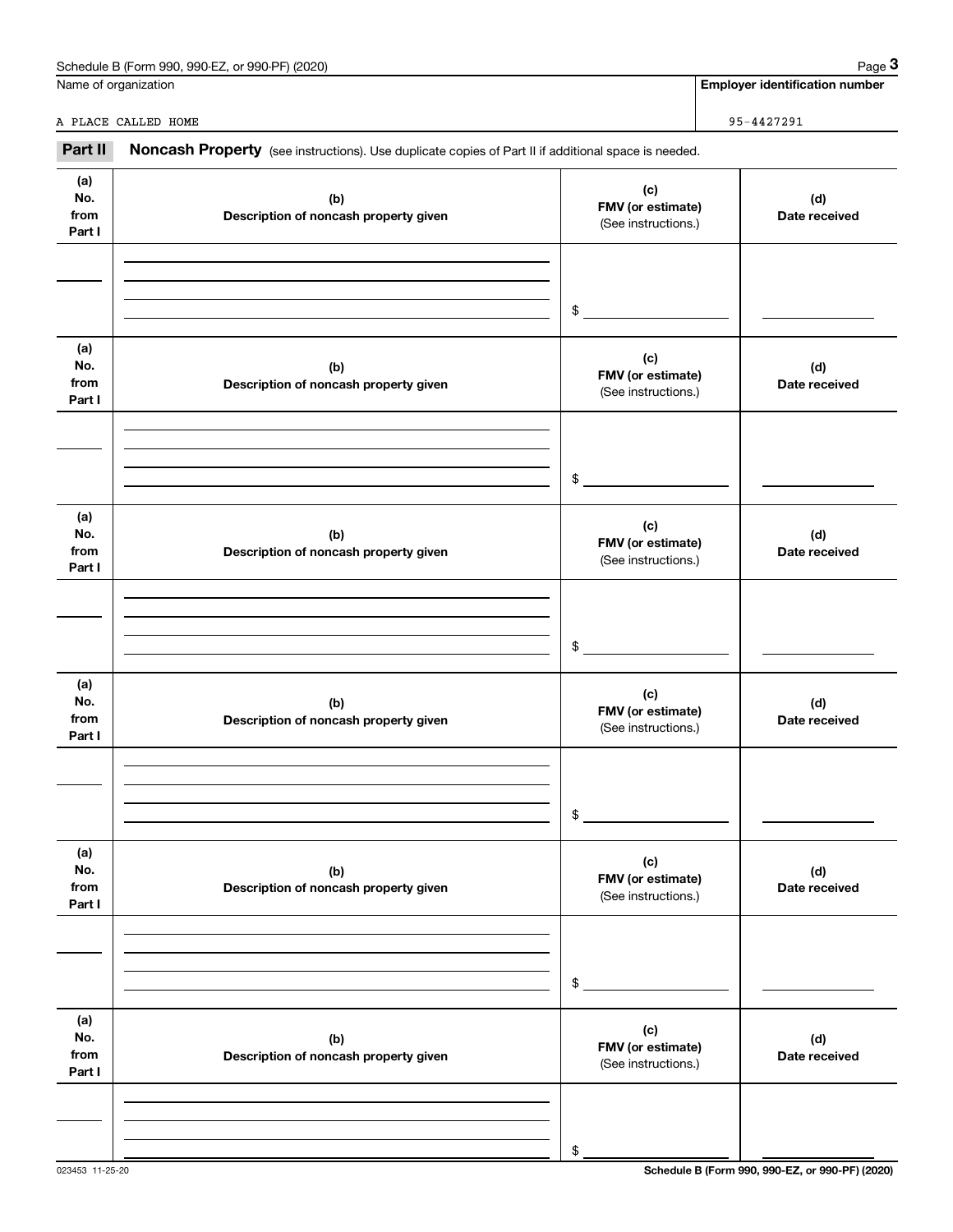|                           | Schedule B (Form 990, 990-EZ, or 990-PF) (2020)                                                                                                                                                                                 |                      | Page 4                                                                                                                                                         |
|---------------------------|---------------------------------------------------------------------------------------------------------------------------------------------------------------------------------------------------------------------------------|----------------------|----------------------------------------------------------------------------------------------------------------------------------------------------------------|
|                           | Name of organization                                                                                                                                                                                                            |                      | <b>Employer identification number</b>                                                                                                                          |
|                           | A PLACE CALLED HOME                                                                                                                                                                                                             |                      | 95-4427291                                                                                                                                                     |
| <b>Part III</b>           | from any one contributor. Complete columns (a) through (e) and the following line entry. For organizations                                                                                                                      |                      | Exclusively religious, charitable, etc., contributions to organizations described in section 501(c)(7), (8), or (10) that total more than \$1,000 for the year |
|                           | completing Part III, enter the total of exclusively religious, charitable, etc., contributions of \$1,000 or less for the year. (Enter this info. once.) \\$<br>Use duplicate copies of Part III if additional space is needed. |                      |                                                                                                                                                                |
| (a) No.<br>from<br>Part I | (b) Purpose of gift                                                                                                                                                                                                             | (c) Use of gift      | (d) Description of how gift is held                                                                                                                            |
|                           |                                                                                                                                                                                                                                 |                      |                                                                                                                                                                |
|                           |                                                                                                                                                                                                                                 |                      |                                                                                                                                                                |
|                           |                                                                                                                                                                                                                                 | (e) Transfer of gift |                                                                                                                                                                |
|                           | Transferee's name, address, and ZIP + 4                                                                                                                                                                                         |                      | Relationship of transferor to transferee                                                                                                                       |
|                           |                                                                                                                                                                                                                                 |                      |                                                                                                                                                                |
|                           |                                                                                                                                                                                                                                 |                      |                                                                                                                                                                |
| (a) No.<br>from<br>Part I | (b) Purpose of gift                                                                                                                                                                                                             | (c) Use of gift      | (d) Description of how gift is held                                                                                                                            |
|                           |                                                                                                                                                                                                                                 |                      |                                                                                                                                                                |
|                           |                                                                                                                                                                                                                                 |                      |                                                                                                                                                                |
|                           |                                                                                                                                                                                                                                 | (e) Transfer of gift |                                                                                                                                                                |
|                           | Transferee's name, address, and ZIP + 4                                                                                                                                                                                         |                      | Relationship of transferor to transferee                                                                                                                       |
|                           |                                                                                                                                                                                                                                 |                      |                                                                                                                                                                |
|                           |                                                                                                                                                                                                                                 |                      |                                                                                                                                                                |
| (a) No.<br>from<br>Part I | (b) Purpose of gift                                                                                                                                                                                                             | (c) Use of gift      | (d) Description of how gift is held                                                                                                                            |
|                           |                                                                                                                                                                                                                                 |                      |                                                                                                                                                                |
|                           |                                                                                                                                                                                                                                 |                      |                                                                                                                                                                |
|                           |                                                                                                                                                                                                                                 | (e) Transfer of gift |                                                                                                                                                                |
|                           | Transferee's name, address, and ZIP + 4                                                                                                                                                                                         |                      | Relationship of transferor to transferee                                                                                                                       |
|                           |                                                                                                                                                                                                                                 |                      |                                                                                                                                                                |
|                           |                                                                                                                                                                                                                                 |                      |                                                                                                                                                                |
| (a) No.<br>from<br>Part I | (b) Purpose of gift                                                                                                                                                                                                             | (c) Use of gift      | (d) Description of how gift is held                                                                                                                            |
|                           |                                                                                                                                                                                                                                 |                      |                                                                                                                                                                |
|                           |                                                                                                                                                                                                                                 |                      |                                                                                                                                                                |
|                           |                                                                                                                                                                                                                                 | (e) Transfer of gift |                                                                                                                                                                |
|                           | Transferee's name, address, and ZIP + 4                                                                                                                                                                                         |                      | Relationship of transferor to transferee                                                                                                                       |
|                           |                                                                                                                                                                                                                                 |                      |                                                                                                                                                                |
|                           |                                                                                                                                                                                                                                 |                      |                                                                                                                                                                |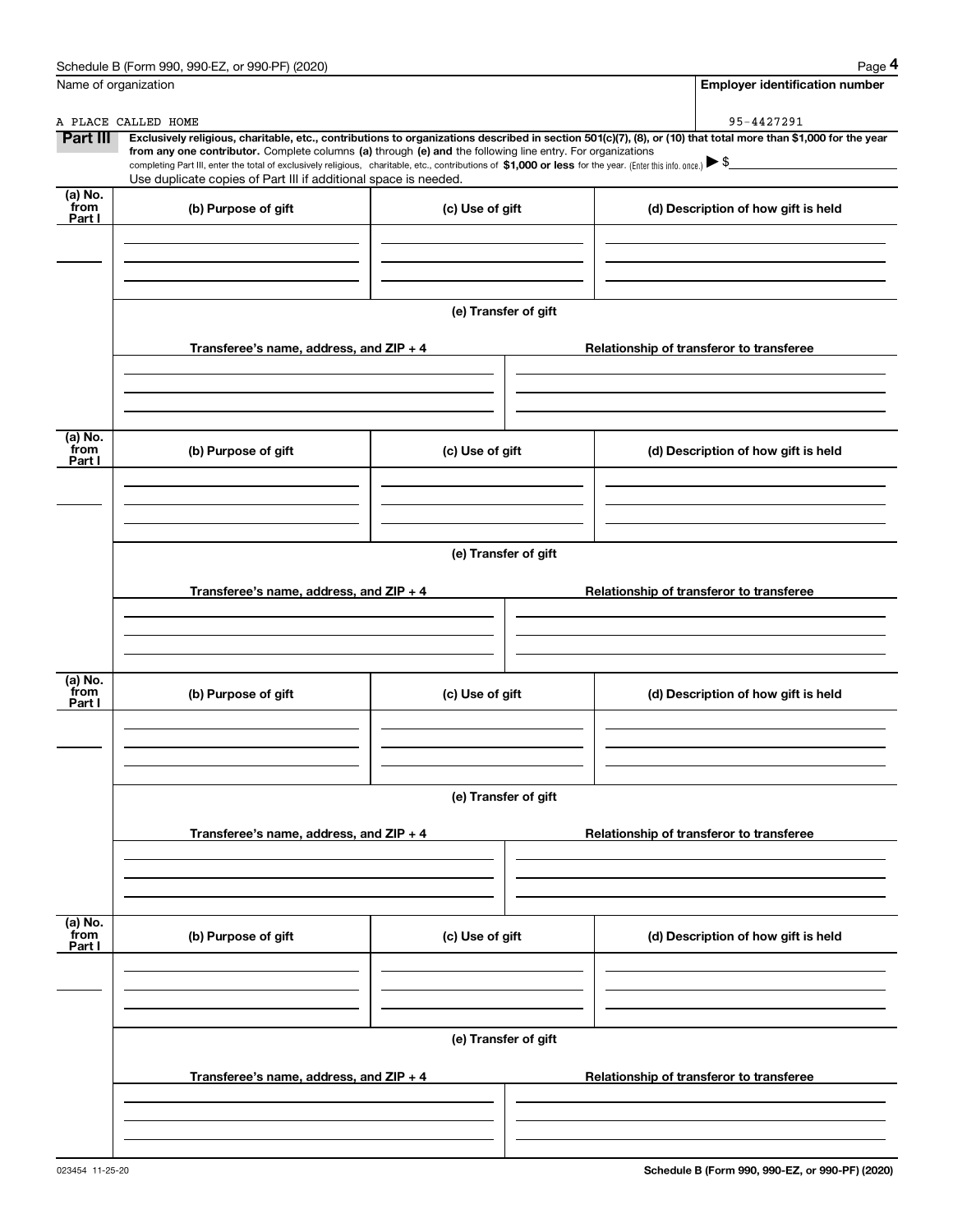| <b>SCHEDULE D</b> |  |
|-------------------|--|
|-------------------|--|

Department of the Treasury Internal Revenue Service

| (Form 990) |  |
|------------|--|
|------------|--|

# **SCHEDULE D Supplemental Financial Statements**

(Form 990)<br>
Pepartment of the Treasury<br>
Department of the Treasury<br>
Department of the Treasury<br>
Department of the Treasury<br> **Co to www.irs.gov/Form990 for instructions and the latest information.**<br> **Co to www.irs.gov/Form9** 



|         | Name of the organization<br>A PLACE CALLED HOME                                                                                                                                                                                         |                         |                                                | <b>Employer identification number</b><br>95-4427291 |
|---------|-----------------------------------------------------------------------------------------------------------------------------------------------------------------------------------------------------------------------------------------|-------------------------|------------------------------------------------|-----------------------------------------------------|
| Part I  | Organizations Maintaining Donor Advised Funds or Other Similar Funds or Accounts. Complete if the                                                                                                                                       |                         |                                                |                                                     |
|         | organization answered "Yes" on Form 990, Part IV, line 6.                                                                                                                                                                               |                         |                                                |                                                     |
|         |                                                                                                                                                                                                                                         | (a) Donor advised funds |                                                | (b) Funds and other accounts                        |
| 1.      |                                                                                                                                                                                                                                         |                         |                                                |                                                     |
| 2       | Aggregate value of contributions to (during year)                                                                                                                                                                                       |                         |                                                |                                                     |
|         |                                                                                                                                                                                                                                         |                         |                                                |                                                     |
| з       |                                                                                                                                                                                                                                         |                         |                                                |                                                     |
| 4       |                                                                                                                                                                                                                                         |                         |                                                |                                                     |
| 5       | Did the organization inform all donors and donor advisors in writing that the assets held in donor advised funds                                                                                                                        |                         |                                                | Yes<br><b>No</b>                                    |
|         |                                                                                                                                                                                                                                         |                         |                                                |                                                     |
| 6       | Did the organization inform all grantees, donors, and donor advisors in writing that grant funds can be used only<br>for charitable purposes and not for the benefit of the donor or donor advisor, or for any other purpose conferring |                         |                                                |                                                     |
|         |                                                                                                                                                                                                                                         |                         |                                                | Yes                                                 |
| Part II | impermissible private benefit?<br>Conservation Easements. Complete if the organization answered "Yes" on Form 990, Part IV, line 7.                                                                                                     |                         |                                                | No                                                  |
|         |                                                                                                                                                                                                                                         |                         |                                                |                                                     |
| 1       | Purpose(s) of conservation easements held by the organization (check all that apply).                                                                                                                                                   |                         |                                                |                                                     |
|         | Preservation of land for public use (for example, recreation or education)                                                                                                                                                              |                         |                                                | Preservation of a historically important land area  |
|         | Protection of natural habitat<br>Preservation of open space                                                                                                                                                                             |                         | Preservation of a certified historic structure |                                                     |
|         |                                                                                                                                                                                                                                         |                         |                                                |                                                     |
| 2       | Complete lines 2a through 2d if the organization held a qualified conservation contribution in the form of a conservation easement on the last                                                                                          |                         |                                                | Held at the End of the Tax Year                     |
|         | day of the tax year.<br>a Total number of conservation easements                                                                                                                                                                        |                         |                                                | 2a                                                  |
|         |                                                                                                                                                                                                                                         |                         |                                                | 2 <sub>b</sub>                                      |
| b       | Total acreage restricted by conservation easements                                                                                                                                                                                      |                         |                                                | 2c                                                  |
| c       | d Number of conservation easements included in (c) acquired after 7/25/06, and not on a historic structure                                                                                                                              |                         |                                                |                                                     |
|         |                                                                                                                                                                                                                                         |                         |                                                | 2d                                                  |
|         | Number of conservation easements modified, transferred, released, extinguished, or terminated by the organization during the tax                                                                                                        |                         |                                                |                                                     |
| 3       |                                                                                                                                                                                                                                         |                         |                                                |                                                     |
| 4       | $year \rightarrow$<br>Number of states where property subject to conservation easement is located >                                                                                                                                     |                         |                                                |                                                     |
| 5       | Does the organization have a written policy regarding the periodic monitoring, inspection, handling of                                                                                                                                  |                         |                                                |                                                     |
|         | violations, and enforcement of the conservation easements it holds?                                                                                                                                                                     |                         |                                                | Yes<br><b>No</b>                                    |
| 6       | Staff and volunteer hours devoted to monitoring, inspecting, handling of violations, and enforcing conservation easements during the year                                                                                               |                         |                                                |                                                     |
|         |                                                                                                                                                                                                                                         |                         |                                                |                                                     |
| 7       | Amount of expenses incurred in monitoring, inspecting, handling of violations, and enforcing conservation easements during the year                                                                                                     |                         |                                                |                                                     |
|         | $\blacktriangleright$ \$                                                                                                                                                                                                                |                         |                                                |                                                     |
| 8       | Does each conservation easement reported on line 2(d) above satisfy the requirements of section 170(h)(4)(B)(i)                                                                                                                         |                         |                                                |                                                     |
|         |                                                                                                                                                                                                                                         |                         |                                                | Yes<br>No                                           |
|         | In Part XIII, describe how the organization reports conservation easements in its revenue and expense statement and                                                                                                                     |                         |                                                |                                                     |
|         | balance sheet, and include, if applicable, the text of the footnote to the organization's financial statements that describes the                                                                                                       |                         |                                                |                                                     |
|         | organization's accounting for conservation easements.                                                                                                                                                                                   |                         |                                                |                                                     |
|         | Organizations Maintaining Collections of Art, Historical Treasures, or Other Similar Assets.<br>Part III                                                                                                                                |                         |                                                |                                                     |
|         | Complete if the organization answered "Yes" on Form 990, Part IV, line 8.                                                                                                                                                               |                         |                                                |                                                     |
|         | 1a If the organization elected, as permitted under FASB ASC 958, not to report in its revenue statement and balance sheet works                                                                                                         |                         |                                                |                                                     |
|         | of art, historical treasures, or other similar assets held for public exhibition, education, or research in furtherance of public                                                                                                       |                         |                                                |                                                     |
|         | service, provide in Part XIII the text of the footnote to its financial statements that describes these items.                                                                                                                          |                         |                                                |                                                     |
|         | <b>b</b> If the organization elected, as permitted under FASB ASC 958, to report in its revenue statement and balance sheet works of                                                                                                    |                         |                                                |                                                     |
|         | art, historical treasures, or other similar assets held for public exhibition, education, or research in furtherance of public service,                                                                                                 |                         |                                                |                                                     |
|         | provide the following amounts relating to these items:                                                                                                                                                                                  |                         |                                                |                                                     |
|         | (i)                                                                                                                                                                                                                                     |                         |                                                | $\frac{1}{2}$                                       |
|         | (ii) Assets included in Form 990, Part X                                                                                                                                                                                                |                         |                                                | $\frac{1}{2}$                                       |
| 2       | If the organization received or held works of art, historical treasures, or other similar assets for financial gain, provide                                                                                                            |                         |                                                |                                                     |
|         | the following amounts required to be reported under FASB ASC 958 relating to these items:                                                                                                                                               |                         |                                                |                                                     |
|         |                                                                                                                                                                                                                                         |                         |                                                | $\triangleright$ \$                                 |
|         |                                                                                                                                                                                                                                         |                         |                                                | $\blacktriangleright$ \$                            |
|         | $\mathbf{a}$ and $\mathbf{a}$ and $\mathbf{a}$ and $\mathbf{a}$                                                                                                                                                                         |                         |                                                |                                                     |

**For Paperwork Reduction Act Notice, see the Instructions for Form 990. Schedule D (Form 990) 2020** LHA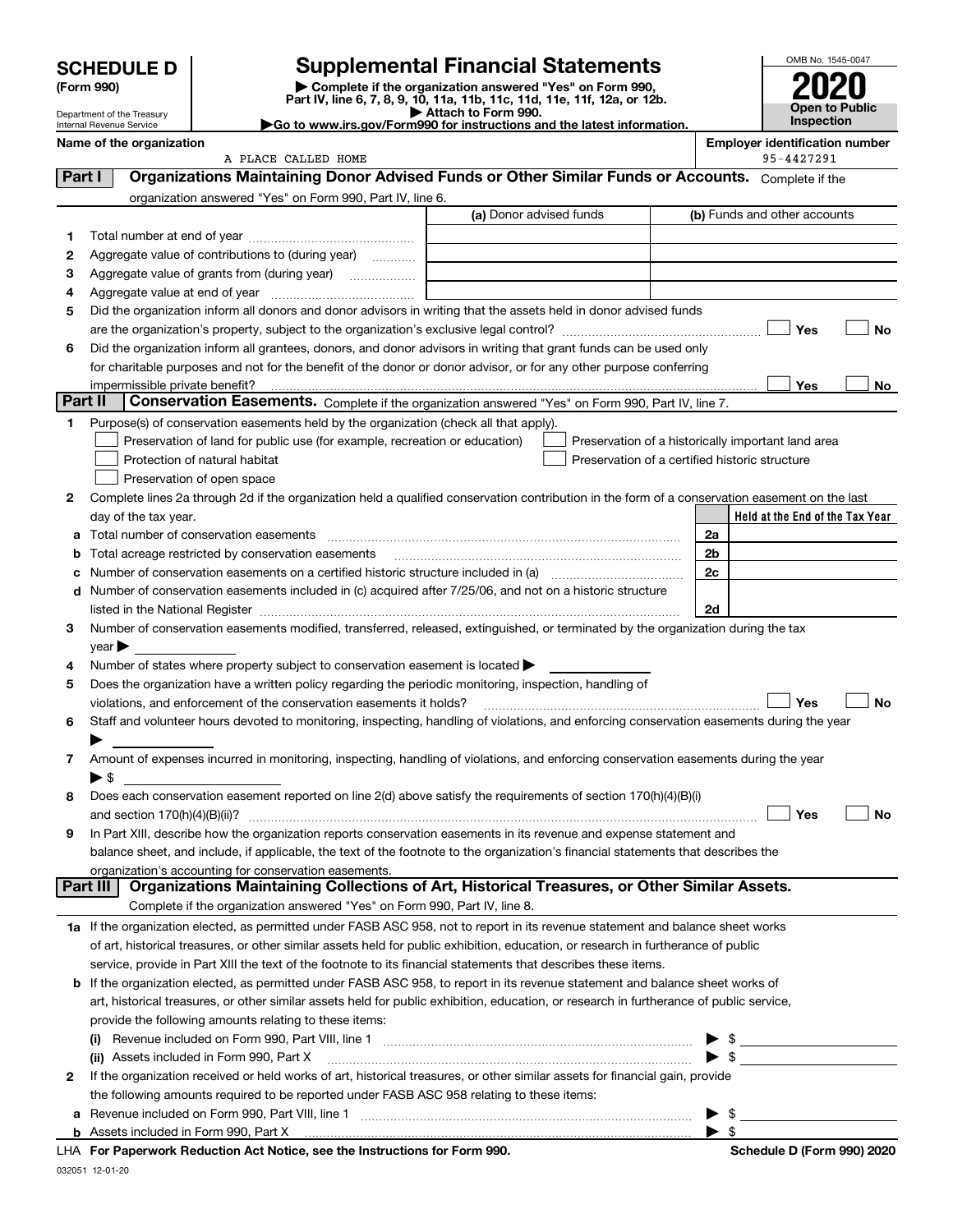| Part III<br>Organizations Maintaining Collections of Art, Historical Treasures, or Other Similar Assets (continued)<br>Using the organization's acquisition, accession, and other records, check any of the following that make significant use of its<br>3<br>collection items (check all that apply):<br>Public exhibition<br>Loan or exchange program<br>d<br>a<br>Scholarly research<br>Other and the contract of the contract of the contract of the contract of the contract of the contract of the contract of the contract of the contract of the contract of the contract of the contract of the contract of the<br>b<br>e<br>Preservation for future generations<br>c<br>Provide a description of the organization's collections and explain how they further the organization's exempt purpose in Part XIII.<br>4<br>During the year, did the organization solicit or receive donations of art, historical treasures, or other similar assets<br>5<br>Yes<br><b>Part IV</b><br>Escrow and Custodial Arrangements. Complete if the organization answered "Yes" on Form 990, Part IV, line 9, or<br>reported an amount on Form 990, Part X, line 21.<br>1a Is the organization an agent, trustee, custodian or other intermediary for contributions or other assets not included<br>Yes<br>on Form 990, Part X? [11] The Content of The Content of The Content of The Content of The Content of The Content of The Content of The Content of The Content of The Content of The Content of The Content of The Content of T<br><b>b</b> If "Yes," explain the arrangement in Part XIII and complete the following table:<br>Amount<br>c Beginning balance measurements and the contract of the contract of the contract of the contract of the contract of the contract of the contract of the contract of the contract of the contract of the contract of the contr<br>1c<br>d Additions during the year measurement contains and a container container and a container container and a container container and a container and a container container and a container container and a container container a<br>1d<br>e Distributions during the year measurement contained and all the year of Distributions during the year measurement of the state of the state of the state of the state of the state of the state of the state of the state of<br>1e<br>1f<br>f<br>2a Did the organization include an amount on Form 990, Part X, line 21, for escrow or custodial account liability?<br>Yes<br><b>b</b> If "Yes," explain the arrangement in Part XIII. Check here if the explanation has been provided on Part XIII<br>Part V<br>Endowment Funds. Complete if the organization answered "Yes" on Form 990, Part IV, line 10.<br>(b) Prior year<br>(c) Two years back<br>(d) Three years back   (e) Four years back<br>(a) Current year<br>201,089.<br>200,000.<br>200,000.<br>200,000.<br><b>1a</b> Beginning of year balance <i>manumumum</i><br>1,234.<br>526.<br>$-145.$<br>Net investment earnings, gains, and losses<br>c<br><b>e</b> Other expenditures for facilities<br>and programs<br>201,615.<br>200,000.<br>200,000.<br>201,089.<br>End of year balance<br>g<br>Provide the estimated percentage of the current year end balance (line 1g, column (a)) held as:<br>2 | No           |
|-------------------------------------------------------------------------------------------------------------------------------------------------------------------------------------------------------------------------------------------------------------------------------------------------------------------------------------------------------------------------------------------------------------------------------------------------------------------------------------------------------------------------------------------------------------------------------------------------------------------------------------------------------------------------------------------------------------------------------------------------------------------------------------------------------------------------------------------------------------------------------------------------------------------------------------------------------------------------------------------------------------------------------------------------------------------------------------------------------------------------------------------------------------------------------------------------------------------------------------------------------------------------------------------------------------------------------------------------------------------------------------------------------------------------------------------------------------------------------------------------------------------------------------------------------------------------------------------------------------------------------------------------------------------------------------------------------------------------------------------------------------------------------------------------------------------------------------------------------------------------------------------------------------------------------------------------------------------------------------------------------------------------------------------------------------------------------------------------------------------------------------------------------------------------------------------------------------------------------------------------------------------------------------------------------------------------------------------------------------------------------------------------------------------------------------------------------------------------------------------------------------------------------------------------------------------------------------------------------------------------------------------------------------------------------------------------------------------------------------------------------------------------------------------------------------------------------------------------------------------------------------------------------------------------------------------------------------------------------------------------------------------------------------------------------------------------------------------------------------------------------------------------------------------------------------------------------------------------------------------------------------------------------------------------|--------------|
|                                                                                                                                                                                                                                                                                                                                                                                                                                                                                                                                                                                                                                                                                                                                                                                                                                                                                                                                                                                                                                                                                                                                                                                                                                                                                                                                                                                                                                                                                                                                                                                                                                                                                                                                                                                                                                                                                                                                                                                                                                                                                                                                                                                                                                                                                                                                                                                                                                                                                                                                                                                                                                                                                                                                                                                                                                                                                                                                                                                                                                                                                                                                                                                                                                                                                                 |              |
|                                                                                                                                                                                                                                                                                                                                                                                                                                                                                                                                                                                                                                                                                                                                                                                                                                                                                                                                                                                                                                                                                                                                                                                                                                                                                                                                                                                                                                                                                                                                                                                                                                                                                                                                                                                                                                                                                                                                                                                                                                                                                                                                                                                                                                                                                                                                                                                                                                                                                                                                                                                                                                                                                                                                                                                                                                                                                                                                                                                                                                                                                                                                                                                                                                                                                                 |              |
|                                                                                                                                                                                                                                                                                                                                                                                                                                                                                                                                                                                                                                                                                                                                                                                                                                                                                                                                                                                                                                                                                                                                                                                                                                                                                                                                                                                                                                                                                                                                                                                                                                                                                                                                                                                                                                                                                                                                                                                                                                                                                                                                                                                                                                                                                                                                                                                                                                                                                                                                                                                                                                                                                                                                                                                                                                                                                                                                                                                                                                                                                                                                                                                                                                                                                                 |              |
|                                                                                                                                                                                                                                                                                                                                                                                                                                                                                                                                                                                                                                                                                                                                                                                                                                                                                                                                                                                                                                                                                                                                                                                                                                                                                                                                                                                                                                                                                                                                                                                                                                                                                                                                                                                                                                                                                                                                                                                                                                                                                                                                                                                                                                                                                                                                                                                                                                                                                                                                                                                                                                                                                                                                                                                                                                                                                                                                                                                                                                                                                                                                                                                                                                                                                                 | No           |
|                                                                                                                                                                                                                                                                                                                                                                                                                                                                                                                                                                                                                                                                                                                                                                                                                                                                                                                                                                                                                                                                                                                                                                                                                                                                                                                                                                                                                                                                                                                                                                                                                                                                                                                                                                                                                                                                                                                                                                                                                                                                                                                                                                                                                                                                                                                                                                                                                                                                                                                                                                                                                                                                                                                                                                                                                                                                                                                                                                                                                                                                                                                                                                                                                                                                                                 |              |
|                                                                                                                                                                                                                                                                                                                                                                                                                                                                                                                                                                                                                                                                                                                                                                                                                                                                                                                                                                                                                                                                                                                                                                                                                                                                                                                                                                                                                                                                                                                                                                                                                                                                                                                                                                                                                                                                                                                                                                                                                                                                                                                                                                                                                                                                                                                                                                                                                                                                                                                                                                                                                                                                                                                                                                                                                                                                                                                                                                                                                                                                                                                                                                                                                                                                                                 |              |
|                                                                                                                                                                                                                                                                                                                                                                                                                                                                                                                                                                                                                                                                                                                                                                                                                                                                                                                                                                                                                                                                                                                                                                                                                                                                                                                                                                                                                                                                                                                                                                                                                                                                                                                                                                                                                                                                                                                                                                                                                                                                                                                                                                                                                                                                                                                                                                                                                                                                                                                                                                                                                                                                                                                                                                                                                                                                                                                                                                                                                                                                                                                                                                                                                                                                                                 |              |
|                                                                                                                                                                                                                                                                                                                                                                                                                                                                                                                                                                                                                                                                                                                                                                                                                                                                                                                                                                                                                                                                                                                                                                                                                                                                                                                                                                                                                                                                                                                                                                                                                                                                                                                                                                                                                                                                                                                                                                                                                                                                                                                                                                                                                                                                                                                                                                                                                                                                                                                                                                                                                                                                                                                                                                                                                                                                                                                                                                                                                                                                                                                                                                                                                                                                                                 |              |
|                                                                                                                                                                                                                                                                                                                                                                                                                                                                                                                                                                                                                                                                                                                                                                                                                                                                                                                                                                                                                                                                                                                                                                                                                                                                                                                                                                                                                                                                                                                                                                                                                                                                                                                                                                                                                                                                                                                                                                                                                                                                                                                                                                                                                                                                                                                                                                                                                                                                                                                                                                                                                                                                                                                                                                                                                                                                                                                                                                                                                                                                                                                                                                                                                                                                                                 |              |
|                                                                                                                                                                                                                                                                                                                                                                                                                                                                                                                                                                                                                                                                                                                                                                                                                                                                                                                                                                                                                                                                                                                                                                                                                                                                                                                                                                                                                                                                                                                                                                                                                                                                                                                                                                                                                                                                                                                                                                                                                                                                                                                                                                                                                                                                                                                                                                                                                                                                                                                                                                                                                                                                                                                                                                                                                                                                                                                                                                                                                                                                                                                                                                                                                                                                                                 |              |
|                                                                                                                                                                                                                                                                                                                                                                                                                                                                                                                                                                                                                                                                                                                                                                                                                                                                                                                                                                                                                                                                                                                                                                                                                                                                                                                                                                                                                                                                                                                                                                                                                                                                                                                                                                                                                                                                                                                                                                                                                                                                                                                                                                                                                                                                                                                                                                                                                                                                                                                                                                                                                                                                                                                                                                                                                                                                                                                                                                                                                                                                                                                                                                                                                                                                                                 |              |
|                                                                                                                                                                                                                                                                                                                                                                                                                                                                                                                                                                                                                                                                                                                                                                                                                                                                                                                                                                                                                                                                                                                                                                                                                                                                                                                                                                                                                                                                                                                                                                                                                                                                                                                                                                                                                                                                                                                                                                                                                                                                                                                                                                                                                                                                                                                                                                                                                                                                                                                                                                                                                                                                                                                                                                                                                                                                                                                                                                                                                                                                                                                                                                                                                                                                                                 |              |
|                                                                                                                                                                                                                                                                                                                                                                                                                                                                                                                                                                                                                                                                                                                                                                                                                                                                                                                                                                                                                                                                                                                                                                                                                                                                                                                                                                                                                                                                                                                                                                                                                                                                                                                                                                                                                                                                                                                                                                                                                                                                                                                                                                                                                                                                                                                                                                                                                                                                                                                                                                                                                                                                                                                                                                                                                                                                                                                                                                                                                                                                                                                                                                                                                                                                                                 |              |
|                                                                                                                                                                                                                                                                                                                                                                                                                                                                                                                                                                                                                                                                                                                                                                                                                                                                                                                                                                                                                                                                                                                                                                                                                                                                                                                                                                                                                                                                                                                                                                                                                                                                                                                                                                                                                                                                                                                                                                                                                                                                                                                                                                                                                                                                                                                                                                                                                                                                                                                                                                                                                                                                                                                                                                                                                                                                                                                                                                                                                                                                                                                                                                                                                                                                                                 |              |
|                                                                                                                                                                                                                                                                                                                                                                                                                                                                                                                                                                                                                                                                                                                                                                                                                                                                                                                                                                                                                                                                                                                                                                                                                                                                                                                                                                                                                                                                                                                                                                                                                                                                                                                                                                                                                                                                                                                                                                                                                                                                                                                                                                                                                                                                                                                                                                                                                                                                                                                                                                                                                                                                                                                                                                                                                                                                                                                                                                                                                                                                                                                                                                                                                                                                                                 |              |
|                                                                                                                                                                                                                                                                                                                                                                                                                                                                                                                                                                                                                                                                                                                                                                                                                                                                                                                                                                                                                                                                                                                                                                                                                                                                                                                                                                                                                                                                                                                                                                                                                                                                                                                                                                                                                                                                                                                                                                                                                                                                                                                                                                                                                                                                                                                                                                                                                                                                                                                                                                                                                                                                                                                                                                                                                                                                                                                                                                                                                                                                                                                                                                                                                                                                                                 |              |
|                                                                                                                                                                                                                                                                                                                                                                                                                                                                                                                                                                                                                                                                                                                                                                                                                                                                                                                                                                                                                                                                                                                                                                                                                                                                                                                                                                                                                                                                                                                                                                                                                                                                                                                                                                                                                                                                                                                                                                                                                                                                                                                                                                                                                                                                                                                                                                                                                                                                                                                                                                                                                                                                                                                                                                                                                                                                                                                                                                                                                                                                                                                                                                                                                                                                                                 |              |
|                                                                                                                                                                                                                                                                                                                                                                                                                                                                                                                                                                                                                                                                                                                                                                                                                                                                                                                                                                                                                                                                                                                                                                                                                                                                                                                                                                                                                                                                                                                                                                                                                                                                                                                                                                                                                                                                                                                                                                                                                                                                                                                                                                                                                                                                                                                                                                                                                                                                                                                                                                                                                                                                                                                                                                                                                                                                                                                                                                                                                                                                                                                                                                                                                                                                                                 |              |
|                                                                                                                                                                                                                                                                                                                                                                                                                                                                                                                                                                                                                                                                                                                                                                                                                                                                                                                                                                                                                                                                                                                                                                                                                                                                                                                                                                                                                                                                                                                                                                                                                                                                                                                                                                                                                                                                                                                                                                                                                                                                                                                                                                                                                                                                                                                                                                                                                                                                                                                                                                                                                                                                                                                                                                                                                                                                                                                                                                                                                                                                                                                                                                                                                                                                                                 |              |
|                                                                                                                                                                                                                                                                                                                                                                                                                                                                                                                                                                                                                                                                                                                                                                                                                                                                                                                                                                                                                                                                                                                                                                                                                                                                                                                                                                                                                                                                                                                                                                                                                                                                                                                                                                                                                                                                                                                                                                                                                                                                                                                                                                                                                                                                                                                                                                                                                                                                                                                                                                                                                                                                                                                                                                                                                                                                                                                                                                                                                                                                                                                                                                                                                                                                                                 | No           |
|                                                                                                                                                                                                                                                                                                                                                                                                                                                                                                                                                                                                                                                                                                                                                                                                                                                                                                                                                                                                                                                                                                                                                                                                                                                                                                                                                                                                                                                                                                                                                                                                                                                                                                                                                                                                                                                                                                                                                                                                                                                                                                                                                                                                                                                                                                                                                                                                                                                                                                                                                                                                                                                                                                                                                                                                                                                                                                                                                                                                                                                                                                                                                                                                                                                                                                 |              |
|                                                                                                                                                                                                                                                                                                                                                                                                                                                                                                                                                                                                                                                                                                                                                                                                                                                                                                                                                                                                                                                                                                                                                                                                                                                                                                                                                                                                                                                                                                                                                                                                                                                                                                                                                                                                                                                                                                                                                                                                                                                                                                                                                                                                                                                                                                                                                                                                                                                                                                                                                                                                                                                                                                                                                                                                                                                                                                                                                                                                                                                                                                                                                                                                                                                                                                 |              |
|                                                                                                                                                                                                                                                                                                                                                                                                                                                                                                                                                                                                                                                                                                                                                                                                                                                                                                                                                                                                                                                                                                                                                                                                                                                                                                                                                                                                                                                                                                                                                                                                                                                                                                                                                                                                                                                                                                                                                                                                                                                                                                                                                                                                                                                                                                                                                                                                                                                                                                                                                                                                                                                                                                                                                                                                                                                                                                                                                                                                                                                                                                                                                                                                                                                                                                 |              |
|                                                                                                                                                                                                                                                                                                                                                                                                                                                                                                                                                                                                                                                                                                                                                                                                                                                                                                                                                                                                                                                                                                                                                                                                                                                                                                                                                                                                                                                                                                                                                                                                                                                                                                                                                                                                                                                                                                                                                                                                                                                                                                                                                                                                                                                                                                                                                                                                                                                                                                                                                                                                                                                                                                                                                                                                                                                                                                                                                                                                                                                                                                                                                                                                                                                                                                 | 200,000.     |
|                                                                                                                                                                                                                                                                                                                                                                                                                                                                                                                                                                                                                                                                                                                                                                                                                                                                                                                                                                                                                                                                                                                                                                                                                                                                                                                                                                                                                                                                                                                                                                                                                                                                                                                                                                                                                                                                                                                                                                                                                                                                                                                                                                                                                                                                                                                                                                                                                                                                                                                                                                                                                                                                                                                                                                                                                                                                                                                                                                                                                                                                                                                                                                                                                                                                                                 |              |
|                                                                                                                                                                                                                                                                                                                                                                                                                                                                                                                                                                                                                                                                                                                                                                                                                                                                                                                                                                                                                                                                                                                                                                                                                                                                                                                                                                                                                                                                                                                                                                                                                                                                                                                                                                                                                                                                                                                                                                                                                                                                                                                                                                                                                                                                                                                                                                                                                                                                                                                                                                                                                                                                                                                                                                                                                                                                                                                                                                                                                                                                                                                                                                                                                                                                                                 |              |
|                                                                                                                                                                                                                                                                                                                                                                                                                                                                                                                                                                                                                                                                                                                                                                                                                                                                                                                                                                                                                                                                                                                                                                                                                                                                                                                                                                                                                                                                                                                                                                                                                                                                                                                                                                                                                                                                                                                                                                                                                                                                                                                                                                                                                                                                                                                                                                                                                                                                                                                                                                                                                                                                                                                                                                                                                                                                                                                                                                                                                                                                                                                                                                                                                                                                                                 |              |
|                                                                                                                                                                                                                                                                                                                                                                                                                                                                                                                                                                                                                                                                                                                                                                                                                                                                                                                                                                                                                                                                                                                                                                                                                                                                                                                                                                                                                                                                                                                                                                                                                                                                                                                                                                                                                                                                                                                                                                                                                                                                                                                                                                                                                                                                                                                                                                                                                                                                                                                                                                                                                                                                                                                                                                                                                                                                                                                                                                                                                                                                                                                                                                                                                                                                                                 |              |
|                                                                                                                                                                                                                                                                                                                                                                                                                                                                                                                                                                                                                                                                                                                                                                                                                                                                                                                                                                                                                                                                                                                                                                                                                                                                                                                                                                                                                                                                                                                                                                                                                                                                                                                                                                                                                                                                                                                                                                                                                                                                                                                                                                                                                                                                                                                                                                                                                                                                                                                                                                                                                                                                                                                                                                                                                                                                                                                                                                                                                                                                                                                                                                                                                                                                                                 |              |
|                                                                                                                                                                                                                                                                                                                                                                                                                                                                                                                                                                                                                                                                                                                                                                                                                                                                                                                                                                                                                                                                                                                                                                                                                                                                                                                                                                                                                                                                                                                                                                                                                                                                                                                                                                                                                                                                                                                                                                                                                                                                                                                                                                                                                                                                                                                                                                                                                                                                                                                                                                                                                                                                                                                                                                                                                                                                                                                                                                                                                                                                                                                                                                                                                                                                                                 |              |
|                                                                                                                                                                                                                                                                                                                                                                                                                                                                                                                                                                                                                                                                                                                                                                                                                                                                                                                                                                                                                                                                                                                                                                                                                                                                                                                                                                                                                                                                                                                                                                                                                                                                                                                                                                                                                                                                                                                                                                                                                                                                                                                                                                                                                                                                                                                                                                                                                                                                                                                                                                                                                                                                                                                                                                                                                                                                                                                                                                                                                                                                                                                                                                                                                                                                                                 | 200,000.     |
|                                                                                                                                                                                                                                                                                                                                                                                                                                                                                                                                                                                                                                                                                                                                                                                                                                                                                                                                                                                                                                                                                                                                                                                                                                                                                                                                                                                                                                                                                                                                                                                                                                                                                                                                                                                                                                                                                                                                                                                                                                                                                                                                                                                                                                                                                                                                                                                                                                                                                                                                                                                                                                                                                                                                                                                                                                                                                                                                                                                                                                                                                                                                                                                                                                                                                                 |              |
| .8020<br>Board designated or quasi-endowment<br>%<br>a                                                                                                                                                                                                                                                                                                                                                                                                                                                                                                                                                                                                                                                                                                                                                                                                                                                                                                                                                                                                                                                                                                                                                                                                                                                                                                                                                                                                                                                                                                                                                                                                                                                                                                                                                                                                                                                                                                                                                                                                                                                                                                                                                                                                                                                                                                                                                                                                                                                                                                                                                                                                                                                                                                                                                                                                                                                                                                                                                                                                                                                                                                                                                                                                                                          |              |
| 99.1980<br><b>b</b> Permanent endowment $\blacktriangleright$<br>%                                                                                                                                                                                                                                                                                                                                                                                                                                                                                                                                                                                                                                                                                                                                                                                                                                                                                                                                                                                                                                                                                                                                                                                                                                                                                                                                                                                                                                                                                                                                                                                                                                                                                                                                                                                                                                                                                                                                                                                                                                                                                                                                                                                                                                                                                                                                                                                                                                                                                                                                                                                                                                                                                                                                                                                                                                                                                                                                                                                                                                                                                                                                                                                                                              |              |
| $.0000 \n%$<br>$\mathbf c$ Term endowment $\blacktriangleright$                                                                                                                                                                                                                                                                                                                                                                                                                                                                                                                                                                                                                                                                                                                                                                                                                                                                                                                                                                                                                                                                                                                                                                                                                                                                                                                                                                                                                                                                                                                                                                                                                                                                                                                                                                                                                                                                                                                                                                                                                                                                                                                                                                                                                                                                                                                                                                                                                                                                                                                                                                                                                                                                                                                                                                                                                                                                                                                                                                                                                                                                                                                                                                                                                                 |              |
| The percentages on lines 2a, 2b, and 2c should equal 100%.                                                                                                                                                                                                                                                                                                                                                                                                                                                                                                                                                                                                                                                                                                                                                                                                                                                                                                                                                                                                                                                                                                                                                                                                                                                                                                                                                                                                                                                                                                                                                                                                                                                                                                                                                                                                                                                                                                                                                                                                                                                                                                                                                                                                                                                                                                                                                                                                                                                                                                                                                                                                                                                                                                                                                                                                                                                                                                                                                                                                                                                                                                                                                                                                                                      |              |
| 3a Are there endowment funds not in the possession of the organization that are held and administered for the organization                                                                                                                                                                                                                                                                                                                                                                                                                                                                                                                                                                                                                                                                                                                                                                                                                                                                                                                                                                                                                                                                                                                                                                                                                                                                                                                                                                                                                                                                                                                                                                                                                                                                                                                                                                                                                                                                                                                                                                                                                                                                                                                                                                                                                                                                                                                                                                                                                                                                                                                                                                                                                                                                                                                                                                                                                                                                                                                                                                                                                                                                                                                                                                      |              |
| Yes<br>by:                                                                                                                                                                                                                                                                                                                                                                                                                                                                                                                                                                                                                                                                                                                                                                                                                                                                                                                                                                                                                                                                                                                                                                                                                                                                                                                                                                                                                                                                                                                                                                                                                                                                                                                                                                                                                                                                                                                                                                                                                                                                                                                                                                                                                                                                                                                                                                                                                                                                                                                                                                                                                                                                                                                                                                                                                                                                                                                                                                                                                                                                                                                                                                                                                                                                                      | No           |
| (i)<br>3a(i)                                                                                                                                                                                                                                                                                                                                                                                                                                                                                                                                                                                                                                                                                                                                                                                                                                                                                                                                                                                                                                                                                                                                                                                                                                                                                                                                                                                                                                                                                                                                                                                                                                                                                                                                                                                                                                                                                                                                                                                                                                                                                                                                                                                                                                                                                                                                                                                                                                                                                                                                                                                                                                                                                                                                                                                                                                                                                                                                                                                                                                                                                                                                                                                                                                                                                    | х            |
| 3a(ii)                                                                                                                                                                                                                                                                                                                                                                                                                                                                                                                                                                                                                                                                                                                                                                                                                                                                                                                                                                                                                                                                                                                                                                                                                                                                                                                                                                                                                                                                                                                                                                                                                                                                                                                                                                                                                                                                                                                                                                                                                                                                                                                                                                                                                                                                                                                                                                                                                                                                                                                                                                                                                                                                                                                                                                                                                                                                                                                                                                                                                                                                                                                                                                                                                                                                                          | х            |
| 3b                                                                                                                                                                                                                                                                                                                                                                                                                                                                                                                                                                                                                                                                                                                                                                                                                                                                                                                                                                                                                                                                                                                                                                                                                                                                                                                                                                                                                                                                                                                                                                                                                                                                                                                                                                                                                                                                                                                                                                                                                                                                                                                                                                                                                                                                                                                                                                                                                                                                                                                                                                                                                                                                                                                                                                                                                                                                                                                                                                                                                                                                                                                                                                                                                                                                                              |              |
| Describe in Part XIII the intended uses of the organization's endowment funds.<br>4                                                                                                                                                                                                                                                                                                                                                                                                                                                                                                                                                                                                                                                                                                                                                                                                                                                                                                                                                                                                                                                                                                                                                                                                                                                                                                                                                                                                                                                                                                                                                                                                                                                                                                                                                                                                                                                                                                                                                                                                                                                                                                                                                                                                                                                                                                                                                                                                                                                                                                                                                                                                                                                                                                                                                                                                                                                                                                                                                                                                                                                                                                                                                                                                             |              |
| Land, Buildings, and Equipment.<br><b>Part VI</b>                                                                                                                                                                                                                                                                                                                                                                                                                                                                                                                                                                                                                                                                                                                                                                                                                                                                                                                                                                                                                                                                                                                                                                                                                                                                                                                                                                                                                                                                                                                                                                                                                                                                                                                                                                                                                                                                                                                                                                                                                                                                                                                                                                                                                                                                                                                                                                                                                                                                                                                                                                                                                                                                                                                                                                                                                                                                                                                                                                                                                                                                                                                                                                                                                                               |              |
| Complete if the organization answered "Yes" on Form 990, Part IV, line 11a. See Form 990, Part X, line 10.                                                                                                                                                                                                                                                                                                                                                                                                                                                                                                                                                                                                                                                                                                                                                                                                                                                                                                                                                                                                                                                                                                                                                                                                                                                                                                                                                                                                                                                                                                                                                                                                                                                                                                                                                                                                                                                                                                                                                                                                                                                                                                                                                                                                                                                                                                                                                                                                                                                                                                                                                                                                                                                                                                                                                                                                                                                                                                                                                                                                                                                                                                                                                                                      |              |
| Description of property<br>(a) Cost or other<br>(b) Cost or other<br>(c) Accumulated<br>(d) Book value<br>basis (investment)<br>depreciation<br>basis (other)                                                                                                                                                                                                                                                                                                                                                                                                                                                                                                                                                                                                                                                                                                                                                                                                                                                                                                                                                                                                                                                                                                                                                                                                                                                                                                                                                                                                                                                                                                                                                                                                                                                                                                                                                                                                                                                                                                                                                                                                                                                                                                                                                                                                                                                                                                                                                                                                                                                                                                                                                                                                                                                                                                                                                                                                                                                                                                                                                                                                                                                                                                                                   |              |
| 1,796,703.                                                                                                                                                                                                                                                                                                                                                                                                                                                                                                                                                                                                                                                                                                                                                                                                                                                                                                                                                                                                                                                                                                                                                                                                                                                                                                                                                                                                                                                                                                                                                                                                                                                                                                                                                                                                                                                                                                                                                                                                                                                                                                                                                                                                                                                                                                                                                                                                                                                                                                                                                                                                                                                                                                                                                                                                                                                                                                                                                                                                                                                                                                                                                                                                                                                                                      | 1,796,703.   |
| 5,580,856.<br>1,396,623.                                                                                                                                                                                                                                                                                                                                                                                                                                                                                                                                                                                                                                                                                                                                                                                                                                                                                                                                                                                                                                                                                                                                                                                                                                                                                                                                                                                                                                                                                                                                                                                                                                                                                                                                                                                                                                                                                                                                                                                                                                                                                                                                                                                                                                                                                                                                                                                                                                                                                                                                                                                                                                                                                                                                                                                                                                                                                                                                                                                                                                                                                                                                                                                                                                                                        | 4, 184, 233. |
|                                                                                                                                                                                                                                                                                                                                                                                                                                                                                                                                                                                                                                                                                                                                                                                                                                                                                                                                                                                                                                                                                                                                                                                                                                                                                                                                                                                                                                                                                                                                                                                                                                                                                                                                                                                                                                                                                                                                                                                                                                                                                                                                                                                                                                                                                                                                                                                                                                                                                                                                                                                                                                                                                                                                                                                                                                                                                                                                                                                                                                                                                                                                                                                                                                                                                                 |              |
| 1,165,603.<br>869, 423.                                                                                                                                                                                                                                                                                                                                                                                                                                                                                                                                                                                                                                                                                                                                                                                                                                                                                                                                                                                                                                                                                                                                                                                                                                                                                                                                                                                                                                                                                                                                                                                                                                                                                                                                                                                                                                                                                                                                                                                                                                                                                                                                                                                                                                                                                                                                                                                                                                                                                                                                                                                                                                                                                                                                                                                                                                                                                                                                                                                                                                                                                                                                                                                                                                                                         | 296,180.     |
| 192,761.<br>129,816.                                                                                                                                                                                                                                                                                                                                                                                                                                                                                                                                                                                                                                                                                                                                                                                                                                                                                                                                                                                                                                                                                                                                                                                                                                                                                                                                                                                                                                                                                                                                                                                                                                                                                                                                                                                                                                                                                                                                                                                                                                                                                                                                                                                                                                                                                                                                                                                                                                                                                                                                                                                                                                                                                                                                                                                                                                                                                                                                                                                                                                                                                                                                                                                                                                                                            |              |
| 6,340,061.                                                                                                                                                                                                                                                                                                                                                                                                                                                                                                                                                                                                                                                                                                                                                                                                                                                                                                                                                                                                                                                                                                                                                                                                                                                                                                                                                                                                                                                                                                                                                                                                                                                                                                                                                                                                                                                                                                                                                                                                                                                                                                                                                                                                                                                                                                                                                                                                                                                                                                                                                                                                                                                                                                                                                                                                                                                                                                                                                                                                                                                                                                                                                                                                                                                                                      | 62,945.      |

**Schedule D (Form 990) 2020**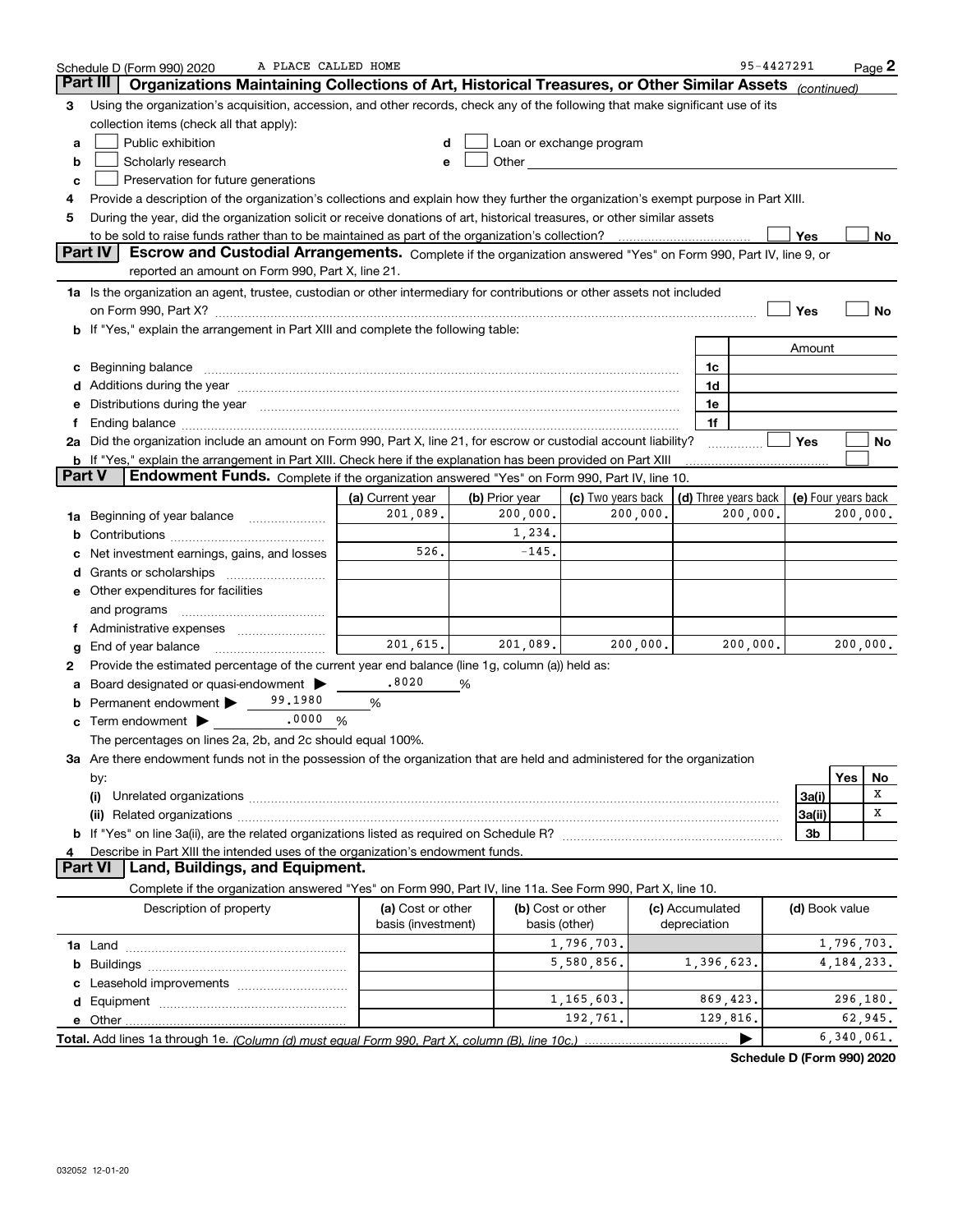| Complete if the organization answered "Yes" on Form 990, Part IV, line 11b. See Form 990, Part X, line 12.        |                 |                                                           |                |
|-------------------------------------------------------------------------------------------------------------------|-----------------|-----------------------------------------------------------|----------------|
| (a) Description of security or category (including name of security)                                              | (b) Book value  | (c) Method of valuation: Cost or end-of-year market value |                |
| (1) Financial derivatives                                                                                         |                 |                                                           |                |
| (2) Closely held equity interests                                                                                 |                 |                                                           |                |
| (3) Other                                                                                                         |                 |                                                           |                |
|                                                                                                                   |                 |                                                           |                |
| (A)                                                                                                               |                 |                                                           |                |
| (B)                                                                                                               |                 |                                                           |                |
| (C)                                                                                                               |                 |                                                           |                |
| (D)                                                                                                               |                 |                                                           |                |
| (E)                                                                                                               |                 |                                                           |                |
| (F)                                                                                                               |                 |                                                           |                |
| (G)                                                                                                               |                 |                                                           |                |
| (H)                                                                                                               |                 |                                                           |                |
| Total. (Col. (b) must equal Form 990, Part X, col. (B) line 12.)                                                  |                 |                                                           |                |
| Part VIII Investments - Program Related.                                                                          |                 |                                                           |                |
| Complete if the organization answered "Yes" on Form 990, Part IV, line 11c. See Form 990, Part X, line 13.        |                 |                                                           |                |
| (a) Description of investment                                                                                     | (b) Book value  | (c) Method of valuation: Cost or end-of-year market value |                |
| (1)                                                                                                               |                 |                                                           |                |
| (2)                                                                                                               |                 |                                                           |                |
| (3)                                                                                                               |                 |                                                           |                |
|                                                                                                                   |                 |                                                           |                |
| (4)                                                                                                               |                 |                                                           |                |
| (5)                                                                                                               |                 |                                                           |                |
| (6)                                                                                                               |                 |                                                           |                |
| (7)                                                                                                               |                 |                                                           |                |
| (8)                                                                                                               |                 |                                                           |                |
| (9)                                                                                                               |                 |                                                           |                |
| Total. (Col. (b) must equal Form 990, Part X, col. (B) line 13.)                                                  |                 |                                                           |                |
| <b>Other Assets.</b><br>Part IX                                                                                   |                 |                                                           |                |
| Complete if the organization answered "Yes" on Form 990, Part IV, line 11d. See Form 990, Part X, line 15.        |                 |                                                           |                |
|                                                                                                                   | (a) Description |                                                           | (b) Book value |
| (1)                                                                                                               |                 |                                                           |                |
| (2)                                                                                                               |                 |                                                           |                |
| (3)                                                                                                               |                 |                                                           |                |
| (4)                                                                                                               |                 |                                                           |                |
| (5)                                                                                                               |                 |                                                           |                |
| (6)                                                                                                               |                 |                                                           |                |
|                                                                                                                   |                 |                                                           |                |
| (7)                                                                                                               |                 |                                                           |                |
| (8)                                                                                                               |                 |                                                           |                |
| (9)                                                                                                               |                 |                                                           |                |
|                                                                                                                   |                 |                                                           |                |
|                                                                                                                   |                 |                                                           |                |
| <b>Other Liabilities.</b><br>Part X                                                                               |                 |                                                           |                |
| Complete if the organization answered "Yes" on Form 990, Part IV, line 11e or 11f. See Form 990, Part X, line 25. |                 |                                                           |                |
| (a) Description of liability<br>1.                                                                                |                 |                                                           | (b) Book value |
| (1)<br>Federal income taxes                                                                                       |                 |                                                           |                |
| (2)                                                                                                               |                 |                                                           |                |
| (3)                                                                                                               |                 |                                                           |                |
|                                                                                                                   |                 |                                                           |                |
| (4)                                                                                                               |                 |                                                           |                |
| (5)                                                                                                               |                 |                                                           |                |
| (6)                                                                                                               |                 |                                                           |                |
| (7)                                                                                                               |                 |                                                           |                |
| (8)                                                                                                               |                 |                                                           |                |
| (9)                                                                                                               |                 |                                                           |                |

**Total.**  *(Column (b) must equal Form 990, Part X, col. (B) line 25.)* 

**2.** Liability for uncertain tax positions. In Part XIII, provide the text of the footnote to the organization's financial statements that reports the

organization's liability for uncertain tax positions under FASB ASC 740. Check here if the text of the footnote has been provided in Part XIII

 $\boxed{\mathbf{X}}$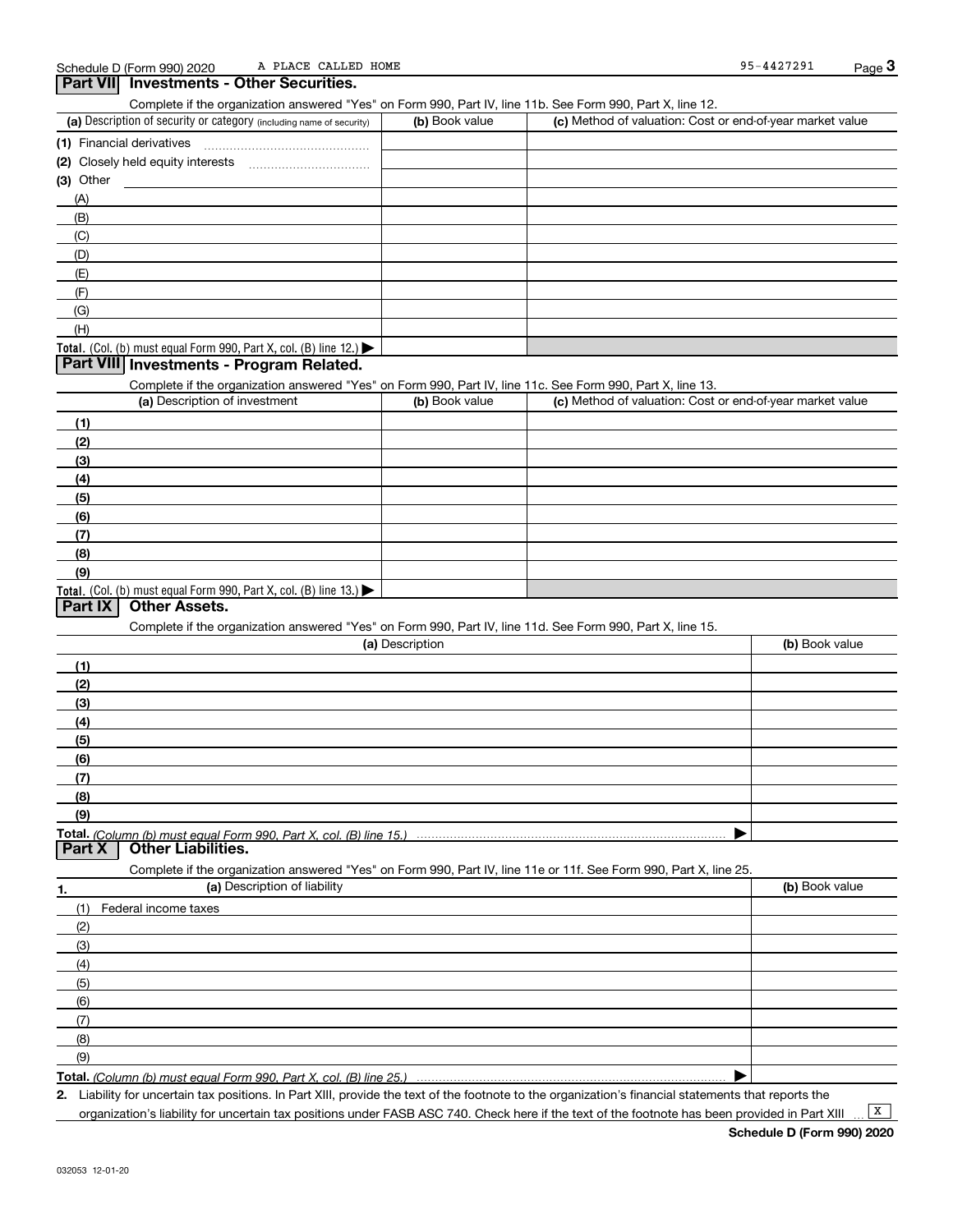|    | A PLACE CALLED HOME<br>Schedule D (Form 990) 2020                                                                                                                                                                                   |                |              | 95-4427291     | Page 4       |
|----|-------------------------------------------------------------------------------------------------------------------------------------------------------------------------------------------------------------------------------------|----------------|--------------|----------------|--------------|
|    | Reconciliation of Revenue per Audited Financial Statements With Revenue per Return.<br><b>Part XI</b>                                                                                                                               |                |              |                |              |
|    | Complete if the organization answered "Yes" on Form 990, Part IV, line 12a.                                                                                                                                                         |                |              |                |              |
| 1  | Total revenue, gains, and other support per audited financial statements                                                                                                                                                            |                |              | $\blacksquare$ | 9,426,179.   |
| 2  | Amounts included on line 1 but not on Form 990, Part VIII, line 12:                                                                                                                                                                 |                |              |                |              |
| a  |                                                                                                                                                                                                                                     | 2a             | $-7,431.$    |                |              |
|    |                                                                                                                                                                                                                                     | 2 <sub>b</sub> | 1, 164, 196. |                |              |
|    | Recoveries of prior year grants [11,111] Recoveries of prior year grants [11,111] Recoveries of prior year grants                                                                                                                   | 2c             |              |                |              |
| d  | Other (Describe in Part XIII.) <b>Construction Construction</b> Chern Construction Chern Chern Chern Chern Chern Chern                                                                                                              | 2d             |              |                |              |
| е  | Add lines 2a through 2d                                                                                                                                                                                                             |                |              | 2e             | 1, 156, 765. |
| 3  |                                                                                                                                                                                                                                     |                |              | $\overline{3}$ | 8,269,414.   |
| 4  | Amounts included on Form 990, Part VIII, line 12, but not on line 1:                                                                                                                                                                |                |              |                |              |
|    | Investment expenses not included on Form 990, Part VIII, line 7b [                                                                                                                                                                  | 4a             |              |                |              |
| b  | Other (Describe in Part XIII.) <b>Construction Contract Construction</b> Chemical Construction Chemical Chemical Chemical Chemical Chemical Chemical Chemical Chemical Chemical Chemical Chemical Chemical Chemical Chemical Chemic | 4 <sub>b</sub> |              |                |              |
| c. | Add lines 4a and 4b                                                                                                                                                                                                                 |                |              | 4с             | 0.           |
|    |                                                                                                                                                                                                                                     |                |              | 5              | 8,269,414.   |
|    | Part XII   Reconciliation of Expenses per Audited Financial Statements With Expenses per Return.                                                                                                                                    |                |              |                |              |
|    | Complete if the organization answered "Yes" on Form 990, Part IV, line 12a.                                                                                                                                                         |                |              |                |              |
| 1  | Total expenses and losses per audited financial statements [11, 11] manuscription control expenses and losses per audited financial statements [11] manuscription of the statements [11] manuscription of the statements [11]       |                |              | $\blacksquare$ | 9,578,334.   |
| 2  | Amounts included on line 1 but not on Form 990, Part IX, line 25:                                                                                                                                                                   |                |              |                |              |
| a  |                                                                                                                                                                                                                                     | 2a             | 1, 164, 196. |                |              |
| b  | Prior year adjustments material contents and content and content and content and content and content and content                                                                                                                    | 2 <sub>b</sub> |              |                |              |
| с  |                                                                                                                                                                                                                                     | 2 <sub>c</sub> |              |                |              |
|    |                                                                                                                                                                                                                                     | 2d             |              |                |              |
| е  | Add lines 2a through 2d <b>must be a constructed as the constant of the constant of the constant of the construction</b>                                                                                                            |                |              | <b>2e</b>      | 1, 164, 196. |
| З. |                                                                                                                                                                                                                                     |                |              | $\overline{3}$ | 8,414,138.   |
| 4  | Amounts included on Form 990, Part IX, line 25, but not on line 1:                                                                                                                                                                  |                |              |                |              |
|    | Investment expenses not included on Form 990, Part VIII, line 7b [1000000000000000000000000000000000                                                                                                                                | 4a             |              |                |              |
| b  | Other (Describe in Part XIII.)                                                                                                                                                                                                      | 4 <sub>b</sub> |              |                |              |
|    | Add lines 4a and 4b                                                                                                                                                                                                                 |                |              | 4c             | 0.           |
|    |                                                                                                                                                                                                                                     |                |              | 5              | 8, 414, 138. |
|    | Part XIII Supplemental Information.                                                                                                                                                                                                 |                |              |                |              |

Provide the descriptions required for Part II, lines 3, 5, and 9; Part III, lines 1a and 4; Part IV, lines 1b and 2b; Part V, line 4; Part X, line 2; Part XI, lines 2d and 4b; and Part XII, lines 2d and 4b. Also complete this part to provide any additional information.

|  | PART |  | NΚ<br>٠ |  |  |
|--|------|--|---------|--|--|
|--|------|--|---------|--|--|

GENERAL OPERATING SUPPORT

PART X, LINE 2:

APCH IS A PUBLIC CHARITY EXEMPT FROM INCOME TAXES UNDER SECTION 501(C)(3)

OF THE INTERNAL REVENUE CODE AND SECTION 23701D OF THE CALIFORNIA REVENUE

AND TAXATION CODE. ACCORDINGLY, NO PROVISION HAS BEEN MADE FOR FEDERAL AND

STATE INCOME TAXES IN THE ACCOMPANYING FINANCIAL STATEMENTS.

APCH MAY BE SUBJECT TO UNRELATED BUSINESS INCOME TAX FOR INCOME FROM

OPERATING ACTIVITIES NOT RELATED TO THEIR EXEMPT PURPOSE. UNRELATED

BUSINESS INCOME IS TAXED BASED ON THE APPLICABLE STATUTORY FEDERAL AND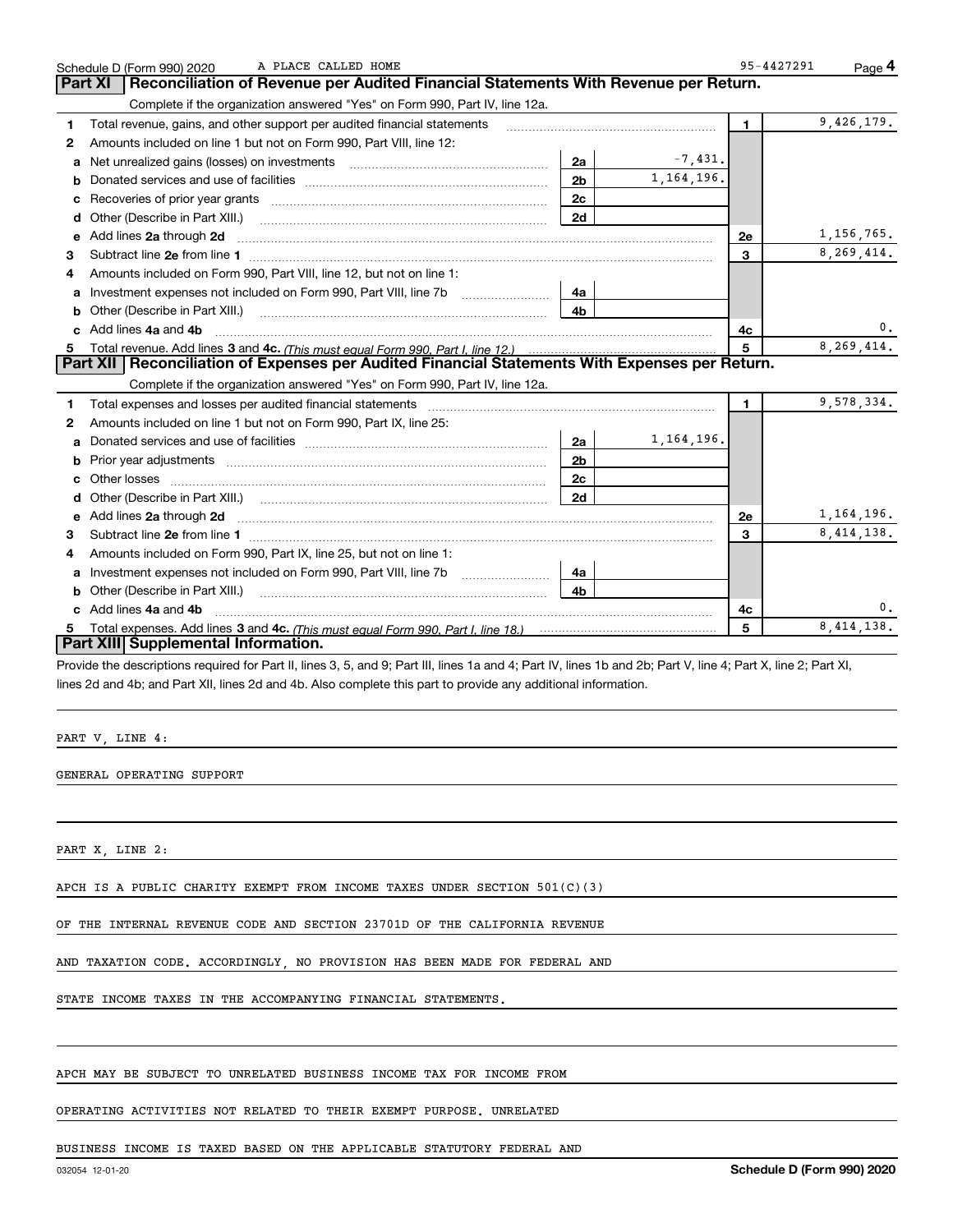*(continued)* **Part XIII Supplemental Information** 

STATE INCOME TAX RATES FOR FOR-PROFIT ORGANIZATIONS. MANAGEMENT DOES NOT

ANTICIPATE ANY INCOME BEING SUBJECT TO UNRELATED BUSINESS INCOME TAX

DURING THE CURRENT YEAR.

APCH'S ACCOUNTING POLICY IS TO PROVIDE LIABILITIES FOR UNCERTAIN TAX

POSITIONS (INCLUDING PENALTIES AND INTEREST) WHEN A TAX POSITION WOULD NOT

BE CONSIDERED "MORE LIKELY THAN NOT" TO BE UPHELD BY A TAX AUTHORITY

EXAMINATION. MANAGEMENT IS NOT AWARE OF ANY VIOLATION OF ITS TAX STATUS

(BEING EXEMPT FROM INCOME TAXES), NOR ANY EXPOSURE TO UNRELATED BUSINESS

INCOME TAX. APCH'S FEDERAL INCOME TAX AND INFORMATIONAL RETURNS FOR TAX

YEARS 2018 AND SUBSEQUENT REMAIN SUBJECT TO EXAMINATION BY THE INTERNAL

REVENUE SERVICE. THE RETURNS FOR CALIFORNIA, APCH'S MOST SIGNIFICANT

JURISDICTION, REMAIN SUBJECT TO EXAMINATION BY THE CALIFORNIA FRANCHISE

TAX BOARD FOR YEARS 2017 AND SUBSEQUENT.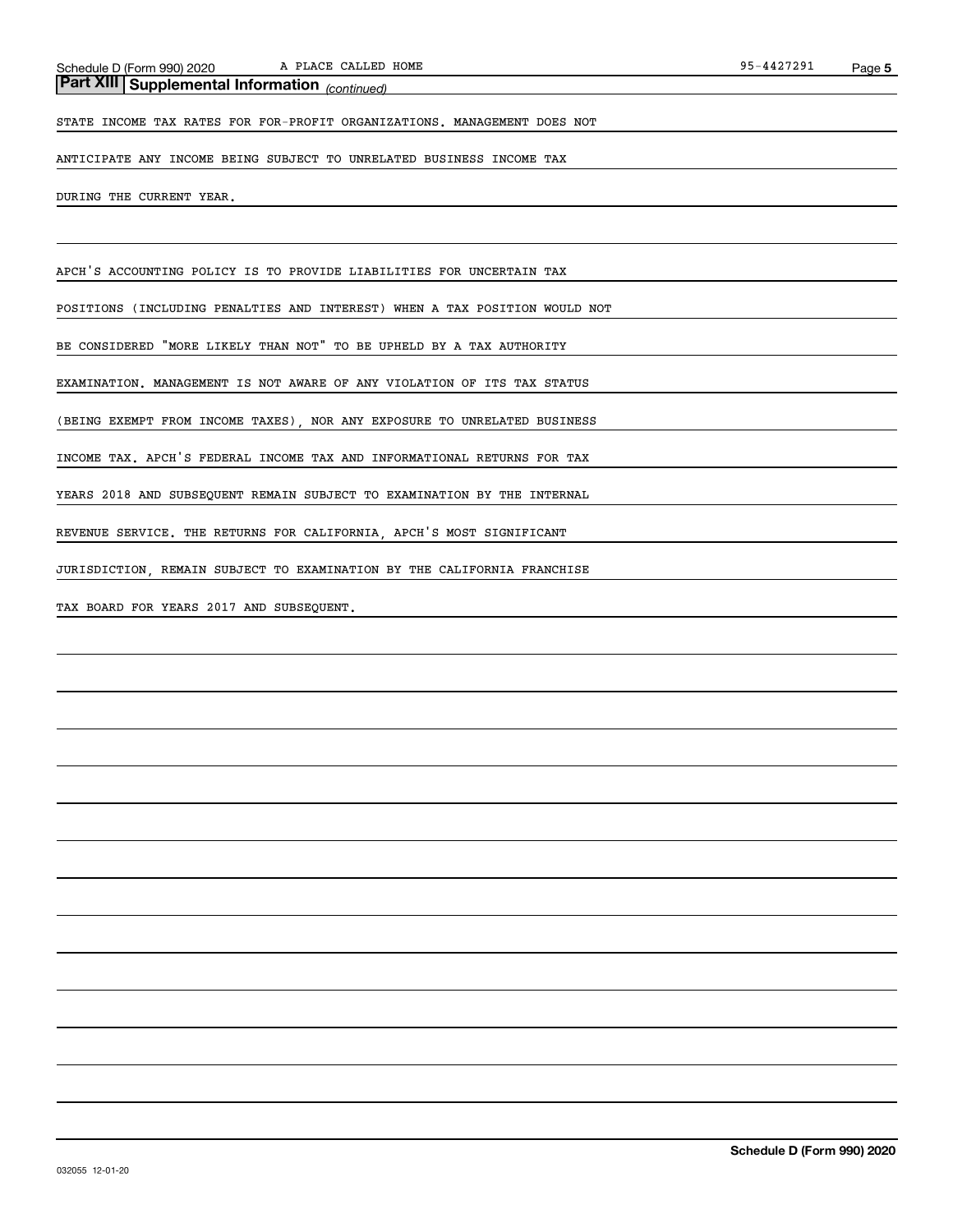| <b>SCHEDULE G</b>                                 |                                    | <b>Supplemental Information Regarding Fundraising or Gaming Activities</b>                                                                                          |                                                 |                         |                                       |  |                                        | OMB No. 1545-0047                     |
|---------------------------------------------------|------------------------------------|---------------------------------------------------------------------------------------------------------------------------------------------------------------------|-------------------------------------------------|-------------------------|---------------------------------------|--|----------------------------------------|---------------------------------------|
| (Form 990 or 990-EZ)                              |                                    | Complete if the organization answered "Yes" on Form 990, Part IV, line 17, 18, or 19, or if the<br>organization entered more than \$15,000 on Form 990-EZ, line 6a. |                                                 |                         |                                       |  |                                        | 2020                                  |
| Department of the Treasury                        | Attach to Form 990 or Form 990-EZ. |                                                                                                                                                                     |                                                 |                         |                                       |  |                                        | <b>Open to Public</b>                 |
| Internal Revenue Service                          |                                    | Go to www.irs.gov/Form990 for instructions and the latest information.                                                                                              |                                                 |                         |                                       |  |                                        | Inspection                            |
| Name of the organization                          | A PLACE CALLED HOME                |                                                                                                                                                                     |                                                 |                         |                                       |  | 95-4427291                             | <b>Employer identification number</b> |
| Part I                                            |                                    | Fundraising Activities. Complete if the organization answered "Yes" on Form 990, Part IV, line 17. Form 990-EZ filers are not                                       |                                                 |                         |                                       |  |                                        |                                       |
|                                                   | required to complete this part.    |                                                                                                                                                                     |                                                 |                         |                                       |  |                                        |                                       |
|                                                   |                                    | 1 Indicate whether the organization raised funds through any of the following activities. Check all that apply.                                                     |                                                 |                         |                                       |  |                                        |                                       |
| Mail solicitations<br>a                           |                                    | е                                                                                                                                                                   |                                                 |                         | Solicitation of non-government grants |  |                                        |                                       |
| b                                                 | Internet and email solicitations   | f                                                                                                                                                                   |                                                 |                         | Solicitation of government grants     |  |                                        |                                       |
| Phone solicitations<br>c                          |                                    | Special fundraising events<br>g                                                                                                                                     |                                                 |                         |                                       |  |                                        |                                       |
| In-person solicitations<br>d                      |                                    |                                                                                                                                                                     |                                                 |                         |                                       |  |                                        |                                       |
|                                                   |                                    | 2 a Did the organization have a written or oral agreement with any individual (including officers, directors, trustees, or                                          |                                                 |                         |                                       |  |                                        |                                       |
|                                                   |                                    | key employees listed in Form 990, Part VII) or entity in connection with professional fundraising services?                                                         |                                                 |                         |                                       |  | Yes                                    | No                                    |
| compensated at least \$5,000 by the organization. |                                    | b If "Yes," list the 10 highest paid individuals or entities (fundraisers) pursuant to agreements under which the fundraiser is to be                               |                                                 |                         |                                       |  |                                        |                                       |
|                                                   |                                    |                                                                                                                                                                     |                                                 |                         |                                       |  |                                        |                                       |
| (i) Name and address of individual                |                                    |                                                                                                                                                                     |                                                 | (iii) Did<br>fundraiser | (iv) Gross receipts                   |  | (v) Amount paid<br>to (or retained by) | (vi) Amount paid                      |
| or entity (fundraiser)                            |                                    | (ii) Activity                                                                                                                                                       | have custody<br>or control of<br>contributions? |                         | from activity                         |  | fundraiser                             | to (or retained by)<br>organization   |
|                                                   |                                    |                                                                                                                                                                     |                                                 |                         |                                       |  | listed in col. (i)                     |                                       |
|                                                   |                                    |                                                                                                                                                                     | Yes                                             | <b>No</b>               |                                       |  |                                        |                                       |
|                                                   |                                    |                                                                                                                                                                     |                                                 |                         |                                       |  |                                        |                                       |
|                                                   |                                    |                                                                                                                                                                     |                                                 |                         |                                       |  |                                        |                                       |
|                                                   |                                    |                                                                                                                                                                     |                                                 |                         |                                       |  |                                        |                                       |
|                                                   |                                    |                                                                                                                                                                     |                                                 |                         |                                       |  |                                        |                                       |
|                                                   |                                    |                                                                                                                                                                     |                                                 |                         |                                       |  |                                        |                                       |
|                                                   |                                    |                                                                                                                                                                     |                                                 |                         |                                       |  |                                        |                                       |
|                                                   |                                    |                                                                                                                                                                     |                                                 |                         |                                       |  |                                        |                                       |
|                                                   |                                    |                                                                                                                                                                     |                                                 |                         |                                       |  |                                        |                                       |
|                                                   |                                    |                                                                                                                                                                     |                                                 |                         |                                       |  |                                        |                                       |
|                                                   |                                    |                                                                                                                                                                     |                                                 |                         |                                       |  |                                        |                                       |
|                                                   |                                    |                                                                                                                                                                     |                                                 |                         |                                       |  |                                        |                                       |
|                                                   |                                    |                                                                                                                                                                     |                                                 |                         |                                       |  |                                        |                                       |
|                                                   |                                    |                                                                                                                                                                     |                                                 |                         |                                       |  |                                        |                                       |
|                                                   |                                    |                                                                                                                                                                     |                                                 |                         |                                       |  |                                        |                                       |
|                                                   |                                    |                                                                                                                                                                     |                                                 |                         |                                       |  |                                        |                                       |
|                                                   |                                    |                                                                                                                                                                     |                                                 |                         |                                       |  |                                        |                                       |
|                                                   |                                    |                                                                                                                                                                     |                                                 |                         |                                       |  |                                        |                                       |
| Total                                             |                                    |                                                                                                                                                                     |                                                 |                         |                                       |  |                                        |                                       |
| or licensing.                                     |                                    | 3 List all states in which the organization is registered or licensed to solicit contributions or has been notified it is exempt from registration                  |                                                 |                         |                                       |  |                                        |                                       |
|                                                   |                                    |                                                                                                                                                                     |                                                 |                         |                                       |  |                                        |                                       |
|                                                   |                                    |                                                                                                                                                                     |                                                 |                         |                                       |  |                                        |                                       |
|                                                   |                                    |                                                                                                                                                                     |                                                 |                         |                                       |  |                                        |                                       |
|                                                   |                                    |                                                                                                                                                                     |                                                 |                         |                                       |  |                                        |                                       |
|                                                   |                                    |                                                                                                                                                                     |                                                 |                         |                                       |  |                                        |                                       |

LHA For Paperwork Reduction Act Notice, see the Instructions for Form 990 or 990-EZ. Schedule G (Form 990 or 990-EZ) 2020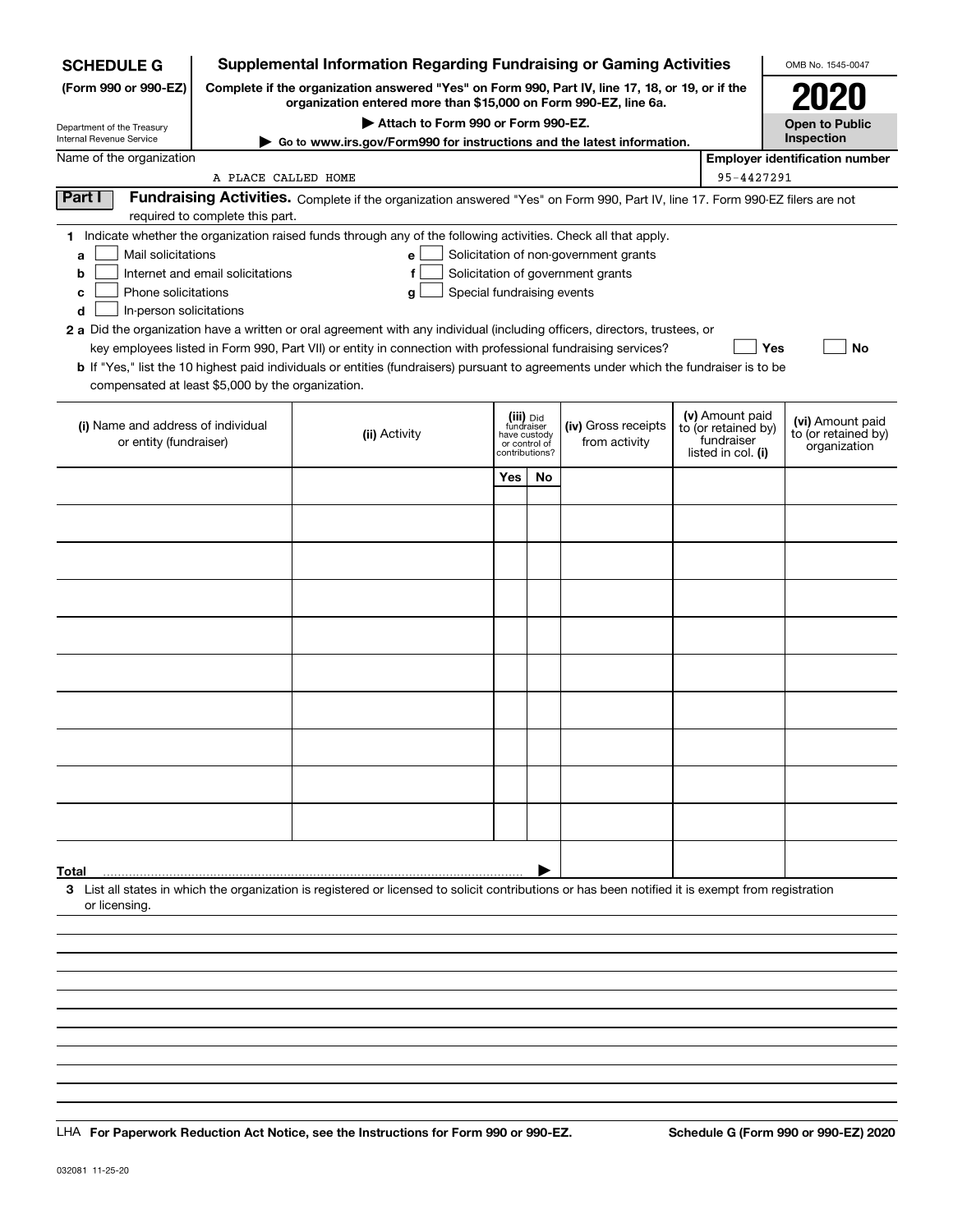### Schedule G (Form 990 or 990-EZ) 2020 Page A PLACE CALLED HOME 95-4427291

**Part II** | Fundraising Events. Complete if the organization answered "Yes" on Form 990, Part IV, line 18, or reported more than \$15,000

|                 |    | of fundraising event contributions and gross income on Form 990-EZ, lines 1 and 6b. List events with gross receipts greater than \$5,000. |                |                                                  |                  |                                                     |
|-----------------|----|-------------------------------------------------------------------------------------------------------------------------------------------|----------------|--------------------------------------------------|------------------|-----------------------------------------------------|
|                 |    |                                                                                                                                           | (a) Event $#1$ | $(b)$ Event #2                                   | (c) Other events | (d) Total events                                    |
|                 |    |                                                                                                                                           |                | GIRL POWER                                       |                  | (add col. (a) through                               |
|                 |    |                                                                                                                                           | GALA           | LUNCHEON                                         | $\overline{2}$   | col. (c)                                            |
|                 |    |                                                                                                                                           | (event type)   | (event type)                                     | (total number)   |                                                     |
| Revenue         |    |                                                                                                                                           |                |                                                  |                  |                                                     |
|                 | 1. |                                                                                                                                           | 565,858.       | 141,383.                                         | 23,290.          | 730, 531.                                           |
|                 |    |                                                                                                                                           | 557,018.       | 130,491.                                         | 17,997.          | 705,506.                                            |
|                 |    |                                                                                                                                           |                |                                                  |                  |                                                     |
|                 | 3  | Gross income (line 1 minus line 2)                                                                                                        | 8,840.         | 10,892.                                          | 5,293.           | 25,025.                                             |
|                 |    |                                                                                                                                           |                |                                                  |                  |                                                     |
|                 |    |                                                                                                                                           |                |                                                  |                  |                                                     |
|                 |    |                                                                                                                                           |                |                                                  |                  |                                                     |
|                 | 5  |                                                                                                                                           |                |                                                  |                  |                                                     |
| Direct Expenses |    |                                                                                                                                           |                |                                                  |                  |                                                     |
|                 | 6  |                                                                                                                                           |                |                                                  |                  |                                                     |
|                 | 7  | Food and beverages                                                                                                                        |                |                                                  |                  |                                                     |
|                 |    |                                                                                                                                           |                |                                                  |                  |                                                     |
|                 | 8  |                                                                                                                                           |                |                                                  |                  |                                                     |
|                 | 9  |                                                                                                                                           | 87,000.        | 9,966.                                           | 4,374.           | 101, 340.                                           |
|                 | 10 | Direct expense summary. Add lines 4 through 9 in column (d)                                                                               |                |                                                  |                  | 101,340.                                            |
|                 |    | 11 Net income summary. Subtract line 10 from line 3, column (d)                                                                           |                |                                                  |                  | $-76, 315.$                                         |
|                 |    | \$15,000 on Form 990-EZ, line 6a.                                                                                                         | (a) Bingo      | (b) Pull tabs/instant<br>bingo/progressive bingo | (c) Other gaming | (d) Total gaming (add<br>col. (a) through col. (c)) |
| Revenue         |    |                                                                                                                                           |                |                                                  |                  |                                                     |
|                 |    |                                                                                                                                           |                |                                                  |                  |                                                     |
|                 | 2  |                                                                                                                                           |                |                                                  |                  |                                                     |
| Expenses        | 3  |                                                                                                                                           |                |                                                  |                  |                                                     |
| Direct          | 4  |                                                                                                                                           |                |                                                  |                  |                                                     |
|                 |    |                                                                                                                                           |                |                                                  |                  |                                                     |
|                 |    | 5 Other direct expenses                                                                                                                   |                |                                                  |                  |                                                     |
|                 |    | 6 Volunteer labor                                                                                                                         | %<br>Yes       | %<br>Yes                                         | %<br>Yes         |                                                     |
|                 |    |                                                                                                                                           | No             | No                                               | No               |                                                     |
|                 | 7  | Direct expense summary. Add lines 2 through 5 in column (d)                                                                               |                |                                                  |                  |                                                     |
|                 | 8  |                                                                                                                                           |                |                                                  |                  |                                                     |
|                 |    |                                                                                                                                           |                |                                                  |                  |                                                     |
| 9               |    | Enter the state(s) in which the organization conducts gaming activities:                                                                  |                |                                                  |                  |                                                     |
|                 |    |                                                                                                                                           |                |                                                  |                  | Yes<br>No                                           |
|                 |    | <b>b</b> If "No," explain:<br><u> 1980 - Jan James Santan (j. 1980)</u>                                                                   |                |                                                  |                  |                                                     |
|                 |    |                                                                                                                                           |                |                                                  |                  |                                                     |
|                 |    |                                                                                                                                           |                |                                                  |                  | Yes<br>No                                           |

032082 11-25-20

**b** If "Yes," explain:

**Schedule G (Form 990 or 990-EZ) 2020**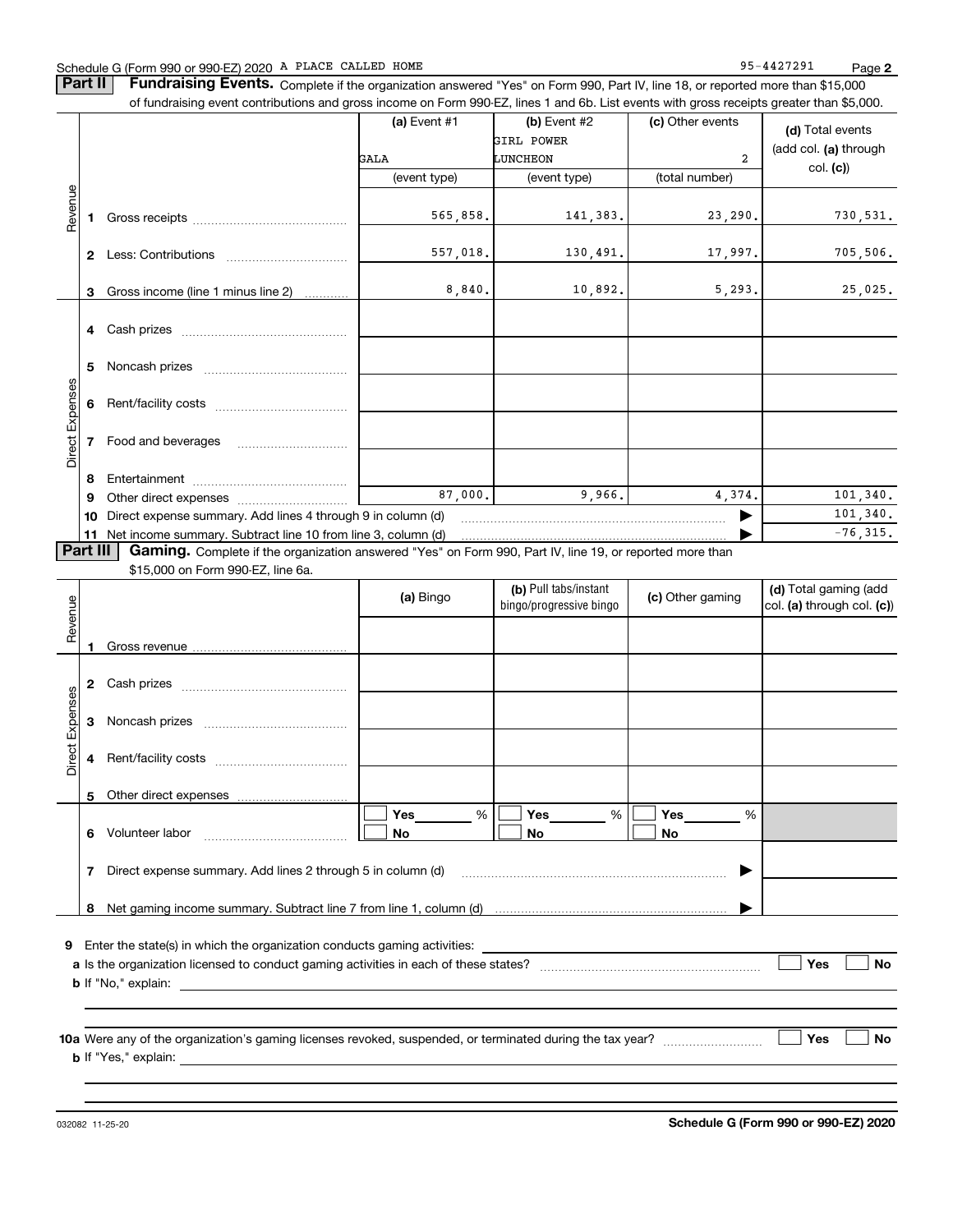|     | Schedule G (Form 990 or 990-EZ) 2020 A PLACE CALLED HOME                                                                                                                                                                                   | 95-4427291 |                 | Page 3            |
|-----|--------------------------------------------------------------------------------------------------------------------------------------------------------------------------------------------------------------------------------------------|------------|-----------------|-------------------|
|     |                                                                                                                                                                                                                                            |            | Yes             | No                |
|     | 12 Is the organization a grantor, beneficiary or trustee of a trust, or a member of a partnership or other entity formed                                                                                                                   |            |                 |                   |
|     |                                                                                                                                                                                                                                            |            | Yes             | No                |
|     | 13 Indicate the percentage of gaming activity conducted in:                                                                                                                                                                                |            |                 |                   |
|     |                                                                                                                                                                                                                                            |            | <u>13a</u>      | %                 |
|     | <b>b</b> An outside facility <i>www.communically.communically.communically.communically.communically.communically.communically.communically.communically.communically.communically.communically.communically.communically.communicall</i>  |            | 13 <sub>b</sub> | %                 |
|     | 14 Enter the name and address of the person who prepares the organization's gaming/special events books and records:                                                                                                                       |            |                 |                   |
|     |                                                                                                                                                                                                                                            |            |                 |                   |
|     | Name $\blacktriangleright$                                                                                                                                                                                                                 |            |                 |                   |
|     | 15a Does the organization have a contract with a third party from whom the organization receives gaming revenue?                                                                                                                           |            | Yes             | No                |
|     |                                                                                                                                                                                                                                            |            |                 |                   |
|     |                                                                                                                                                                                                                                            |            |                 |                   |
|     |                                                                                                                                                                                                                                            |            |                 |                   |
|     | c If "Yes," enter name and address of the third party:                                                                                                                                                                                     |            |                 |                   |
|     | Name $\blacktriangleright$<br><u> 1989 - Andrea Stadt Britain, amerikansk politiker (</u>                                                                                                                                                  |            |                 |                   |
|     | Address $\blacktriangleright$<br><u>and the contract of the contract of the contract of the contract of the contract of the contract of the contract of</u>                                                                                |            |                 |                   |
| 16  | Gaming manager information:                                                                                                                                                                                                                |            |                 |                   |
|     | Name $\blacktriangleright$                                                                                                                                                                                                                 |            |                 |                   |
|     |                                                                                                                                                                                                                                            |            |                 |                   |
|     | Gaming manager compensation > \$                                                                                                                                                                                                           |            |                 |                   |
|     | Description of services provided $\blacktriangleright$                                                                                                                                                                                     |            |                 |                   |
|     |                                                                                                                                                                                                                                            |            |                 |                   |
|     |                                                                                                                                                                                                                                            |            |                 |                   |
|     | Director/officer<br>Employee<br>Independent contractor                                                                                                                                                                                     |            |                 |                   |
|     |                                                                                                                                                                                                                                            |            |                 |                   |
| 17. | Mandatory distributions:                                                                                                                                                                                                                   |            |                 |                   |
|     | a Is the organization required under state law to make charitable distributions from the gaming proceeds to                                                                                                                                |            |                 | $\Box$ Yes $\Box$ |
|     | retain the state gaming license?                                                                                                                                                                                                           |            |                 |                   |
|     | <b>b</b> Enter the amount of distributions required under state law to be distributed to other exempt organizations or spent in the                                                                                                        |            |                 |                   |
|     | organization's own exempt activities during the tax year $\triangleright$ \$<br><b>Part IV</b>                                                                                                                                             |            |                 |                   |
|     | Supplemental Information. Provide the explanations required by Part I, line 2b, columns (iii) and (v); and Part III, lines 9, 9b, 10b,<br>15b, 15c, 16, and 17b, as applicable. Also provide any additional information. See instructions. |            |                 |                   |
|     |                                                                                                                                                                                                                                            |            |                 |                   |
|     |                                                                                                                                                                                                                                            |            |                 |                   |
|     |                                                                                                                                                                                                                                            |            |                 |                   |
|     |                                                                                                                                                                                                                                            |            |                 |                   |
|     |                                                                                                                                                                                                                                            |            |                 |                   |
|     |                                                                                                                                                                                                                                            |            |                 |                   |
|     |                                                                                                                                                                                                                                            |            |                 |                   |
|     |                                                                                                                                                                                                                                            |            |                 |                   |
|     |                                                                                                                                                                                                                                            |            |                 |                   |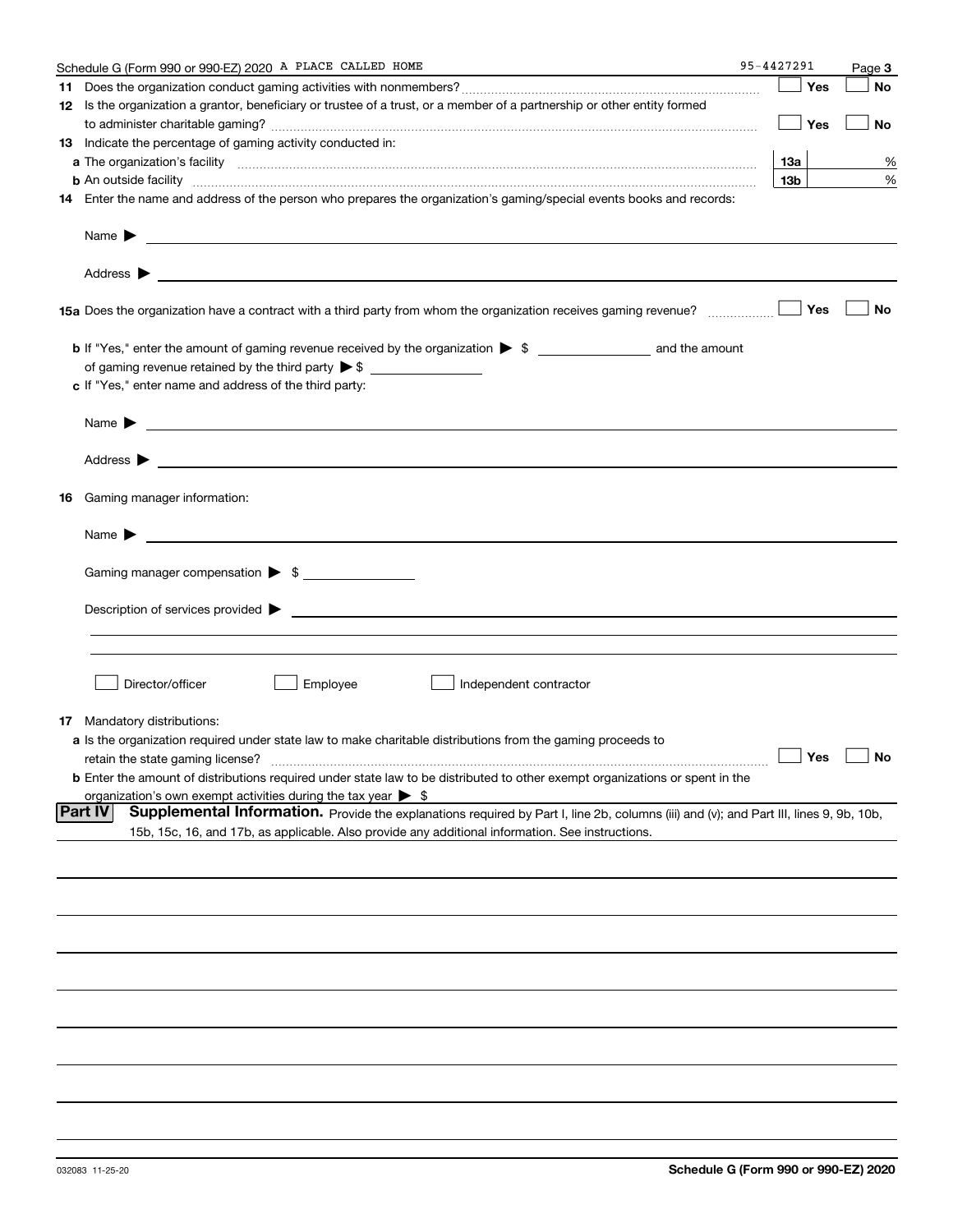| <b>Part IV   Supplemental Information</b> (continued) |  |  |  |  |  |  |  |  |  |
|-------------------------------------------------------|--|--|--|--|--|--|--|--|--|
|                                                       |  |  |  |  |  |  |  |  |  |
|                                                       |  |  |  |  |  |  |  |  |  |
|                                                       |  |  |  |  |  |  |  |  |  |
|                                                       |  |  |  |  |  |  |  |  |  |
|                                                       |  |  |  |  |  |  |  |  |  |
|                                                       |  |  |  |  |  |  |  |  |  |
|                                                       |  |  |  |  |  |  |  |  |  |
|                                                       |  |  |  |  |  |  |  |  |  |
|                                                       |  |  |  |  |  |  |  |  |  |
|                                                       |  |  |  |  |  |  |  |  |  |
|                                                       |  |  |  |  |  |  |  |  |  |
|                                                       |  |  |  |  |  |  |  |  |  |
|                                                       |  |  |  |  |  |  |  |  |  |
|                                                       |  |  |  |  |  |  |  |  |  |
|                                                       |  |  |  |  |  |  |  |  |  |
|                                                       |  |  |  |  |  |  |  |  |  |
|                                                       |  |  |  |  |  |  |  |  |  |
|                                                       |  |  |  |  |  |  |  |  |  |
|                                                       |  |  |  |  |  |  |  |  |  |
|                                                       |  |  |  |  |  |  |  |  |  |
|                                                       |  |  |  |  |  |  |  |  |  |
|                                                       |  |  |  |  |  |  |  |  |  |
|                                                       |  |  |  |  |  |  |  |  |  |
|                                                       |  |  |  |  |  |  |  |  |  |
|                                                       |  |  |  |  |  |  |  |  |  |
|                                                       |  |  |  |  |  |  |  |  |  |
|                                                       |  |  |  |  |  |  |  |  |  |
|                                                       |  |  |  |  |  |  |  |  |  |
|                                                       |  |  |  |  |  |  |  |  |  |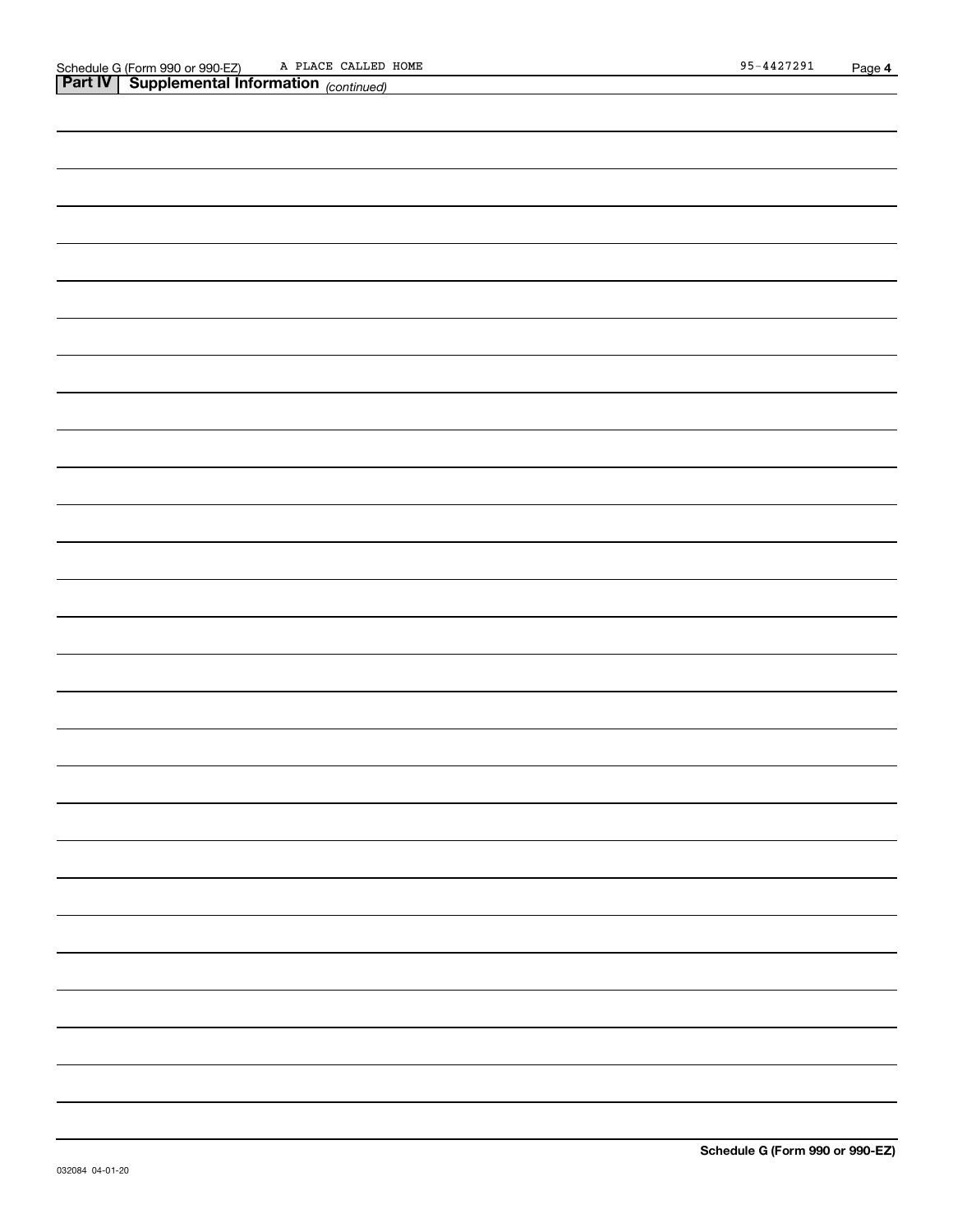| <b>SCHEDULE I</b><br>(Form 990)                        | <b>Grants and Other Assistance to Organizations,</b><br>Governments, and Individuals in the United States<br>Complete if the organization answered "Yes" on Form 990, Part IV, line 21 or 22. |           |                                    |                             |                                                       |                                               |                                          |                                                     |  |  |
|--------------------------------------------------------|-----------------------------------------------------------------------------------------------------------------------------------------------------------------------------------------------|-----------|------------------------------------|-----------------------------|-------------------------------------------------------|-----------------------------------------------|------------------------------------------|-----------------------------------------------------|--|--|
| Department of the Treasury<br>Internal Revenue Service |                                                                                                                                                                                               |           |                                    | Attach to Form 990.         | Go to www.irs.gov/Form990 for the latest information. |                                               |                                          | <b>Open to Public</b><br>Inspection                 |  |  |
| Name of the organization                               | A PLACE CALLED HOME                                                                                                                                                                           |           |                                    |                             |                                                       |                                               |                                          | <b>Employer identification number</b><br>95-4427291 |  |  |
| Part I                                                 | <b>General Information on Grants and Assistance</b>                                                                                                                                           |           |                                    |                             |                                                       |                                               |                                          |                                                     |  |  |
| 1.                                                     | Does the organization maintain records to substantiate the amount of the grants or assistance, the grantees' eligibility for the grants or assistance, and the selection                      |           |                                    |                             |                                                       |                                               |                                          | $\sqrt{\frac{X}{2}}$ Yes<br>No                      |  |  |
| $\mathbf{2}$                                           | Describe in Part IV the organization's procedures for monitoring the use of grant funds in the United States.                                                                                 |           |                                    |                             |                                                       |                                               |                                          |                                                     |  |  |
| Part II                                                | Grants and Other Assistance to Domestic Organizations and Domestic Governments. Complete if the organization answered "Yes" on Form 990, Part IV, line 21, for any                            |           |                                    |                             |                                                       |                                               |                                          |                                                     |  |  |
|                                                        | recipient that received more than \$5,000. Part II can be duplicated if additional space is needed.                                                                                           |           |                                    |                             |                                                       | (f) Method of                                 |                                          |                                                     |  |  |
|                                                        | 1 (a) Name and address of organization<br>or government                                                                                                                                       | $(b)$ EIN | (c) IRC section<br>(if applicable) | (d) Amount of<br>cash grant | (e) Amount of<br>non-cash<br>assistance               | valuation (book,<br>FMV, appraisal,<br>other) | (g) Description of<br>noncash assistance | (h) Purpose of grant<br>or assistance               |  |  |
|                                                        |                                                                                                                                                                                               |           |                                    |                             |                                                       |                                               |                                          |                                                     |  |  |
|                                                        |                                                                                                                                                                                               |           |                                    |                             |                                                       |                                               |                                          |                                                     |  |  |
|                                                        |                                                                                                                                                                                               |           |                                    |                             |                                                       |                                               |                                          |                                                     |  |  |
|                                                        |                                                                                                                                                                                               |           |                                    |                             |                                                       |                                               |                                          |                                                     |  |  |
|                                                        |                                                                                                                                                                                               |           |                                    |                             |                                                       |                                               |                                          |                                                     |  |  |
|                                                        |                                                                                                                                                                                               |           |                                    |                             |                                                       |                                               |                                          |                                                     |  |  |
|                                                        |                                                                                                                                                                                               |           |                                    |                             |                                                       |                                               |                                          |                                                     |  |  |
|                                                        |                                                                                                                                                                                               |           |                                    |                             |                                                       |                                               |                                          |                                                     |  |  |
|                                                        |                                                                                                                                                                                               |           |                                    |                             |                                                       |                                               |                                          |                                                     |  |  |
|                                                        |                                                                                                                                                                                               |           |                                    |                             |                                                       |                                               |                                          |                                                     |  |  |
|                                                        |                                                                                                                                                                                               |           |                                    |                             |                                                       |                                               |                                          |                                                     |  |  |
|                                                        |                                                                                                                                                                                               |           |                                    |                             |                                                       |                                               |                                          |                                                     |  |  |
| 2                                                      | Enter total number of section 501(c)(3) and government organizations listed in the line 1 table                                                                                               |           |                                    |                             |                                                       |                                               |                                          |                                                     |  |  |
| 3                                                      | Enter total number of other organizations listed in the line 1 table                                                                                                                          |           |                                    |                             |                                                       |                                               |                                          |                                                     |  |  |
| LHA                                                    | For Paperwork Reduction Act Notice, see the Instructions for Form 990.                                                                                                                        |           |                                    |                             |                                                       |                                               |                                          | Schedule I (Form 990) 2020                          |  |  |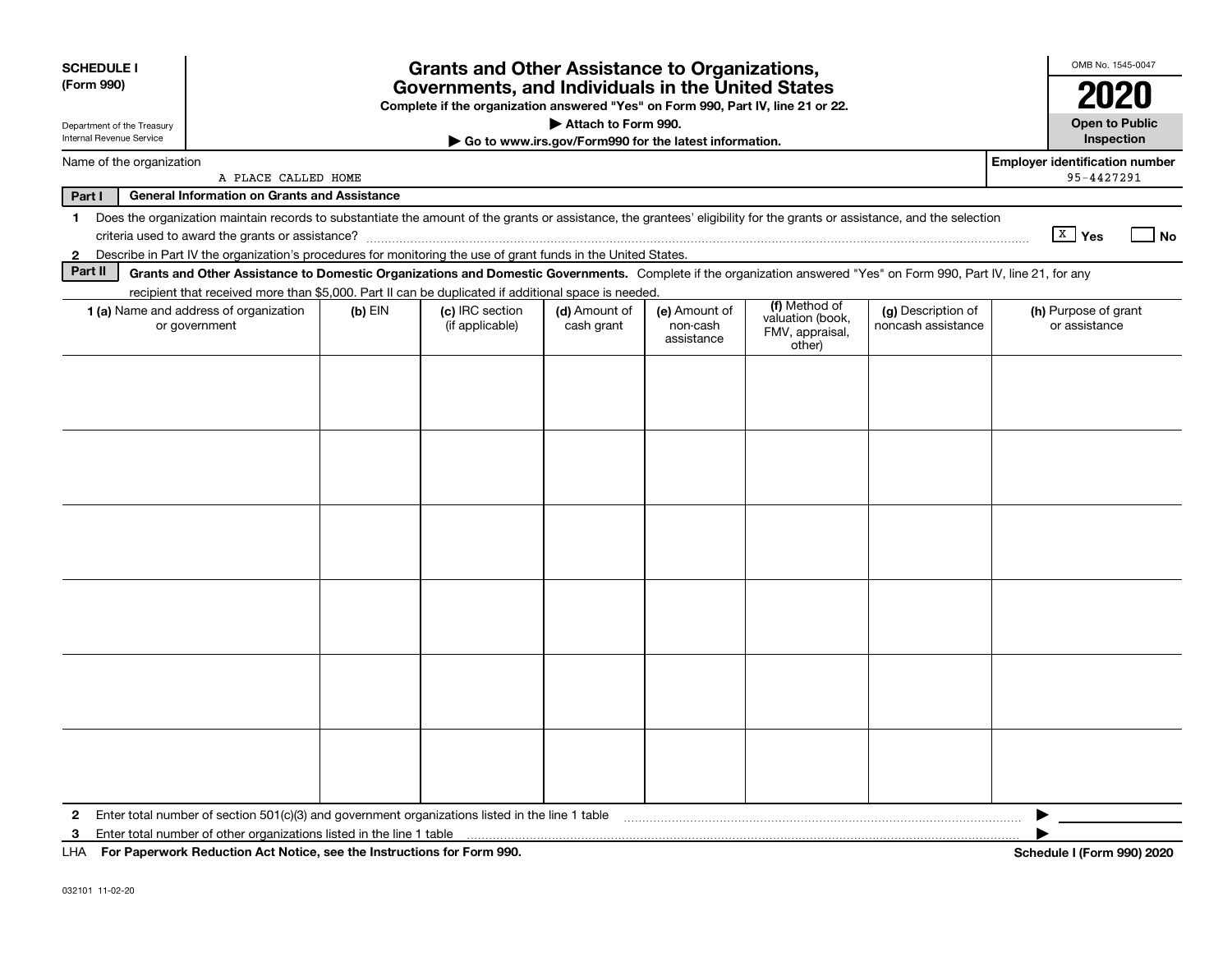**Part III** | Grants and Other Assistance to Domestic Individuals. Complete if the organization answered "Yes" on Form 990, Part IV, line 22. Part III can be duplicated if additional space is needed.

| (a) Type of grant or assistance | (b) Number of<br>recipients | (c) Amount of<br>cash grant | (d) Amount of non-<br>cash assistance | (e) Method of valuation<br>(book, FMV, appraisal, other) | (f) Description of noncash assistance |
|---------------------------------|-----------------------------|-----------------------------|---------------------------------------|----------------------------------------------------------|---------------------------------------|
|                                 |                             |                             |                                       |                                                          |                                       |
| COMMUNITY SPECIFIC ASSISTANCE   | 198                         | 406,740.                    | $\mathfrak o$ .                       |                                                          |                                       |
|                                 |                             |                             |                                       |                                                          |                                       |
| SCHOLARSHIPS                    | 345                         | 413,244.                    | $\mathbf{0}$ .                        |                                                          |                                       |
|                                 |                             |                             |                                       |                                                          |                                       |
|                                 |                             |                             |                                       |                                                          |                                       |
|                                 |                             |                             |                                       |                                                          |                                       |
|                                 |                             |                             |                                       |                                                          |                                       |
|                                 |                             |                             |                                       |                                                          |                                       |
|                                 |                             |                             |                                       |                                                          |                                       |

Part IV | Supplemental Information. Provide the information required in Part I, line 2; Part III, column (b); and any other additional information.

PART I, LINE 2:

FOR ANY GRANTS MADE BY APCH, WE CONDUCT THE PROPER PRE-GRANT DUE DILIGENCE

TO ENSURE THAT THE RECIPIENT IS TRULY CHARITABLE.

AS A GRANT RECIPIENT, APCH IS REQUIRED TO SUBMIT GRANT INTERIM AND FINAL

DETAILED EXPENSE REPORTS FOR SPECIFIC GRANT PERIODS SUCH AS SEMIANNUAL AND

ANNUAL REPORTS TO THE FOUNDATION, INDIVIDUAL, OR OTHER TYPE OF

ORGANIZATIONS THAT REQUESTED SUCH REPORTS ON THE GRANT AGREEMENT. IN

ADDITION TO COMPLETING THESE REPORTS, APCH IS ALSO REQUIRED TO PROVIDE AN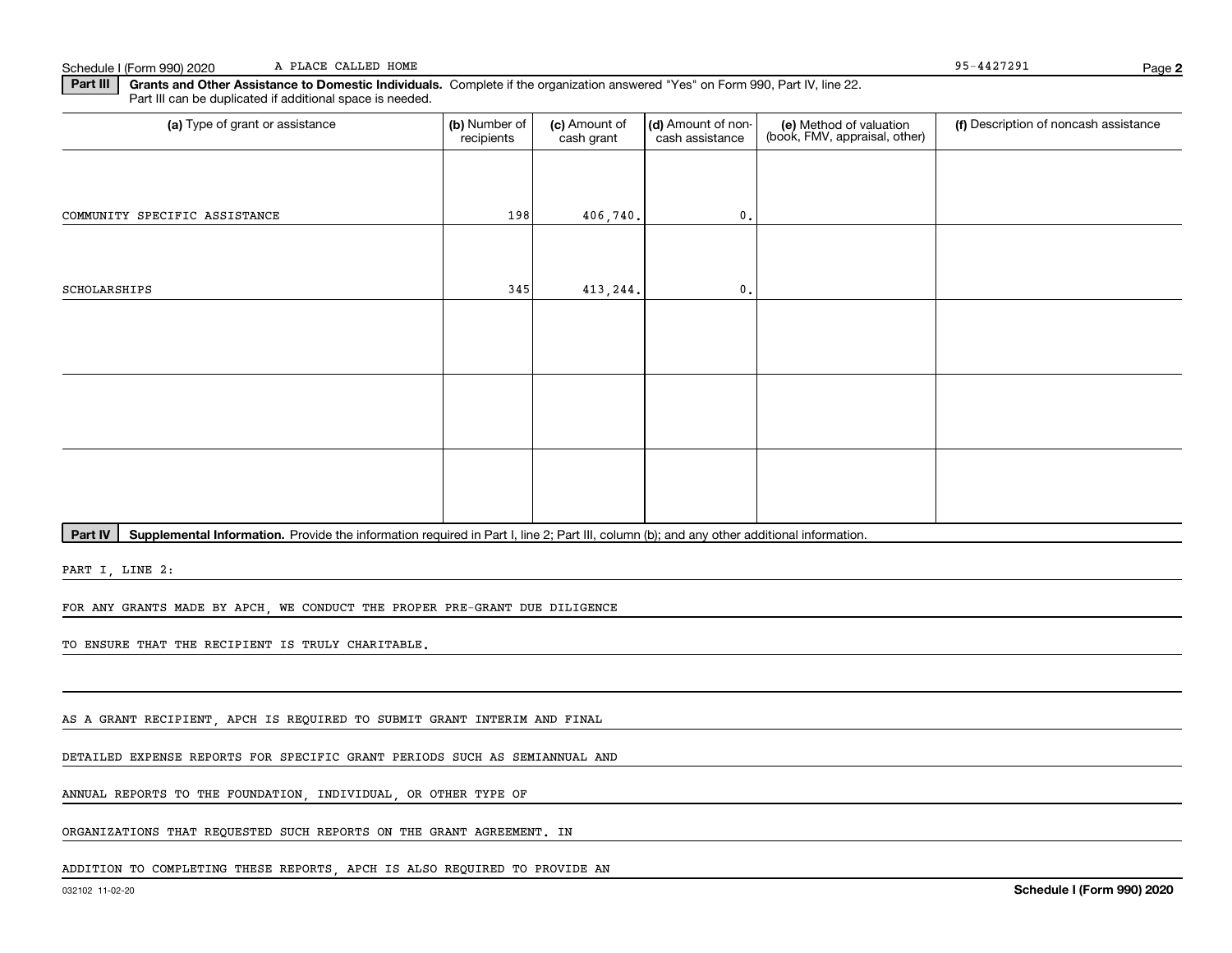# **Part IV Supplemental Information** ANNUAL DATA REPORT THAT MAY INCLUDE OTHER GENERAL INFORMATION SUCH AS POST-SECONDARY INSTITUTION THE STUDENT ATTENDS, FINANCIAL AID DATA, AND OTHER DEMOGRAPHIC INFORMATION OUTLINED BY THE ORGANIZATION WHO REQUESTED SUCH INFORMATION.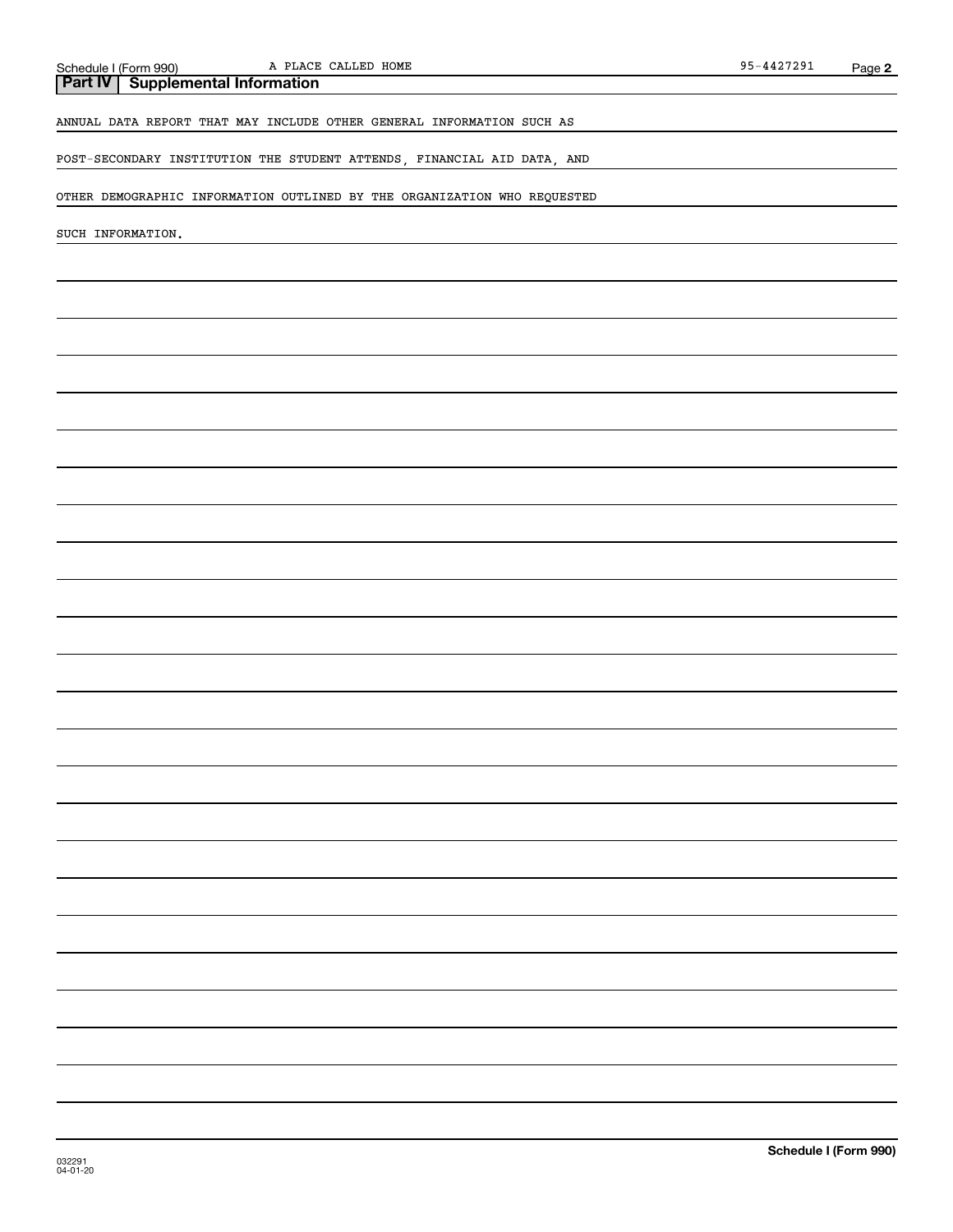|        | <b>SCHEDULE J</b>                                                   | <b>Compensation Information</b>                                                                                                                                                                                                      |                       |                                       | OMB No. 1545-0047 |     |    |
|--------|---------------------------------------------------------------------|--------------------------------------------------------------------------------------------------------------------------------------------------------------------------------------------------------------------------------------|-----------------------|---------------------------------------|-------------------|-----|----|
|        | (Form 990)                                                          | For certain Officers, Directors, Trustees, Key Employees, and Highest                                                                                                                                                                |                       |                                       |                   |     |    |
|        |                                                                     | <b>Compensated Employees</b><br>Complete if the organization answered "Yes" on Form 990, Part IV, line 23.                                                                                                                           |                       |                                       | 2020              |     |    |
|        | Department of the Treasury                                          |                                                                                                                                                                                                                                      | <b>Open to Public</b> |                                       |                   |     |    |
|        | Internal Revenue Service                                            |                                                                                                                                                                                                                                      | Inspection            |                                       |                   |     |    |
|        | Name of the organization                                            |                                                                                                                                                                                                                                      |                       | <b>Employer identification number</b> |                   |     |    |
|        |                                                                     | A PLACE CALLED HOME                                                                                                                                                                                                                  |                       | 95-4427291                            |                   |     |    |
| Part I |                                                                     | <b>Questions Regarding Compensation</b>                                                                                                                                                                                              |                       |                                       |                   |     |    |
|        |                                                                     |                                                                                                                                                                                                                                      |                       |                                       |                   | Yes | No |
|        |                                                                     | 1a Check the appropriate box(es) if the organization provided any of the following to or for a person listed on Form 990,                                                                                                            |                       |                                       |                   |     |    |
|        |                                                                     | Part VII, Section A, line 1a. Complete Part III to provide any relevant information regarding these items.                                                                                                                           |                       |                                       |                   |     |    |
|        | First-class or charter travel                                       | Housing allowance or residence for personal use                                                                                                                                                                                      |                       |                                       |                   |     |    |
|        | Travel for companions                                               | Payments for business use of personal residence<br>Health or social club dues or initiation fees                                                                                                                                     |                       |                                       |                   |     |    |
|        |                                                                     | Tax indemnification and gross-up payments<br>Personal services (such as maid, chauffeur, chef)                                                                                                                                       |                       |                                       |                   |     |    |
|        |                                                                     | Discretionary spending account                                                                                                                                                                                                       |                       |                                       |                   |     |    |
|        |                                                                     |                                                                                                                                                                                                                                      |                       |                                       |                   |     |    |
|        |                                                                     | <b>b</b> If any of the boxes on line 1a are checked, did the organization follow a written policy regarding payment or                                                                                                               |                       |                                       | 1b                |     |    |
| 2      |                                                                     | Did the organization require substantiation prior to reimbursing or allowing expenses incurred by all directors,                                                                                                                     |                       |                                       |                   |     |    |
|        |                                                                     |                                                                                                                                                                                                                                      |                       |                                       | 2                 |     |    |
|        |                                                                     |                                                                                                                                                                                                                                      |                       |                                       |                   |     |    |
| З      |                                                                     | Indicate which, if any, of the following the organization used to establish the compensation of the organization's                                                                                                                   |                       |                                       |                   |     |    |
|        |                                                                     | CEO/Executive Director. Check all that apply. Do not check any boxes for methods used by a related organization to                                                                                                                   |                       |                                       |                   |     |    |
|        |                                                                     | establish compensation of the CEO/Executive Director, but explain in Part III.                                                                                                                                                       |                       |                                       |                   |     |    |
|        | Compensation committee                                              | Written employment contract                                                                                                                                                                                                          |                       |                                       |                   |     |    |
|        | Compensation survey or study<br>Independent compensation consultant |                                                                                                                                                                                                                                      |                       |                                       |                   |     |    |
|        |                                                                     | X<br>Form 990 of other organizations<br>Approval by the board or compensation committee                                                                                                                                              |                       |                                       |                   |     |    |
|        |                                                                     |                                                                                                                                                                                                                                      |                       |                                       |                   |     |    |
| 4      |                                                                     | During the year, did any person listed on Form 990, Part VII, Section A, line 1a, with respect to the filing                                                                                                                         |                       |                                       |                   |     |    |
|        | organization or a related organization:                             |                                                                                                                                                                                                                                      |                       |                                       |                   |     |    |
| а      |                                                                     | Receive a severance payment or change-of-control payment?                                                                                                                                                                            |                       |                                       | 4a                |     | Х  |
| b      |                                                                     | Participate in or receive payment from a supplemental nonqualified retirement plan?                                                                                                                                                  |                       |                                       | 4b                |     | Х  |
| c      |                                                                     | Participate in or receive payment from an equity-based compensation arrangement?                                                                                                                                                     |                       |                                       | 4с                |     | X  |
|        |                                                                     | If "Yes" to any of lines 4a-c, list the persons and provide the applicable amounts for each item in Part III.                                                                                                                        |                       |                                       |                   |     |    |
|        |                                                                     |                                                                                                                                                                                                                                      |                       |                                       |                   |     |    |
|        |                                                                     | Only section 501(c)(3), 501(c)(4), and 501(c)(29) organizations must complete lines 5-9.                                                                                                                                             |                       |                                       |                   |     |    |
|        |                                                                     | For persons listed on Form 990, Part VII, Section A, line 1a, did the organization pay or accrue any compensation                                                                                                                    |                       |                                       |                   |     |    |
|        | contingent on the revenues of:                                      |                                                                                                                                                                                                                                      |                       |                                       |                   |     |    |
|        |                                                                     | a The organization? <b>Constitution</b> and the organization?                                                                                                                                                                        |                       |                                       | 5a                |     | x  |
|        |                                                                     |                                                                                                                                                                                                                                      |                       |                                       | 5b                |     | х  |
|        |                                                                     | If "Yes" on line 5a or 5b, describe in Part III.                                                                                                                                                                                     |                       |                                       |                   |     |    |
| 6.     |                                                                     | For persons listed on Form 990, Part VII, Section A, line 1a, did the organization pay or accrue any compensation                                                                                                                    |                       |                                       |                   |     |    |
|        | contingent on the net earnings of:                                  |                                                                                                                                                                                                                                      |                       |                                       |                   |     |    |
|        |                                                                     | a The organization? <b>With the contract of the contract of the contract of the contract of the contract of the contract of the contract of the contract of the contract of the contract of the contract of the contract of the </b> |                       |                                       | 6a                |     | х  |
|        | <b>b</b> Any related organization?                                  |                                                                                                                                                                                                                                      |                       |                                       | 6b                |     | х  |
|        |                                                                     | If "Yes" on line 6a or 6b, describe in Part III.                                                                                                                                                                                     |                       |                                       |                   |     |    |
|        |                                                                     | 7 For persons listed on Form 990, Part VII, Section A, line 1a, did the organization provide any nonfixed payments                                                                                                                   |                       |                                       |                   |     |    |
|        |                                                                     |                                                                                                                                                                                                                                      |                       |                                       | 7                 |     | х  |
| 8      |                                                                     | Were any amounts reported on Form 990, Part VII, paid or accrued pursuant to a contract that was subject to the                                                                                                                      |                       |                                       |                   |     |    |
|        |                                                                     | initial contract exception described in Regulations section 53.4958-4(a)(3)? If "Yes," describe in Part III                                                                                                                          |                       |                                       | 8                 |     | х  |
| 9      |                                                                     | If "Yes" on line 8, did the organization also follow the rebuttable presumption procedure described in                                                                                                                               |                       |                                       |                   |     |    |
|        |                                                                     |                                                                                                                                                                                                                                      |                       |                                       | 9                 |     |    |
|        |                                                                     | LHA For Paperwork Reduction Act Notice, see the Instructions for Form 990.                                                                                                                                                           |                       | Schedule J (Form 990) 2020            |                   |     |    |

032111 12-07-20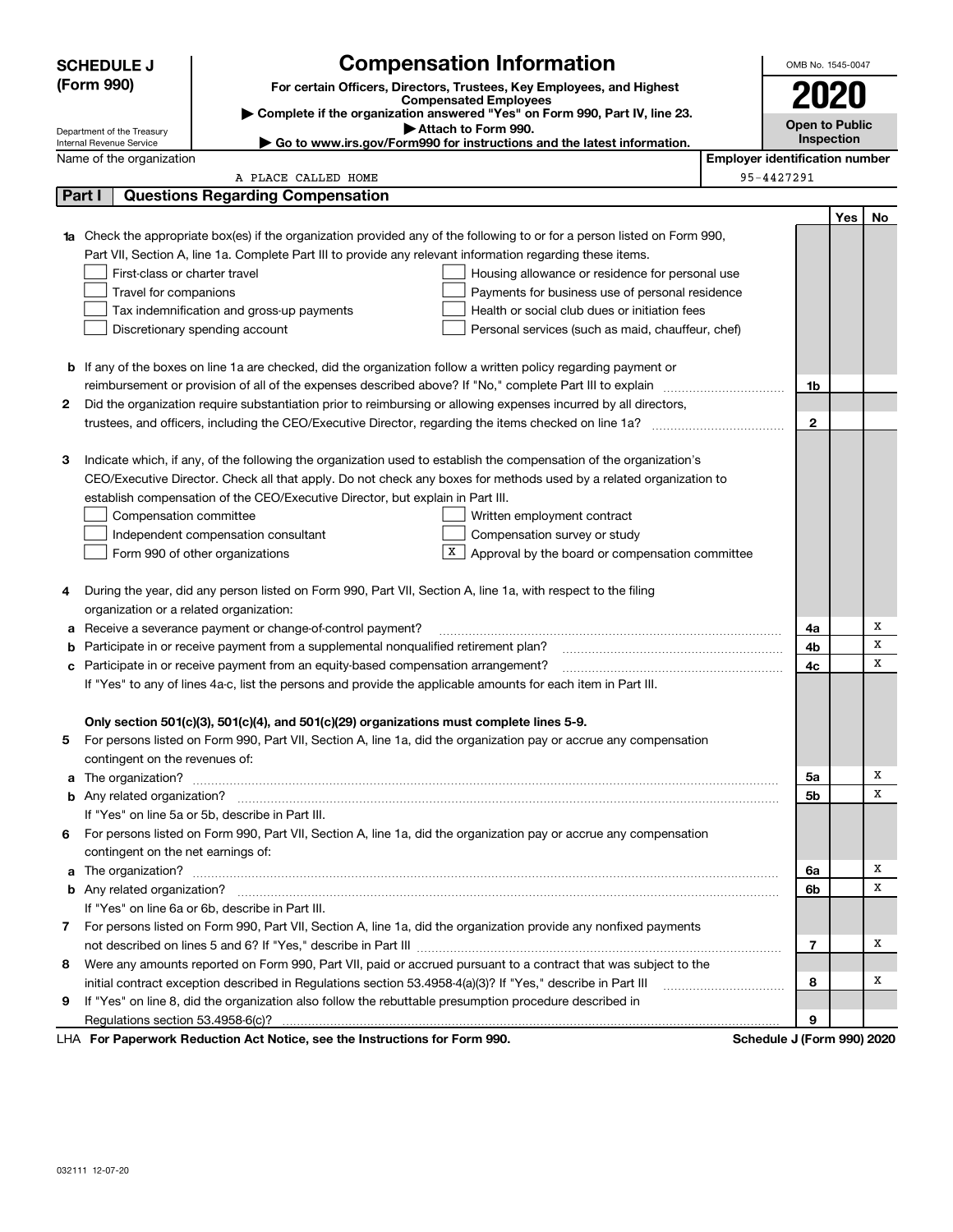**Part II Officers, Directors, Trustees, Key Employees, and Highest Compensated Employees.**  Schedule J (Form 990) 2020 Page Use duplicate copies if additional space is needed.

For each individual whose compensation must be reported on Schedule J, report compensation from the organization on row (i) and from related organizations, described in the instructions, on row (ii). Do not list any individuals that aren't listed on Form 990, Part VII.

**Note:**  The sum of columns (B)(i)-(iii) for each listed individual must equal the total amount of Form 990, Part VII, Section A, line 1a, applicable column (D) and (E) amounts for that individual.

|                          |                    | (B) Breakdown of W-2 and/or 1099-MISC compensation |                                           | (C) Retirement and                        | (D) Nontaxable                 | (E) Total of columns | (F) Compensation |                                                            |
|--------------------------|--------------------|----------------------------------------------------|-------------------------------------------|-------------------------------------------|--------------------------------|----------------------|------------------|------------------------------------------------------------|
| (A) Name and Title       |                    | (i) Base<br>compensation                           | (ii) Bonus &<br>incentive<br>compensation | (iii) Other<br>reportable<br>compensation | other deferred<br>compensation | benefits             | $(B)(i)-(D)$     | in column (B)<br>reported as deferred<br>on prior Form 990 |
| JONATHAN ZEICHNER<br>(1) | (i)                | 202,245.                                           | 20,481.                                   | $\mathbf 0$ .                             | 8,090.                         | $\mathfrak o$ .      | 230,816.         | $\mathbf 0$ .                                              |
| $\mathtt{CEO}$           | (ii)               | $\mathbf 0$ .                                      | $\mathsf{0}$ .                            | $\mathbf 0$ .                             | $\mathfrak o$ .                | $\mathfrak o$ .      | $\mathfrak{o}$ . | $\mathbf 0$ .                                              |
|                          | $(\sf{i})$         |                                                    |                                           |                                           |                                |                      |                  |                                                            |
|                          | (ii)               |                                                    |                                           |                                           |                                |                      |                  |                                                            |
|                          | $(\sf{i})$         |                                                    |                                           |                                           |                                |                      |                  |                                                            |
|                          | (ii)               |                                                    |                                           |                                           |                                |                      |                  |                                                            |
|                          | (i)                |                                                    |                                           |                                           |                                |                      |                  |                                                            |
|                          | (ii)               |                                                    |                                           |                                           |                                |                      |                  |                                                            |
|                          | (i)                |                                                    |                                           |                                           |                                |                      |                  |                                                            |
|                          | (ii)               |                                                    |                                           |                                           |                                |                      |                  |                                                            |
|                          | (i)                |                                                    |                                           |                                           |                                |                      |                  |                                                            |
|                          | (ii)               |                                                    |                                           |                                           |                                |                      |                  |                                                            |
|                          | (i)                |                                                    |                                           |                                           |                                |                      |                  |                                                            |
|                          | (ii)               |                                                    |                                           |                                           |                                |                      |                  |                                                            |
|                          | $(\sf{i})$<br>(ii) |                                                    |                                           |                                           |                                |                      |                  |                                                            |
|                          | $(\sf{i})$         |                                                    |                                           |                                           |                                |                      |                  |                                                            |
|                          | (ii)               |                                                    |                                           |                                           |                                |                      |                  |                                                            |
|                          | $(\sf{i})$         |                                                    |                                           |                                           |                                |                      |                  |                                                            |
|                          | (ii)               |                                                    |                                           |                                           |                                |                      |                  |                                                            |
|                          | (i)                |                                                    |                                           |                                           |                                |                      |                  |                                                            |
|                          | (ii)               |                                                    |                                           |                                           |                                |                      |                  |                                                            |
|                          | (i)                |                                                    |                                           |                                           |                                |                      |                  |                                                            |
|                          | (ii)               |                                                    |                                           |                                           |                                |                      |                  |                                                            |
|                          | (i)                |                                                    |                                           |                                           |                                |                      |                  |                                                            |
|                          | (ii)               |                                                    |                                           |                                           |                                |                      |                  |                                                            |
|                          | (i)                |                                                    |                                           |                                           |                                |                      |                  |                                                            |
|                          | (ii)               |                                                    |                                           |                                           |                                |                      |                  |                                                            |
|                          | (i)                |                                                    |                                           |                                           |                                |                      |                  |                                                            |
|                          | (ii)               |                                                    |                                           |                                           |                                |                      |                  |                                                            |
|                          | (i)                |                                                    |                                           |                                           |                                |                      |                  |                                                            |
|                          | (ii)               |                                                    |                                           |                                           |                                |                      |                  |                                                            |

95-4427291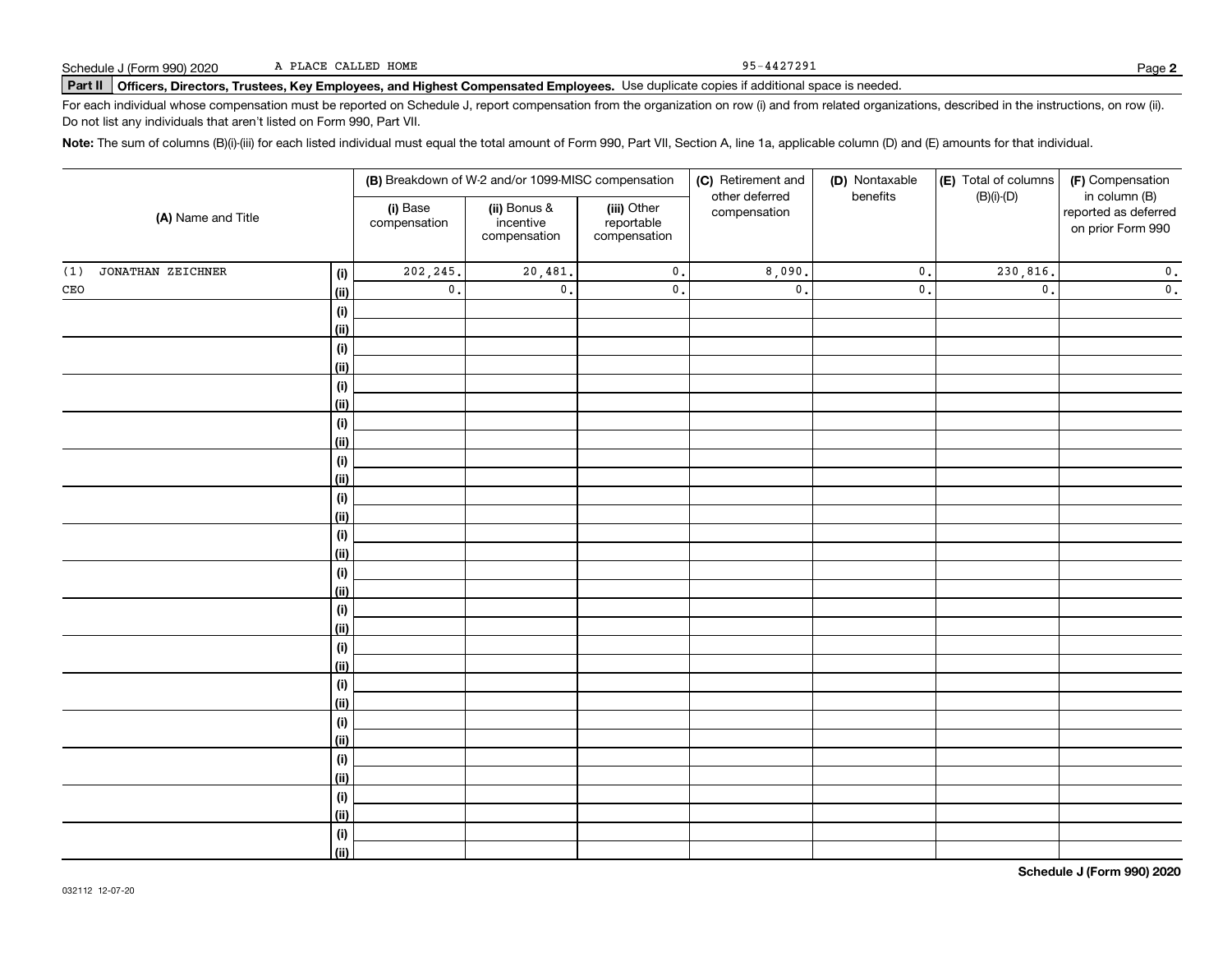## **Part III Supplemental Information**

Schedule J (Form 990) 2020 A PLACE CALLED HOME<br>Part III Supplemental Information<br>Provide the information, explanation, or descriptions required for Part I, lines 1a, 1b, 3, 4a, 4b, 4c, 5a, 5b, 6a, 6b, 7, and 8, and for Par

**Schedule J (Form 990) 2020**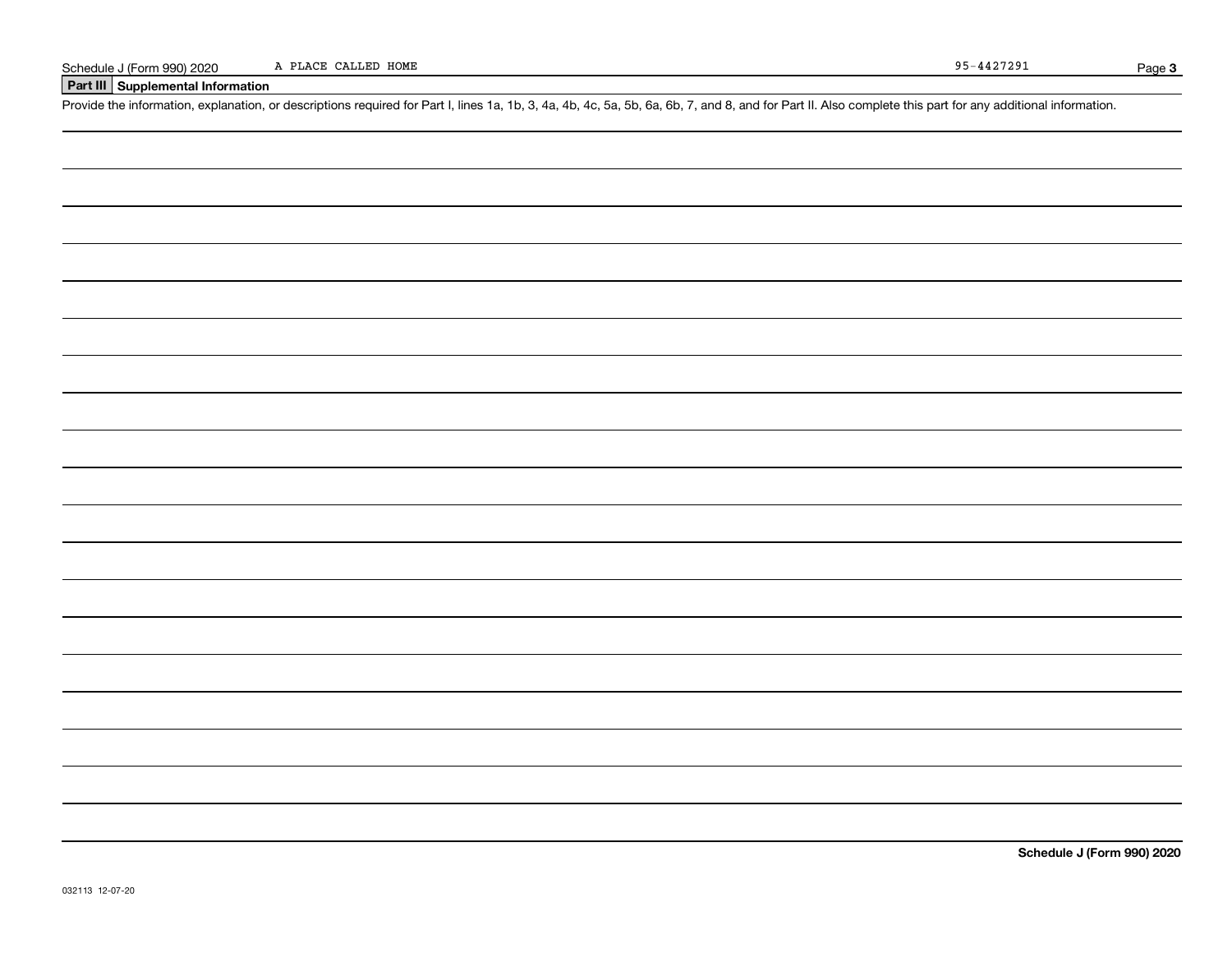### **SCHEDULE M (Form 990)**

# **Noncash Contributions**

OMB No. 1545-0047

| Department of the Treasury      |  |
|---------------------------------|--|
| <b>Internal Revenue Service</b> |  |

**Other** 

J $\blacktriangleright$  $\ddot{\phantom{1}}$ 

**Other** 

Other

**Complete if the organizations answered "Yes" on Form 990, Part IV, lines 29 or 30.** <sup>J</sup>**2020 Attach to Form 990.** J

 **Go to www.irs.gov/Form990 for instructions and the latest information.** J

**Open to Public Inspection**

|  | Name of the organization |
|--|--------------------------|

| <b>Employer identification number</b> |  |
|---------------------------------------|--|
|                                       |  |

|               | A PLACE CALLED HOME                                                                                                                                                                                                           | 95-4427291                    |                                      |                                                                                                       |                                                              |
|---------------|-------------------------------------------------------------------------------------------------------------------------------------------------------------------------------------------------------------------------------|-------------------------------|--------------------------------------|-------------------------------------------------------------------------------------------------------|--------------------------------------------------------------|
| <b>Part I</b> | <b>Types of Property</b>                                                                                                                                                                                                      |                               |                                      |                                                                                                       |                                                              |
|               |                                                                                                                                                                                                                               | (a)<br>Check if<br>applicable | (b)<br>Number of<br>contributions or | (c)<br>Noncash contribution<br>amounts reported on<br>litems contributed Form 990, Part VIII, line 1g | (d)<br>Method of determining<br>noncash contribution amounts |
| 1.            |                                                                                                                                                                                                                               |                               |                                      |                                                                                                       |                                                              |
| 2             |                                                                                                                                                                                                                               |                               |                                      |                                                                                                       |                                                              |
| З             |                                                                                                                                                                                                                               |                               |                                      |                                                                                                       |                                                              |
| 4             | Books and publications                                                                                                                                                                                                        | X                             |                                      | 3,694.FMV                                                                                             |                                                              |
| 5             | Clothing and household goods                                                                                                                                                                                                  | X                             |                                      | 139,593.FMV                                                                                           |                                                              |
| 6             |                                                                                                                                                                                                                               |                               |                                      |                                                                                                       |                                                              |
| 7             |                                                                                                                                                                                                                               |                               |                                      |                                                                                                       |                                                              |
| 8             | Intellectual property                                                                                                                                                                                                         |                               |                                      |                                                                                                       |                                                              |
| 9             |                                                                                                                                                                                                                               |                               |                                      |                                                                                                       |                                                              |
| 10            | Securities - Closely held stock                                                                                                                                                                                               |                               |                                      |                                                                                                       |                                                              |
| 11            | Securities - Partnership, LLC, or                                                                                                                                                                                             |                               |                                      |                                                                                                       |                                                              |
|               | trust interests                                                                                                                                                                                                               |                               |                                      |                                                                                                       |                                                              |
| 12            | Securities - Miscellaneous                                                                                                                                                                                                    |                               |                                      |                                                                                                       |                                                              |
| 13            | Qualified conservation contribution -                                                                                                                                                                                         |                               |                                      |                                                                                                       |                                                              |
|               | Historic structures                                                                                                                                                                                                           |                               |                                      |                                                                                                       |                                                              |
| 14            | Qualified conservation contribution - Other                                                                                                                                                                                   |                               |                                      |                                                                                                       |                                                              |
| 15            | Real estate - Residential                                                                                                                                                                                                     |                               |                                      |                                                                                                       |                                                              |
| 16            |                                                                                                                                                                                                                               |                               |                                      |                                                                                                       |                                                              |
| 17            |                                                                                                                                                                                                                               |                               |                                      |                                                                                                       |                                                              |
| 18            |                                                                                                                                                                                                                               |                               |                                      |                                                                                                       |                                                              |
| 19            |                                                                                                                                                                                                                               | X                             | 366.532                              | 520.978.FMV                                                                                           |                                                              |
| 20            | Drugs and medical supplies                                                                                                                                                                                                    |                               |                                      |                                                                                                       |                                                              |
| 21            | Taxidermy must be contained a state of the contained and the contact of the contact of the contact of the contact of the contact of the contact of the contact of the contact of the contact of the contact of the contact of |                               |                                      |                                                                                                       |                                                              |
| 22            |                                                                                                                                                                                                                               |                               |                                      |                                                                                                       |                                                              |
| 23            |                                                                                                                                                                                                                               |                               |                                      |                                                                                                       |                                                              |
| 24            |                                                                                                                                                                                                                               |                               |                                      |                                                                                                       |                                                              |
| 25            | Other (SCHOOL SUPPLI                                                                                                                                                                                                          | X                             | 18,493                               | 93,848.FMV                                                                                            |                                                              |

490

21,182

2,715

| 28 Other $\blacktriangleright$                                                | TOYS                                                                                       |  |  | 2.151 |  |
|-------------------------------------------------------------------------------|--------------------------------------------------------------------------------------------|--|--|-------|--|
|                                                                               | 29 Number of Forms 8283 received by the organization during the tax year for contributions |  |  |       |  |
| for which the organization completed Form 8283, Part V, Donee Acknowledgement |                                                                                            |  |  |       |  |

X

X

X

er  $\blacktriangleright$  ( <code>GIFT PACKAGES</code>  $\mid$ 

er  $\blacktriangleright$  ( <code>PROGRAM SUPPL</code>  $)$ 

 $\text{Pr}$  (  $\text{TOYS}$  )

|     |                                                                                                                            |                            | Yes l | No |
|-----|----------------------------------------------------------------------------------------------------------------------------|----------------------------|-------|----|
| 30a | During the year, did the organization receive by contribution any property reported in Part I, lines 1 through 28, that it |                            |       |    |
|     | must hold for at least three years from the date of the initial contribution, and which isn't required to be used for      |                            |       |    |
|     | exempt purposes for the entire holding period?                                                                             | 30a                        |       | A  |
|     | <b>b</b> If "Yes," describe the arrangement in Part II.                                                                    |                            |       |    |
| 31  | Does the organization have a gift acceptance policy that requires the review of any nonstandard contributions?             | 31                         |       | x  |
| 32a | Does the organization hire or use third parties or related organizations to solicit, process, or sell noncash              |                            |       |    |
|     | contributions?                                                                                                             | 32a                        |       |    |
|     | <b>b</b> If "Yes." describe in Part II.                                                                                    |                            |       |    |
| 33  | If the organization didn't report an amount in column (c) for a type of property for which column (a) is checked,          |                            |       |    |
|     | describe in Part II.                                                                                                       |                            |       |    |
| LHA | For Paperwork Reduction Act Notice, see the Instructions for Form 990.                                                     | Schedule M (Form 990) 2020 |       |    |
|     |                                                                                                                            |                            |       |    |

**29**

74,409. FMV

31,907. FMV

13,142. FMV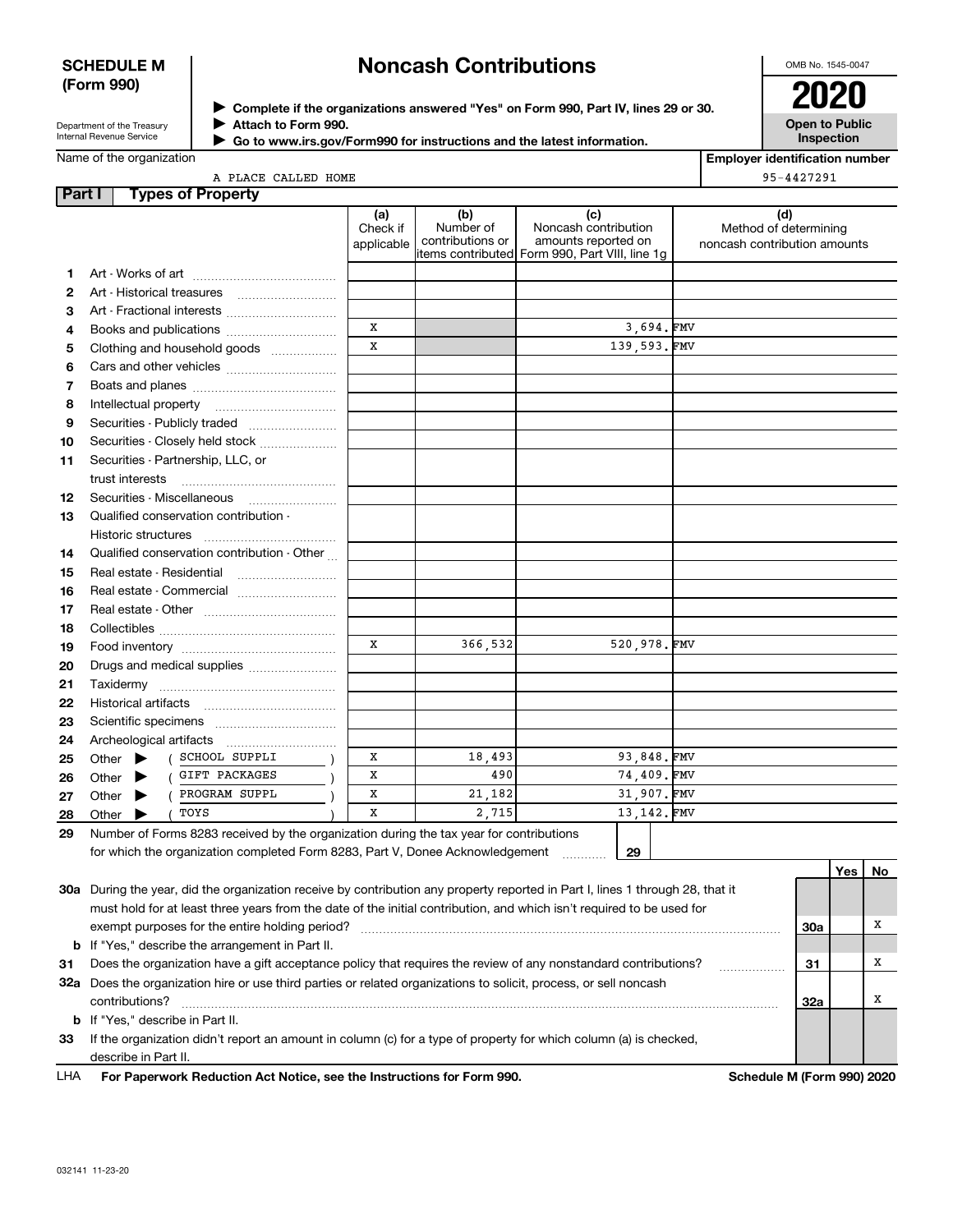| A PLACE CALLED HOME<br>Schedule M (Form 990) 2020                                                                                                                                                                                                                                                                                   | 95-4427291 | Page 2 |
|-------------------------------------------------------------------------------------------------------------------------------------------------------------------------------------------------------------------------------------------------------------------------------------------------------------------------------------|------------|--------|
| <b>Part II</b><br>Supplemental Information. Provide the information required by Part I, lines 30b, 32b, and 33, and whether the organization<br>is reporting in Part I, column (b), the number of contributions, the number of items received, or a combination of both. Also complete<br>this part for any additional information. |            |        |
| PART I, OTHER TYPES OF PROPERTY:                                                                                                                                                                                                                                                                                                    |            |        |
| EQUIPMENT                                                                                                                                                                                                                                                                                                                           |            |        |
| $(A)$ CHECK IF APPLICABLE = X                                                                                                                                                                                                                                                                                                       |            |        |
| $(B)$ NUMBER OF CONTRIBUTIONS = 11                                                                                                                                                                                                                                                                                                  |            |        |
| (C) REVENUE REPORTED ON FORM 990, PART VIII \$ 4355.                                                                                                                                                                                                                                                                                |            |        |
| (D) METHOD OF DETERMINING REVENUE: FMV                                                                                                                                                                                                                                                                                              |            |        |
| SPORTS EQUIPMENT                                                                                                                                                                                                                                                                                                                    |            |        |
| $(A)$ CHECK IF APPLICABLE = X                                                                                                                                                                                                                                                                                                       |            |        |
| (B) NUMBER OF CONTRIBUTIONS = 1294                                                                                                                                                                                                                                                                                                  |            |        |
| (C) REVENUE REPORTED ON FORM 990, PART VIII \$ 3443.                                                                                                                                                                                                                                                                                |            |        |
| (D) METHOD OF DETERMINING REVENUE: FMV                                                                                                                                                                                                                                                                                              |            |        |
| <b>INSTRUMENTS</b>                                                                                                                                                                                                                                                                                                                  |            |        |
| $(A)$ CHECK IF APPLICABLE = X                                                                                                                                                                                                                                                                                                       |            |        |
| $(B)$ NUMBER OF CONTRIBUTIONS = 17                                                                                                                                                                                                                                                                                                  |            |        |
| (C) REVENUE REPORTED ON FORM 990, PART VIII \$ 2592.                                                                                                                                                                                                                                                                                |            |        |
| (D) METHOD OF DETERMINING REVENUE: FMV                                                                                                                                                                                                                                                                                              |            |        |
| EVENT TICKETS                                                                                                                                                                                                                                                                                                                       |            |        |
| $(A)$ CHECK IF APPLICABLE = X                                                                                                                                                                                                                                                                                                       |            |        |
| (B) NUMBER OF CONTRIBUTIONS = 40                                                                                                                                                                                                                                                                                                    |            |        |
| (C) REVENUE REPORTED ON FORM 990, PART VIII \$ 800.                                                                                                                                                                                                                                                                                 |            |        |
| (D) METHOD OF DETERMINING REVENUE: FMV                                                                                                                                                                                                                                                                                              |            |        |
|                                                                                                                                                                                                                                                                                                                                     |            |        |
|                                                                                                                                                                                                                                                                                                                                     |            |        |
| SCHEDULE M, PART I, COLUMN (B):                                                                                                                                                                                                                                                                                                     |            |        |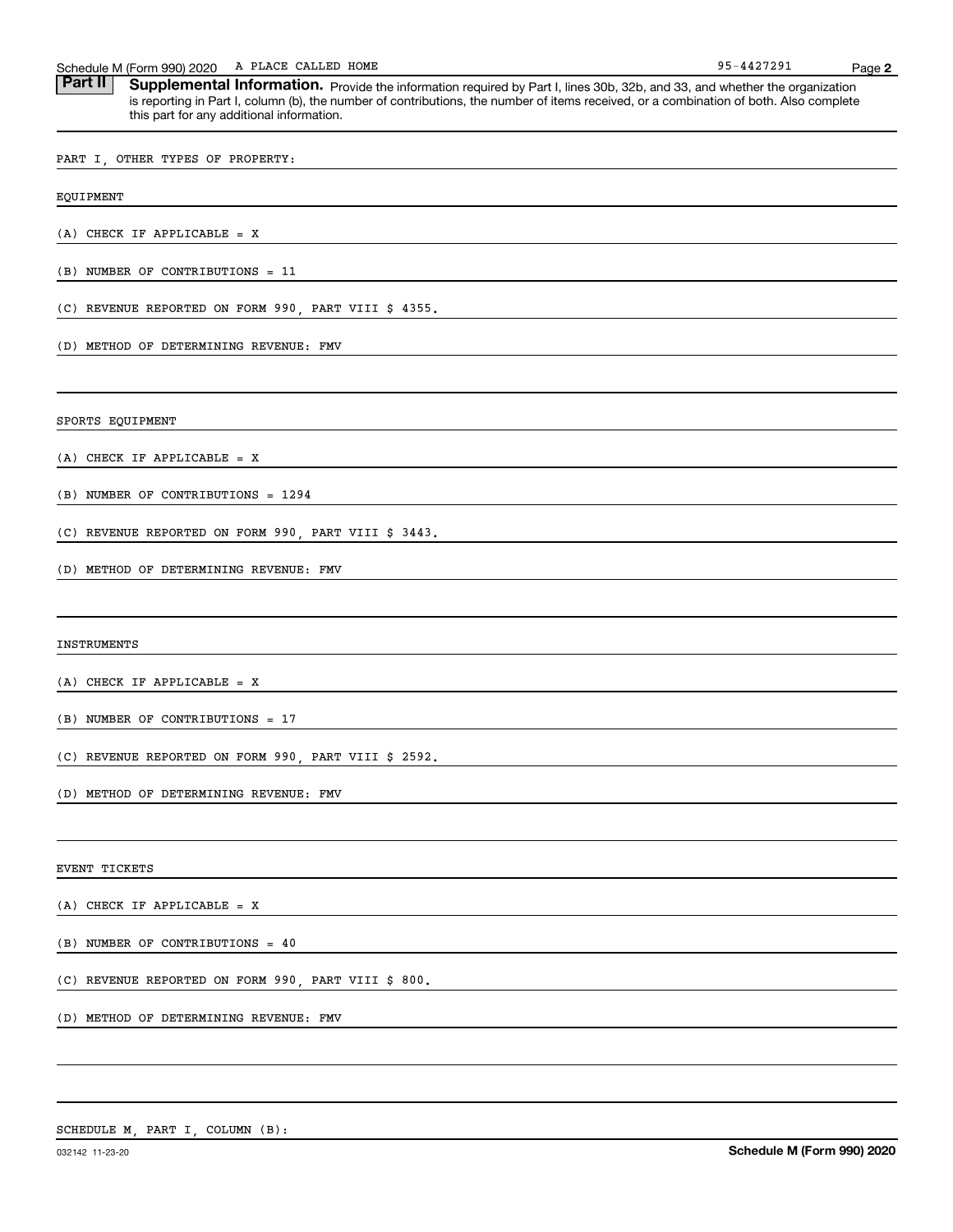Schedule M (Form 990) 2020 A PLACE CALLED HOME<br>**Part II** Supplemental Information. Provide the information required by Part I. lines 30b. 32b. and 33. and whether the c Part II | Supplemental Information. Provide the information required by Part I, lines 30b, 32b, and 33, and whether the organization is reporting in Part I, column (b), the number of contributions, the number of items received, or a combination of both. Also complete this part for any additional information.

NUMBER OF ITEMS CONTRIBUTED

**2**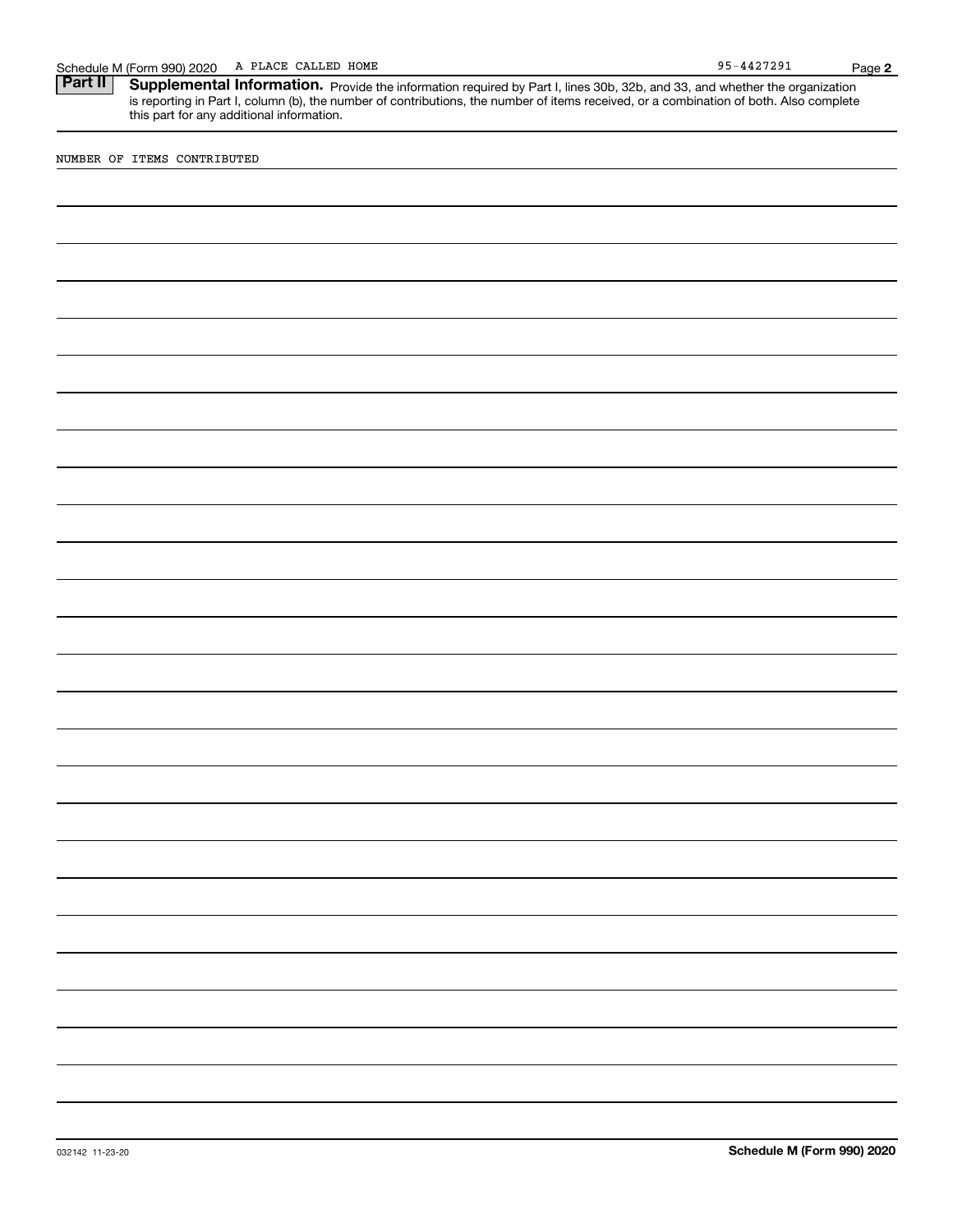**(Form 990 or 990-EZ)**

Department of the Treasury Internal Revenue Service Name of the organization

# **SCHEDULE O Supplemental Information to Form 990 or 990-EZ**

**Complete to provide information for responses to specific questions on Form 990 or 990-EZ or to provide any additional information. | Attach to Form 990 or 990-EZ. | Go to www.irs.gov/Form990 for the latest information.**



**Employer identification number**

A PLACE CALLED HOME 95-4427291

FORM 990, PART III, LINE 4D, OTHER PROGRAM SERVICES:

ALL OTHER PROGRAM SERVICES:

PROVIDING COVID EDUCATION, TESTING AND SAFETY EQUIPMENT TO STAFF AND

MEMBERS

- SERVING AN AVERAGE OF 250 YOUNG PEOPLE EACH DAY WITH VIRTUAL AND

IN-PERSON PROGRAMS

PROVIDING AN AVERAGE OF 100 VIRTUAL CLASSES PER WEEK

PROVIDING DOZENS OF LAPTOP COMPUTERS FOR YOUTH

SERVING AN AVERAGE OF 300 FAMILIES PER WEEK WITH DELIVERIES OF

GROCERIES, HOUSEHOLD ESSENTIALS AND PROGRAM SUPPLIES FOR YOUTH

PROVIDING SUPPORT FOR RENT AND UTILITIES FOR HUNDREDS OF FAMILIES

THAT WERE FALLING BEHIND ON THEIR BILLS

PROVIDING ON-CALL MENTAL HEALTH SERVICES FOR DOZENS OF MEMBERS AND

THEIR FAMILIES

PROVIDING 50 VIRTUAL CULTURAL EVENTS FOR MEMBERS, FAMILIES AND

COMMUNITY MEMBERS

PROVIDING TOYS AND OTHER GIFTS FOR HUNDREDS OF FAMILIES OVER THE

HOLIDAYS

EXPENSES \$ 1,649,496. INCLUDING GRANTS OF \$ 0. REVENUE \$ 0.

FORM 990, PART VI, SECTION A, LINE 2:

HOWARD SHERWOOD AND STEPHANIE SHERWOOD HAVE A FAMILY RELATIONSHIP.

FORM 990, PART VI, SECTION B, LINE 11B:

A DRAFT OF THE FORM 990 IS REVIEWED BY VARIOUS MEMBERS OF THE BOARD OF

DIRECTORS. ANY QUESTIONS OR PROPOSED REVISIONS/ADDITIONS ARE COMMUNICATED